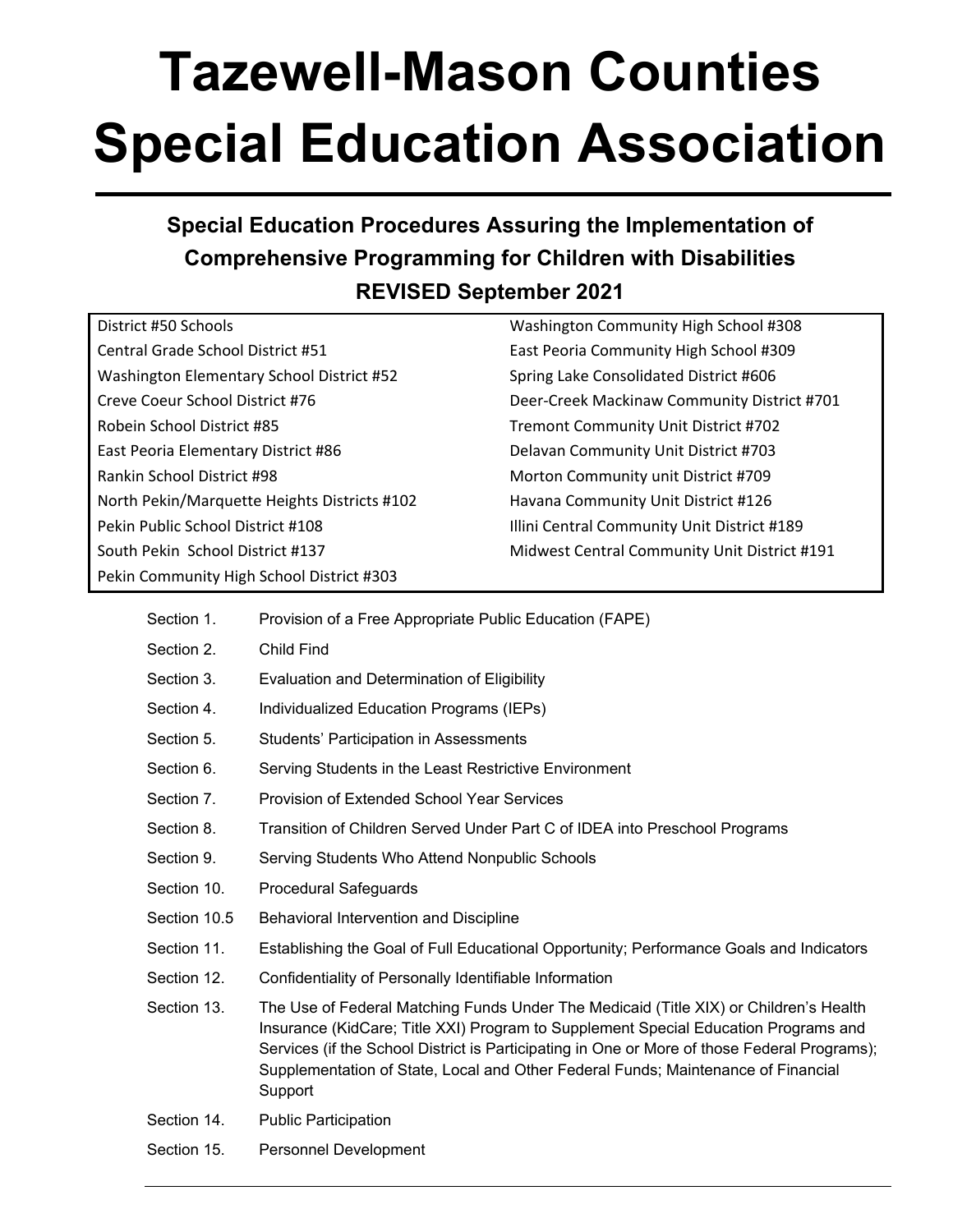# **Section 1. Provision of a Free Appropriate Public Education (FAPE)**

#### A. Comprehensive Program

The District provides and maintains appropriate and effective educational programs in order to afford every eligible child with a disability who is between the ages of three (3) and 21, inclusive (i.e. through the day before the student's 22nd birthday, unless his or her 22nd birthday occurs during the school year, in which case he or she is eligible for such services through the end of the school year), is enrolled in the District, and requires special education and related services to address the adverse effect of the disability on his/her education, a free appropriate public education (FAPE). The District makes available to all eligible children who are residents of the District a comprehensive program of special education that includes:

- 1. A viable organizational and financial structure;
- 2. Systematic procedures for identifying and evaluating the need for special education and related services.
- 3. A continuum of appropriate alternative placements available to meet the needs of children for special education and related services which may include, but is not limited to, any of the following:
	- a. Regular classes;
	- b. Special classes;
	- c. Special schools;
	- d. Home/hospital services; and
	- e. State operated or nonpublic programs.
- 4. Qualified personnel who are employed in sufficient number to provide:
	- a. Administration of the program;
	- b. Supervisory services;
	- c. Instructional and resource services;
	- d. Related services; and
	- e. Transportation services.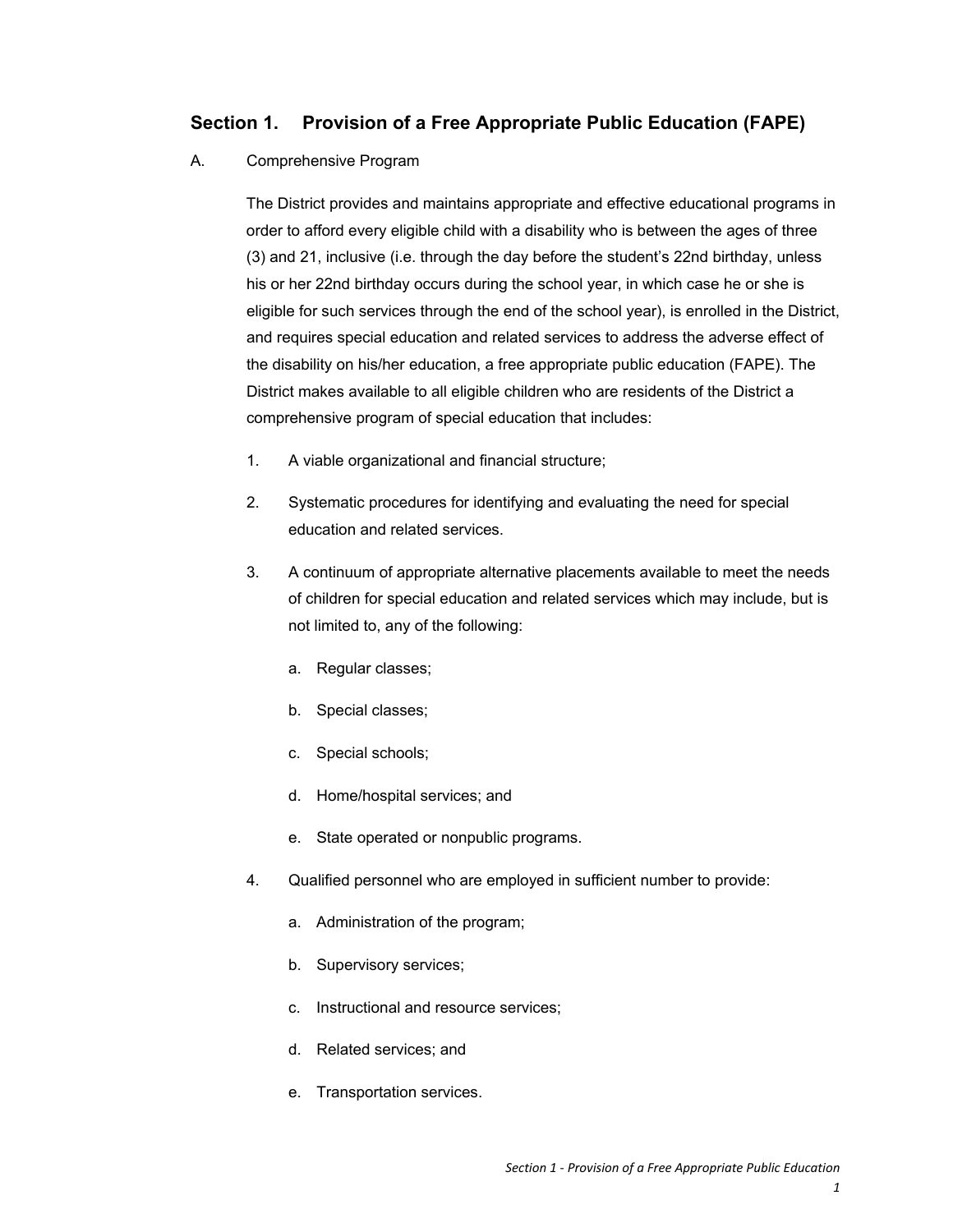- 5. Appropriate and adequate facilities, equipment, and materials.
- 6. Functional relationships with public and private agencies that can supplement or enhance the special education services of the public schools.
- 7. Interaction with Parents and other concerned persons that facilitates the educational development of children with disabilities.
- 8. Procedures for internal evaluation of the special education services provided.
- 9. Continuous planning for program growth and improvement based on internal and external evaluation.
- B. Public Awareness

The District shall create public awareness of special education and related services and advise the public of the rights of children with disabilities pursuant to District developed procedures. In so doing, the District shall comply with the following:

- 1. Information provided to the public shall be made available in each of the major languages represented in the District and in the language that will be understandable to Parents regardless of ethnic or cultural background or hearing or visual abilities.
- 2. Annual notification shall be provided to all Parents in the District regarding the special education services available in or through the District and of their right to receive a copy of Illinois State Board of Education (ISBE) regulation §226.50, *Requirements for a Free Appropriate Public Education (FAPE),* upon request.
- 3. Annual dissemination of information to the community served by the District regarding the special education services available in or through the District and the rights of children with disabilities.
- 4. The District will post on its website, if any, and incorporate into student handbooks/newsletters, notice that students with disabilities who do not qualify for special education and related services under the IDEA may qualify for services under Section 504 if the student: (1) has a physical or mental impairment that substantially limits one or more major life activities; (2) has a record of a physical or mental impairment; or (3) is regarded as having a physical or mental impairment.
- 5. Documentation, including examples as appropriate, of the District's public awareness efforts shall be maintained in the District's files.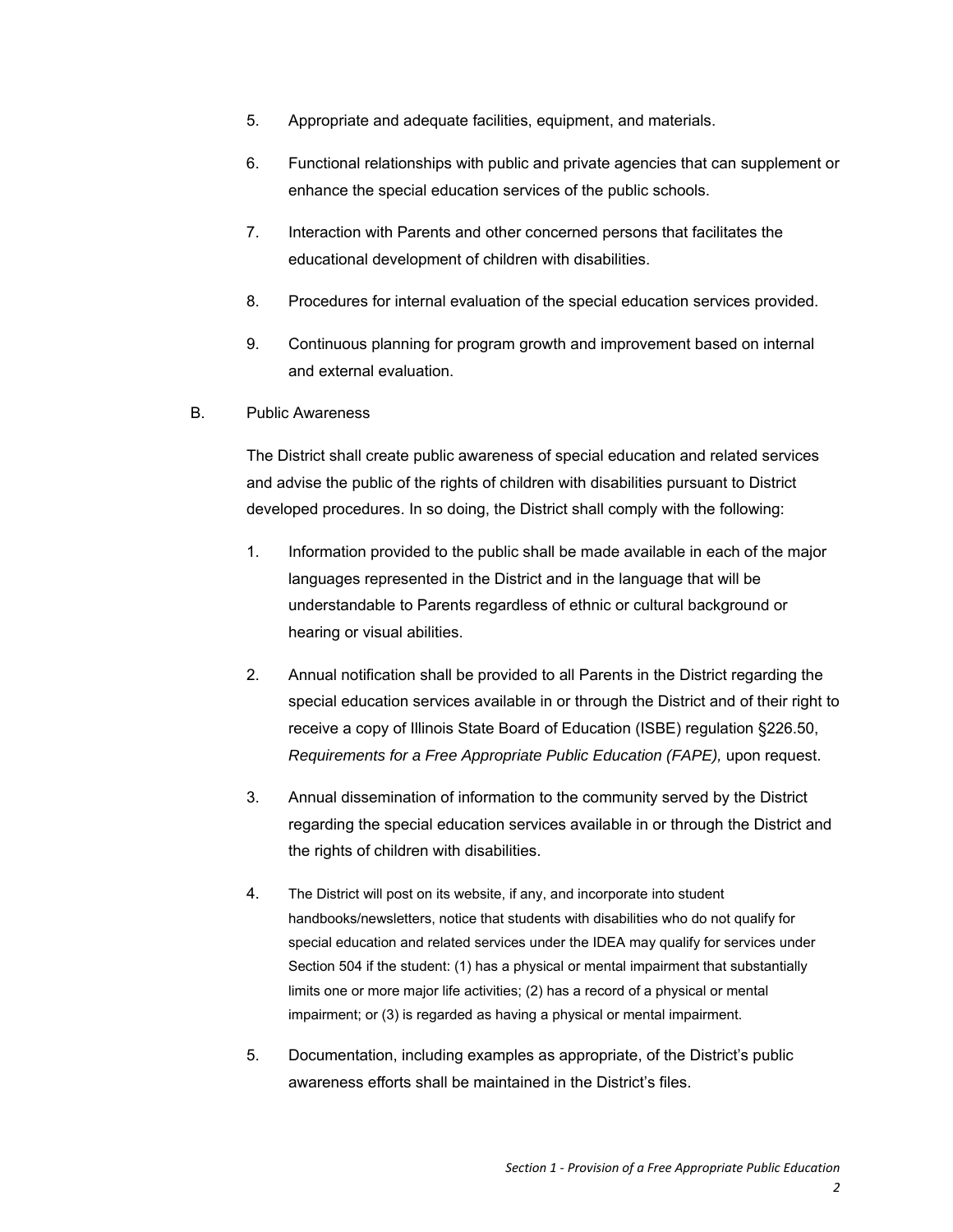#### C. Providing Free Appropriate Public Education (FAPE)

The District will provide FAPE to all children with disabilities between the ages of three (3) and 21, inclusive (i.e. through the day before the student's 22nd birthday, unless his or her 22nd birthday occurs during the school year, in which case he or she is eligible for such services through the end of the school year ), including children with disabilities who have been suspended or expelled from school for more than 10 consecutive school days during the school year, or who receive a series of removals that constitute a change in placement. To meet these requirements, the District shall:

- 1. Actively seek out and identify all children from birth through age 21 within the District (and those parentally-placed private school children for whom the District is responsible (See Section 9)) who may be eligible for special education and related services.
- 2. Ensure that FAPE is available to any individual child with a disability who needs special education and related services.
- 3. Provide special education and related services according to the child's individualized education program (IEP), which shall be developed in accordance with these procedures, at no cost to Parents. The IEP shall specify the special education and related services needed in order to ensure that the child receives FAPE, including any extended school year services, if appropriate.
- 4. Make FAPE available to all eligible children with disabilities no later than the child's third birthday.
- 5. Identify the special education services and placement that constitute FAPE for a particular child based on the child's unique needs and not on the child's category of disability. These services shall address all of the child's identified needs for special education and related services.
- 6. Provide nonacademic and extracurricular services and activities in a manner necessary to afford children with disabilities an equal opportunity to participate in those services and activities.
- 7. Not delay implementing a child's IEP, including any case in which the source of payment or provision of services to the child is being determined.
- 8. Not permanently exclude eligible children from three (3) through 21 years of age, inclusive (i.e. through the day before the student's 22nd birthday, unless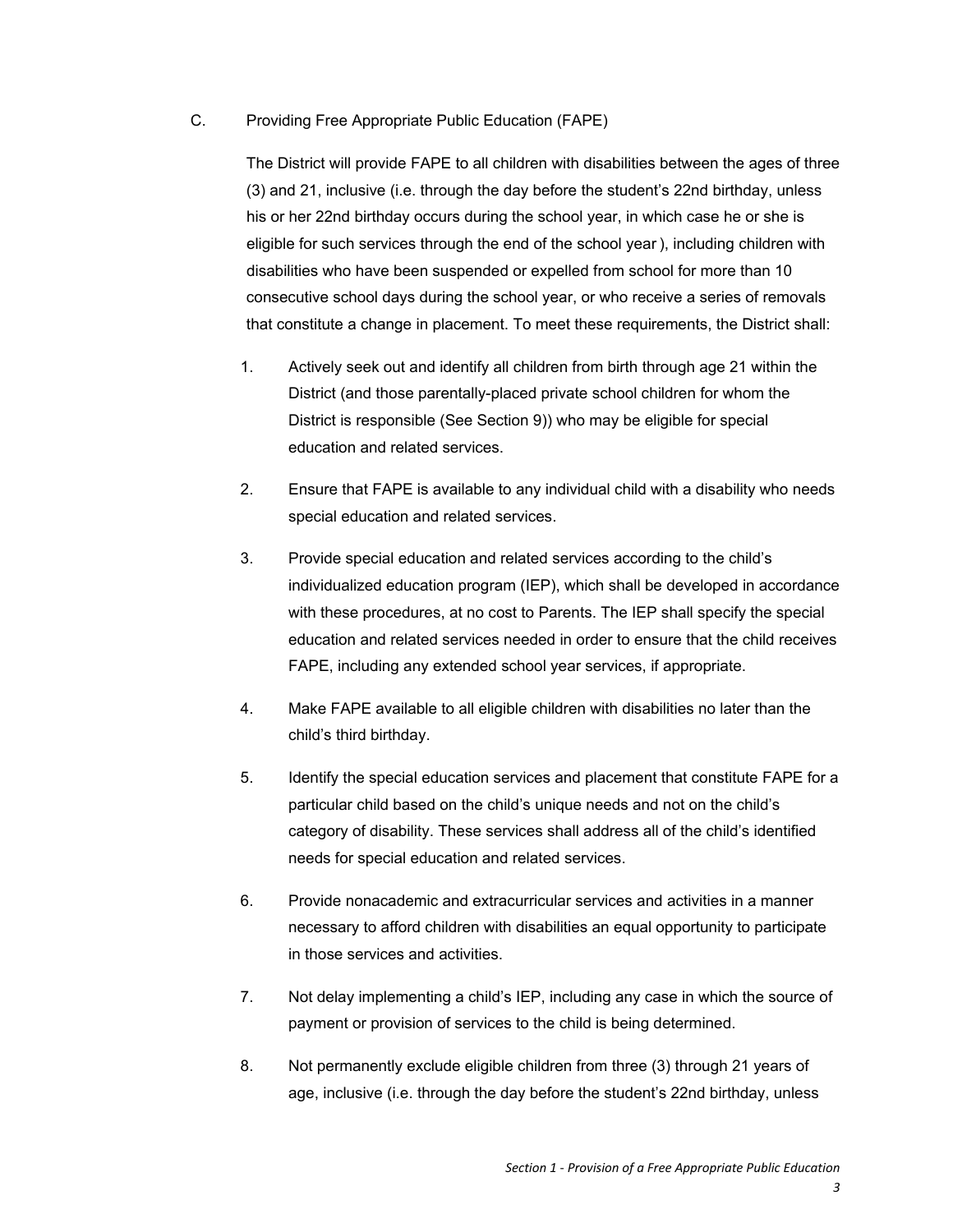his or her 22nd birthday occurs during the school year, in which case he or she is eligible for such services through the end of the school year ), from the public schools, either by direct action by the Board of Education, by indication of the District's inability to provide an educational program, or by informal agreement between the Parents and the District to allow the child to remain without an educational program.

- 9. Not be required to provide a child with services during periods in which the child has been removed from his/her current placement for 10 school days or fewer in a particular school year, if services are not provided to a child without disabilities who has been similarly removed. However, an eligible child who has been suspended or expelled from school for more than 10 school days during a particular school year shall continue to receive services necessary to enable the child to appropriately progress in the general curriculum and appropriately advance toward achieving the goals set out in the child's IEP.
- 10. Ensure that a child with a disability who is receiving special education from his/her current school district and transfers into this District, receives FAPE. (See Section 4, E for applicable procedures).
- 11. Meet the requirements set forth in Subpart E of ISBE regulations in providing FAPE to children with disabilities who have been suspended or expelled from school. Such regulations require compliance with 34 C.F.R. §§ 300.530 through 300.536, Section 10-22.6 of the *School Code* [105 ILCS 5/10-22.6], and 23 Ill. Admin. Code §226.400. If a student with a disability is the subject of an expulsion or a suspension which is longer than 10 cumulative days, the District shall conduct an IEP meeting to either review or develop a behavioral intervention plan for the student.
- 12. Not deny FAPE to any child for whom services are sought shall regardless of any jurisdictional disputes among Illinois agencies.
- 13. Provide an eligible student who requires continued public school educational experience to facilitate his/her integration into society with services through age 21, inclusive (i.e. through the end of the school year in which the student turns 22 years old).
- D. Exceptions to Providing FAPE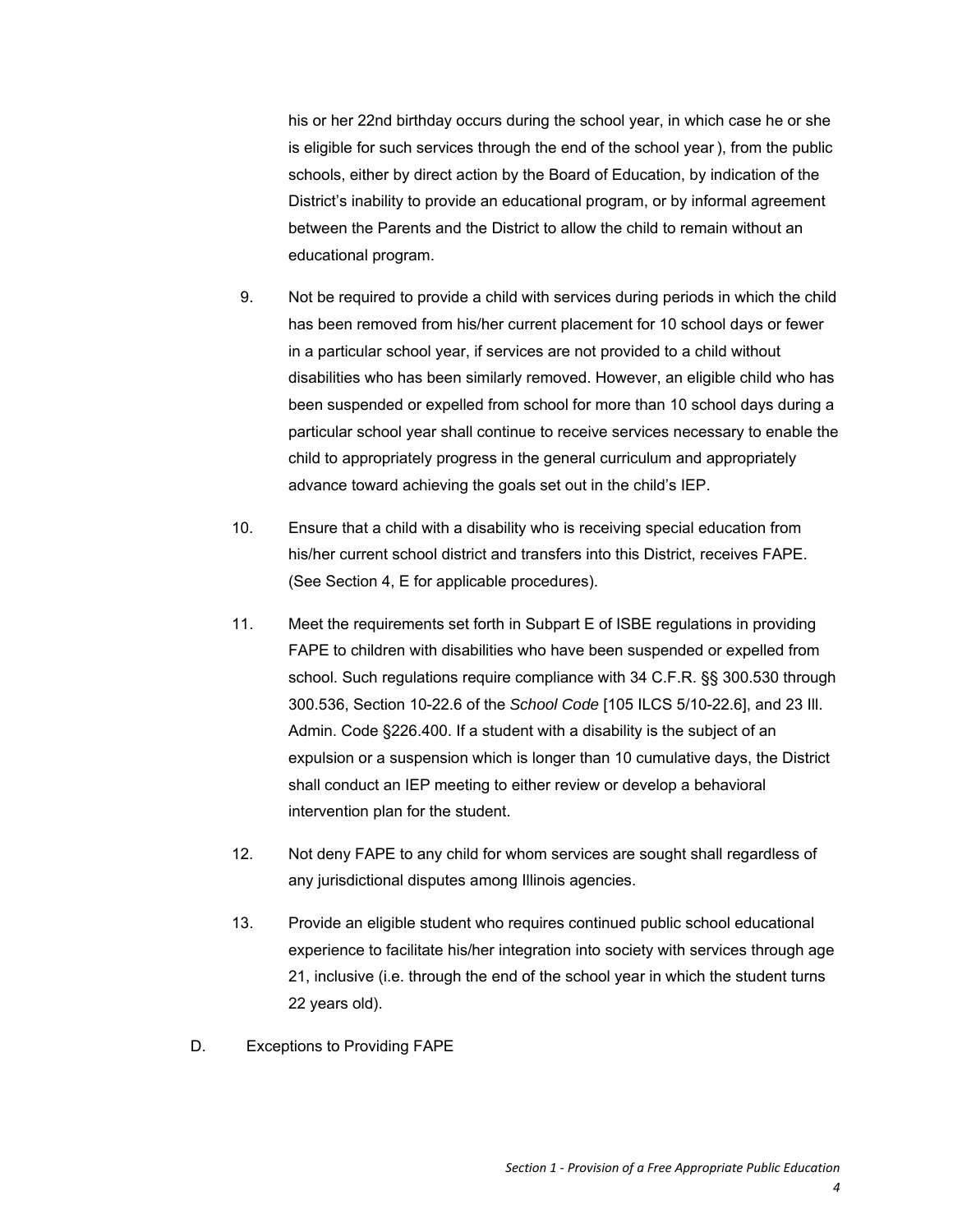- 1. The District is not required to provide FAPE to a student with a disability who has graduated with a regular high school diploma. Students who have participated in a graduation ceremony but have not been awarded a regular high school diploma continue to be eligible to receive FAPE through age 21, inclusive (i.e. through the day before the student's 22nd birthday, unless his or her 22nd birthday occurs during the school year, in which case he or she is eligible for such services through the end of the school year ).
- 2. The District is required to provide FAPE to a student with a disability who has fulfilled the minimum State graduation requirements set forth in the *School Code* but whose IEP prescribes special education, transition planning, transition services, or related services beyond that point. In such cases, the issuance of the diploma shall be deferred so that the student will continue to be eligible for those services.
- 3. Any child 18 through 21 years of age who is incarcerated and who is not identified as eligible and did not have an IEP in his/her educational placement immediately prior to incarceration shall not be provided FAPE.
- LEGAL REF.: 20 U.S.C. §§ 1412 (State eligibility), 1413 (Local educational agency eligibility).
	- 34 C.F.R. §§ 300.101 (Free appropriate public education (FAPE)), 300.102 (Limitation -- exception to FAPE for certain ages), 300.103 (FAPE methods and payments), 300.106 (Extended school year services).
	- 105 ILCS 5/14-1.02 (Children with disabilities).
	- 23 Ill. Admin. Code §§ 226.50 (Requirements for a Free Appropriate Public Education (FAPE)), 226.700 (General).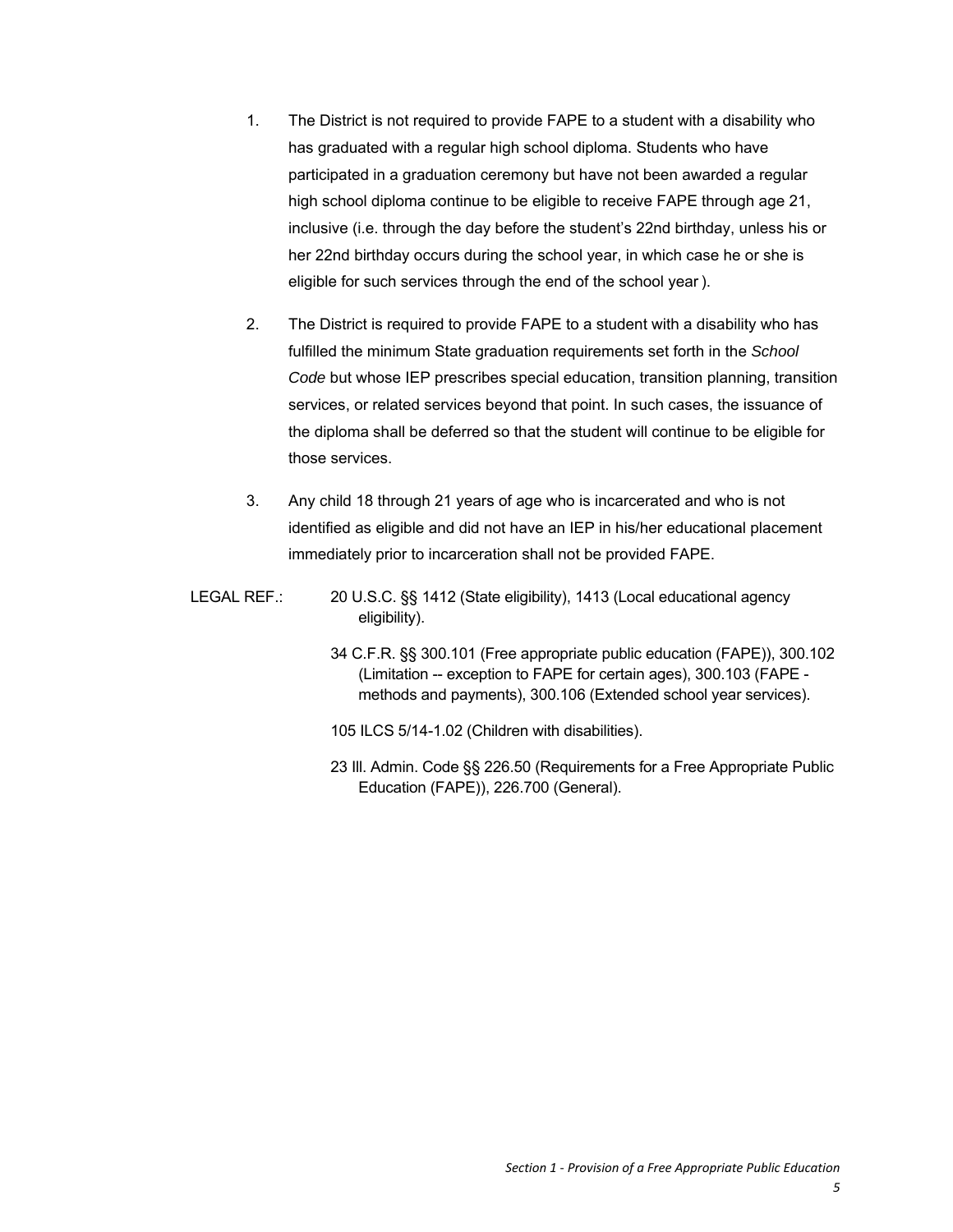# **Section 2. Child Find**

- A. Child Find Responsibility
	- 1. As noted in Section 1, the District is responsible for actively seeking out and identifying all children from birth through age 21 within the District (and those parentally-placed private school children for whom the District is responsible – see Section 9) who may be eligible for special education and related services. This requirement relates to homeless children, children who are wards of the state, and highly mobile and migrant children. Procedures developed to fulfill the child find responsibility shall include:
		- a. Annual and ongoing screenings of children under the age of five (5) for the purpose of identifying those who may need early intervention or special education and related services.
		- b. Ongoing review of each child's performance and progress by teachers and other professional personnel, in order to refer those children who exhibit problems that interfere with their educational progress and/or their adjustment to the educational setting, suggesting that they may be eligible for special education and related services.
		- c. Ongoing coordination with early intervention programs to identify children from birth through two (2) years of age who have or are suspected of having disabilities, in order to ensure provision of services in accordance with applicable timelines. The District shall participate in transition planning conferences arranged by the designated lead agency in order to develop a transition plan enabling the public school to implement an Individual Family Service Plan (IFSP) or IEP no later than the third birthday of each eligible child.
	- 2. When District staff members conclude that an individual evaluation of a particular child is warranted based on factors such as a child's educational progress, interaction with others, or other functioning in the school environment, the requirements for evaluation set forth here shall apply.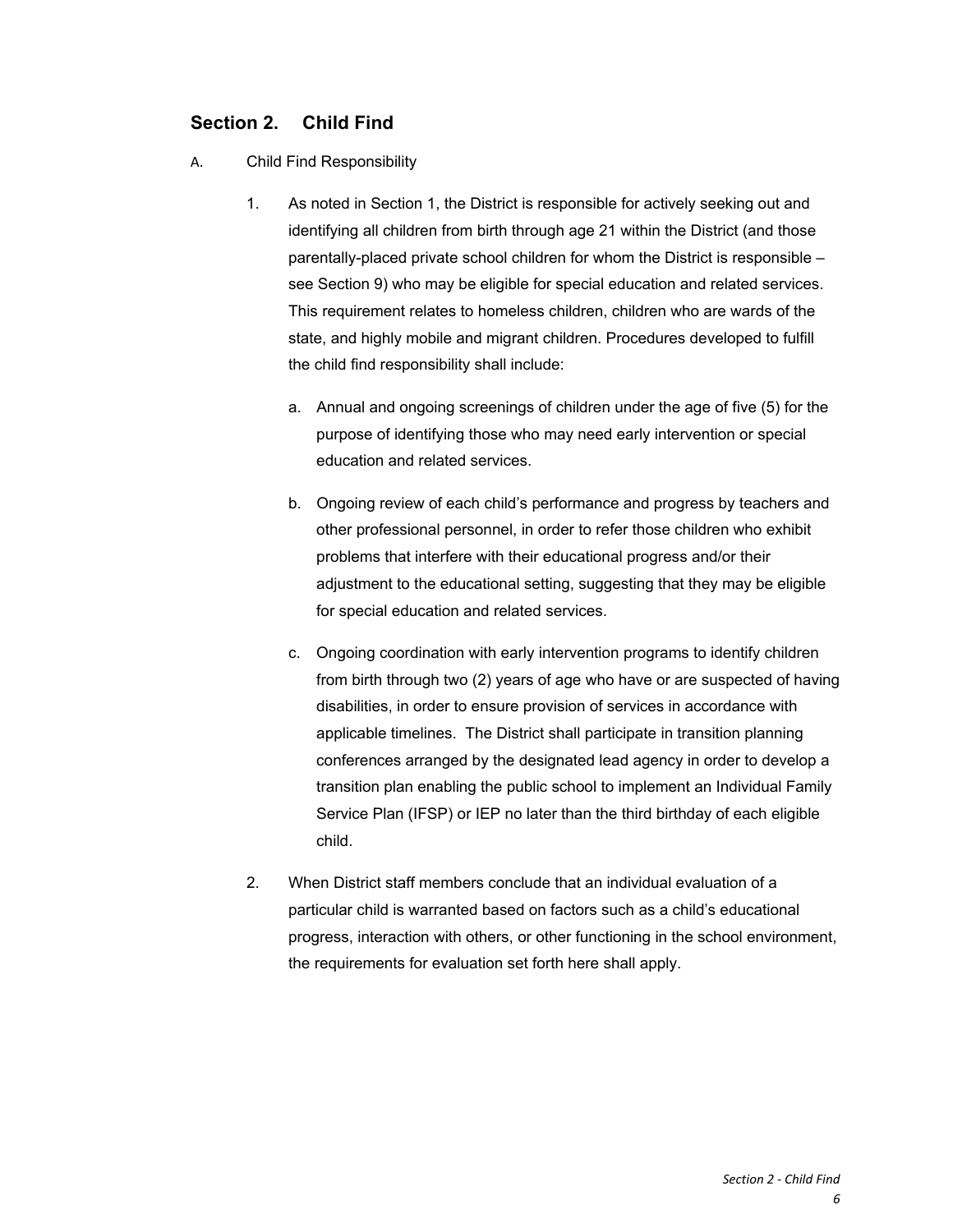LEGAL REF.: 20 U.S.C. §§ 1412 (State eligibility), 1412(a)(3) (Child find), 1413 (Local educational agency eligibility), 1413(a)(1) (Consistency with State policies), 1413(a)(3) (Personnel development).

34 C.F.R. §§ 300.111 (Child find).

23 Ill. Admin. Code §226.100 (Child Find Responsibility).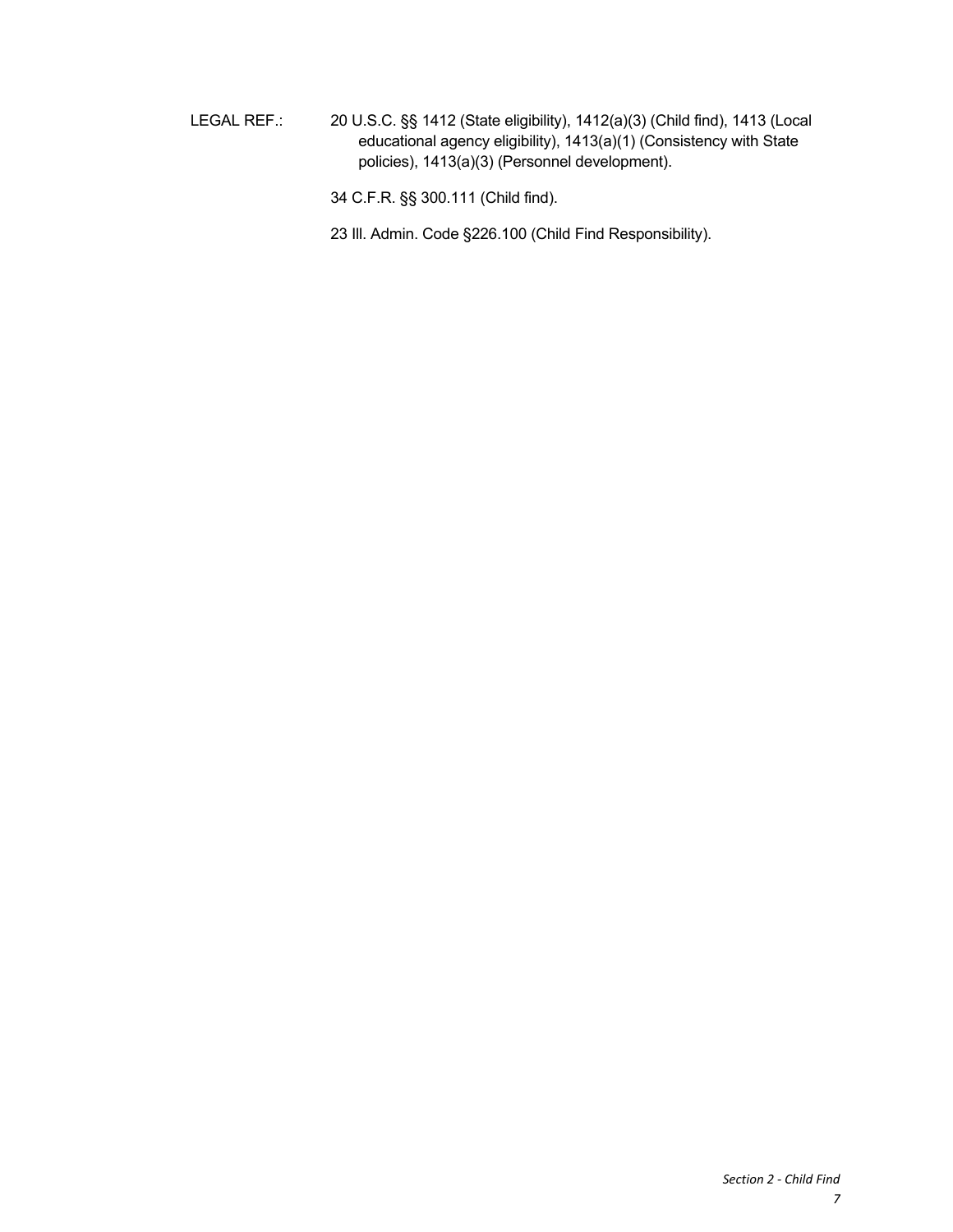# **Section 3. Evaluation and Determination of Eligibility**

- A. Evaluation and Determination of Eligibility
	- 1. Evaluation Procedures
		- a. Definitions
			- (1) The "date of referral" is the date the District receives a written request for an evaluation or reevaluation from Parent(s) or other person specified in 23 Ill.Admin.Code §226.110(b)..
			- (2) Screening procedures used by a teacher or specialist to determine appropriate instructional strategies for curriculum implementation are not considered an evaluation.
			- (3) Domain means an aspect of a child's functioning or performance that must be considered in the course of designing an evaluation. The domains to be considered are health, vision, hearing, social and emotional status, general intelligence, academic performance, communication status, and motor abilities.
		- b. Procedures for Requesting an Initial Evaluation

The District shall develop and make known to all concerned persons procedures by which an evaluation may be requested. These procedures shall:

- (1) Designate the steps to be taken in making a request for an evaluation;
- (2) Designate the persons to whom a request may be made;
- (3) Identify the information that must be provided;
- (4) Provide any assistance that may be necessary to enable persons making requests to meet any related requirements established by the District; and
- (5) Identify the process for providing Parents with notice of their rights with respect to procedural safeguards.
- c. Persons Who Can Request an Evaluation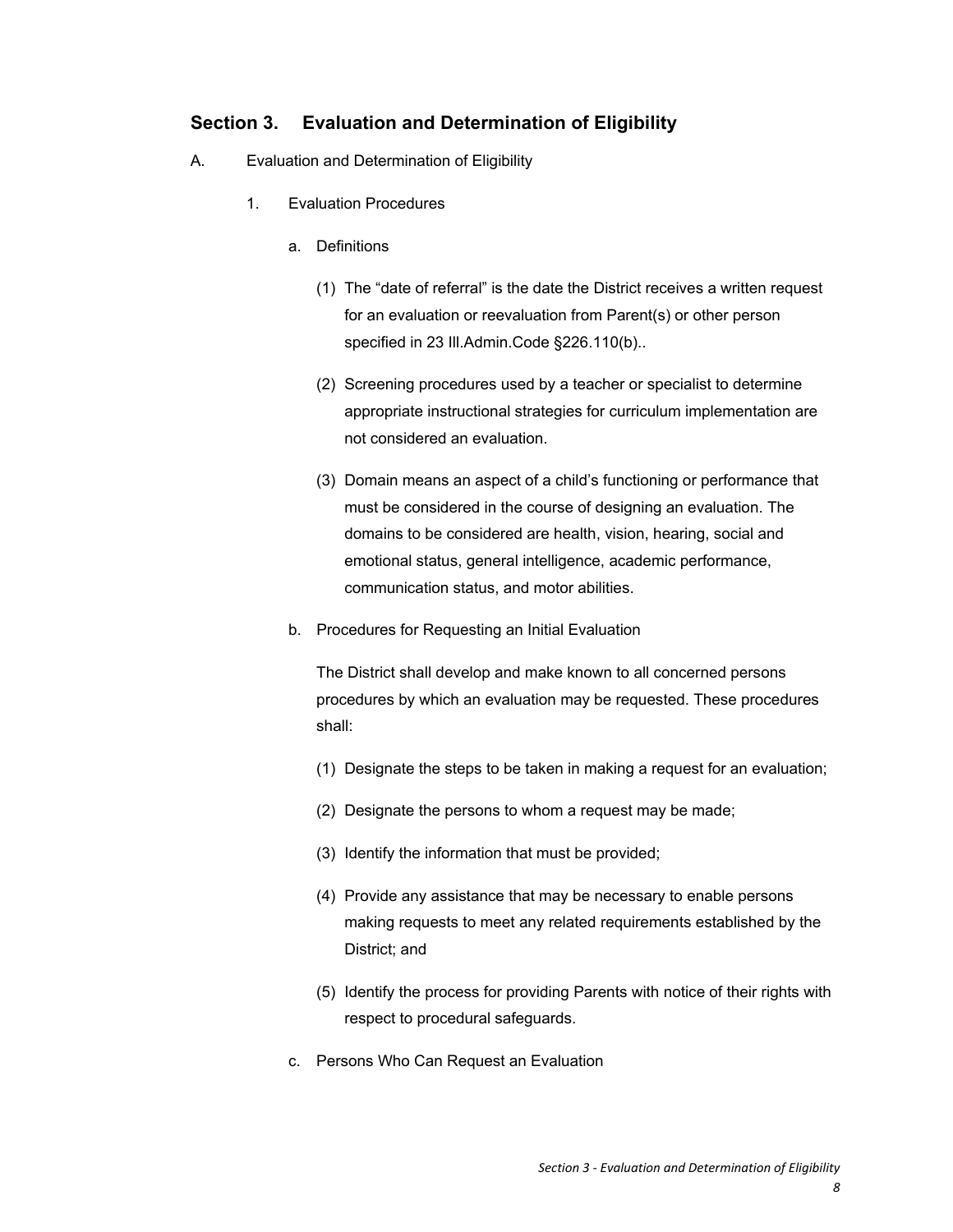A request may be made by a Parent of a child or by an employee of a State educational agency, another State agency, a local educational agency, or a community service agency.

d. Dyslexia

Each child suspected of having dyslexia or identified as dyslexic shall be referred for an evaluation.

- e. District's Response to Request
	- (1) The District is responsible for processing the request, deciding what action should be taken, and initiating the necessary procedures.
	- (2) To determine whether the child requires an evaluation, the District may utilize screening data and conduct preliminary procedures such as observation of the child, assessment for instructional purposes, consultation with the teacher or other individual making the request, and a conference with the child.
	- (3) Within 14 school days after receiving a request for an evaluation, the District shall determine whether an evaluation is warranted.
	- (4) If the District determines not to conduct an evaluation, it shall provide written notice to the Parents as required by State and federal law.
	- (5) If an evaluation is to be conducted:
		- (a) The District shall convene a team of individuals (including the Parent(s)) having the knowledge and skills necessary to administer and interpret evaluation data. The composition of the team will vary depending upon the nature of the child's symptoms and other relevant factors.
		- (b) The team shall identify the assessments necessary to complete the evaluation as described below and shall prepare a written notification for Parent(s) that describes any evaluation procedures to be conducted. For each domain, the notification shall either describe the needed assessments or explain why none are needed. The team may identify the assessments necessary without a meeting.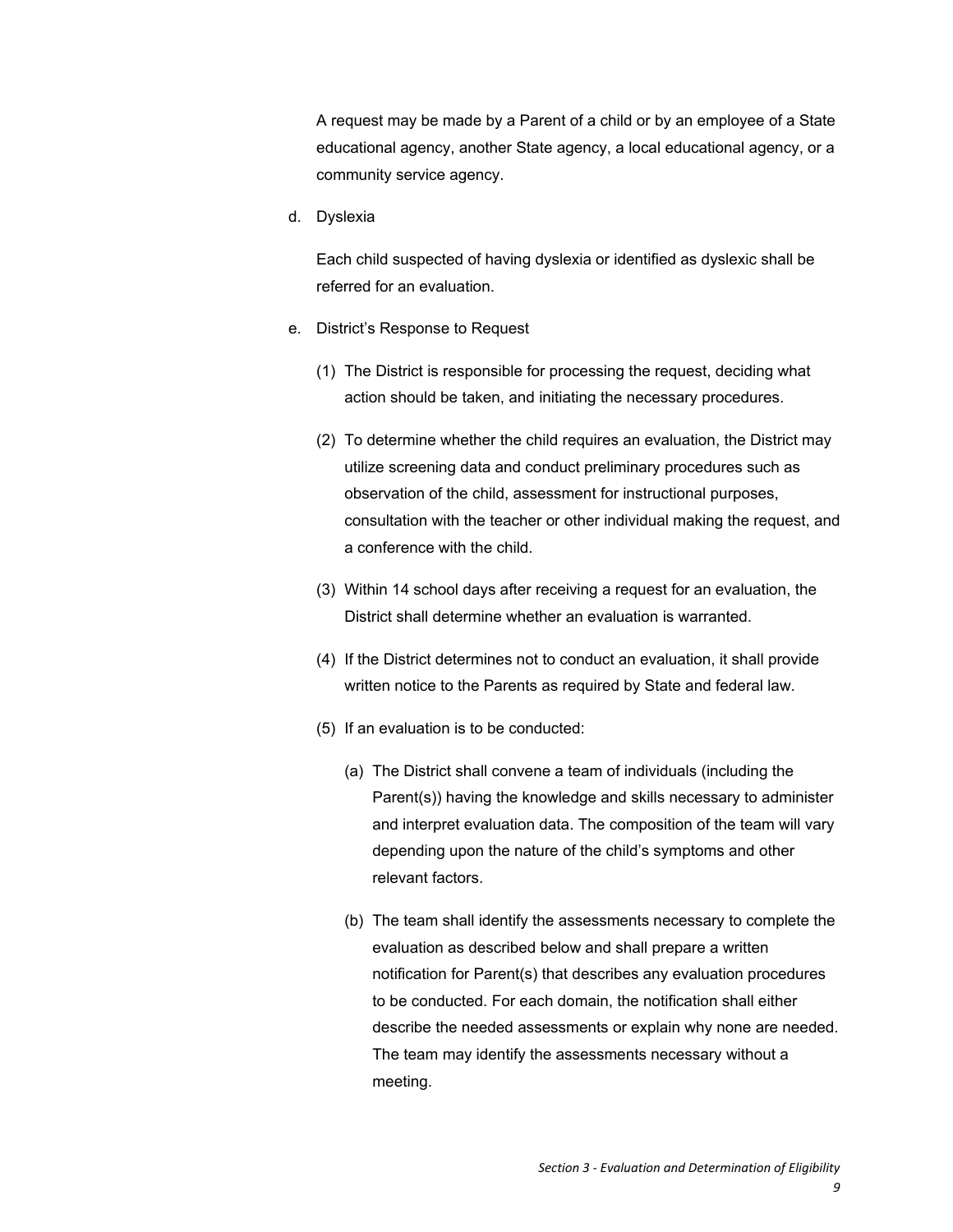- (c) The District shall ensure that the notification of the team's conclusions is transmitted to Parent(s) within the 14-school-day timeline along with the District's request for Parent(s)' informed written consent to conduct the needed assessments.
- (d) Informed written consent for the initial evaluation shall be obtained from the Parent(s) of the child before conducting the evaluation.
- f. Identification of Needed Assessments
	- (1) An evaluation shall cover all domains that are relevant to the child's known or suspected disability(ies) under consideration.
	- (2) The following procedures shall be used for an designing evaluation:
		- (a) The IEP Team members shall review and evaluate existing information about the child, including the following if available:
			- i. Information from a variety of formal and informal sources, including information provided by the child's Parent(s);
			- ii. Current classroom-based assessments and observations;
			- iii. Observations by teachers and providers of related services;
			- iv. Information, if any, provided by the child; and
			- v. Information from specialized evaluations such as those performed by independent evaluators, medical evaluators, behavioral intervention specialists, bilingual specialists, etc.
		- (b) The IEP Team may conduct its review without a meeting within the time constraints of Section 3.A.1.d.(3), above.
	- (3) After review of the information described above, the IEP Team shall determine whether additional evaluation data is needed in any relevant domain and from what source(s) to determine:
		- (a) Whether the child has, or continues to have, one or more disabling conditions;
		- (b) The present levels of performance and educational needs of the child;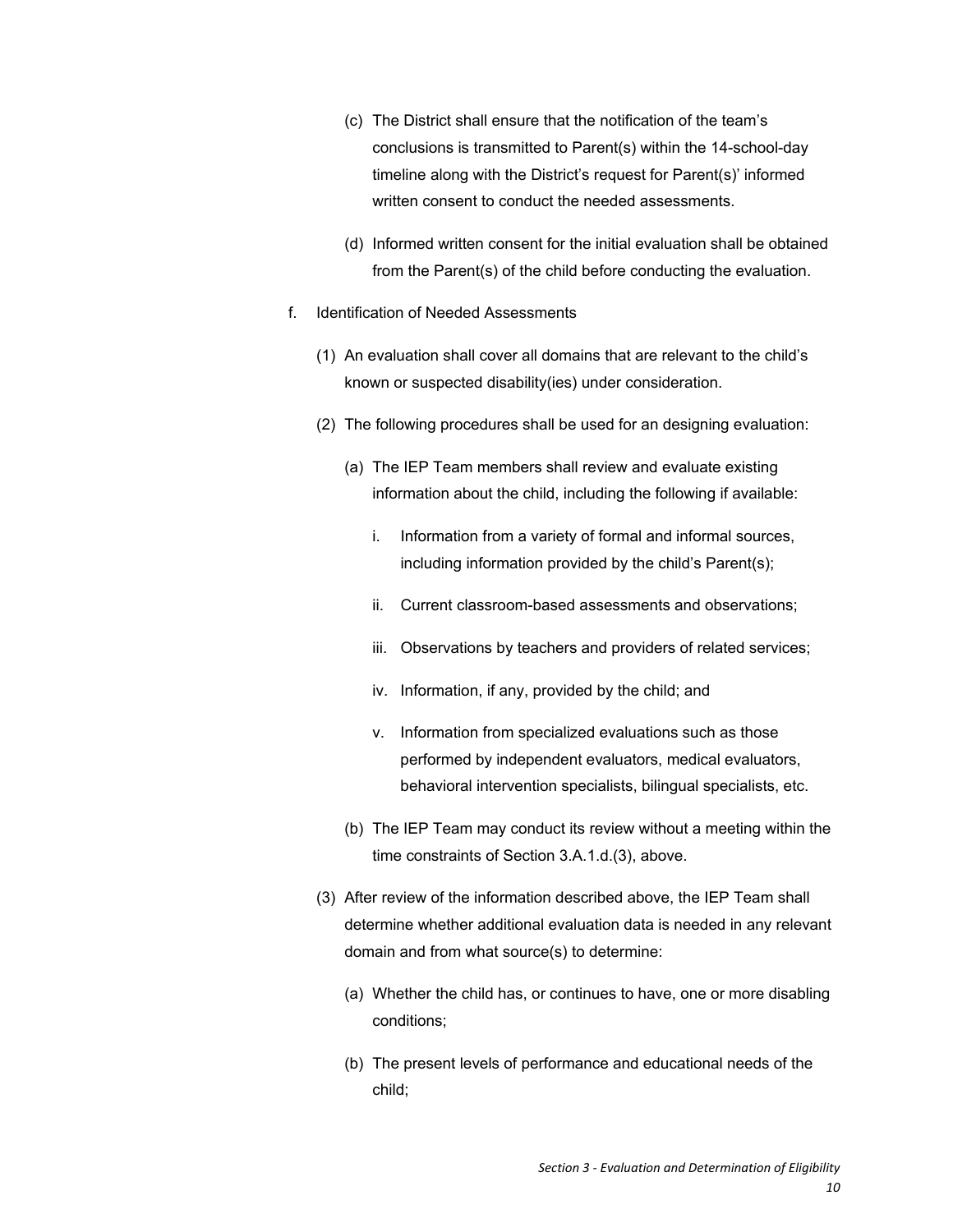- (c) Whether the disability is adversely affecting the child's educational performance;
- (d) Whether the child needs or continues to need, special education and related services; and
- (e) Whether any additions or modifications to the child's special education and related services are needed to enable the child to meet the goals and objectives of his/her IEP and to participate appropriately in the general curriculum.
- g. Upon completion of the assessments, but no later than 60 school days following the date Parent signs the informed written consent to perform the needed assessments (or prior to the first day of student attendance in the next school year, if there are fewer than 60 school days remaining in the school year after the date of parental consent), the determination of eligibility shall be made at an IEP meeting.
- h. If the District fails to conduct the evaluation, the Parent(s) of the child may appeal this failure in an impartial due process hearing or using ISBE complaint procedures.
- B. Evaluation Requirements
	- 1. In conducting the evaluation, the District must:
		- a. Use a variety of assessment tools and strategies to gather relevant functional, developmental and academic information about the child, including information provided by the Parent(s) that may assist in determining:
			- (1) Whether the child is a child with a disability;
			- (2) The content of the child's IEP.
		- b. Not use any single measure or assessment as the sole criterion for determining whether a child is a child with a disability and for determining an appropriate educational program for the child.
		- c. Use technically sound instruments that may assess the relative contribution of cognitive and behavioral factors, in addition to physical or developmental factors.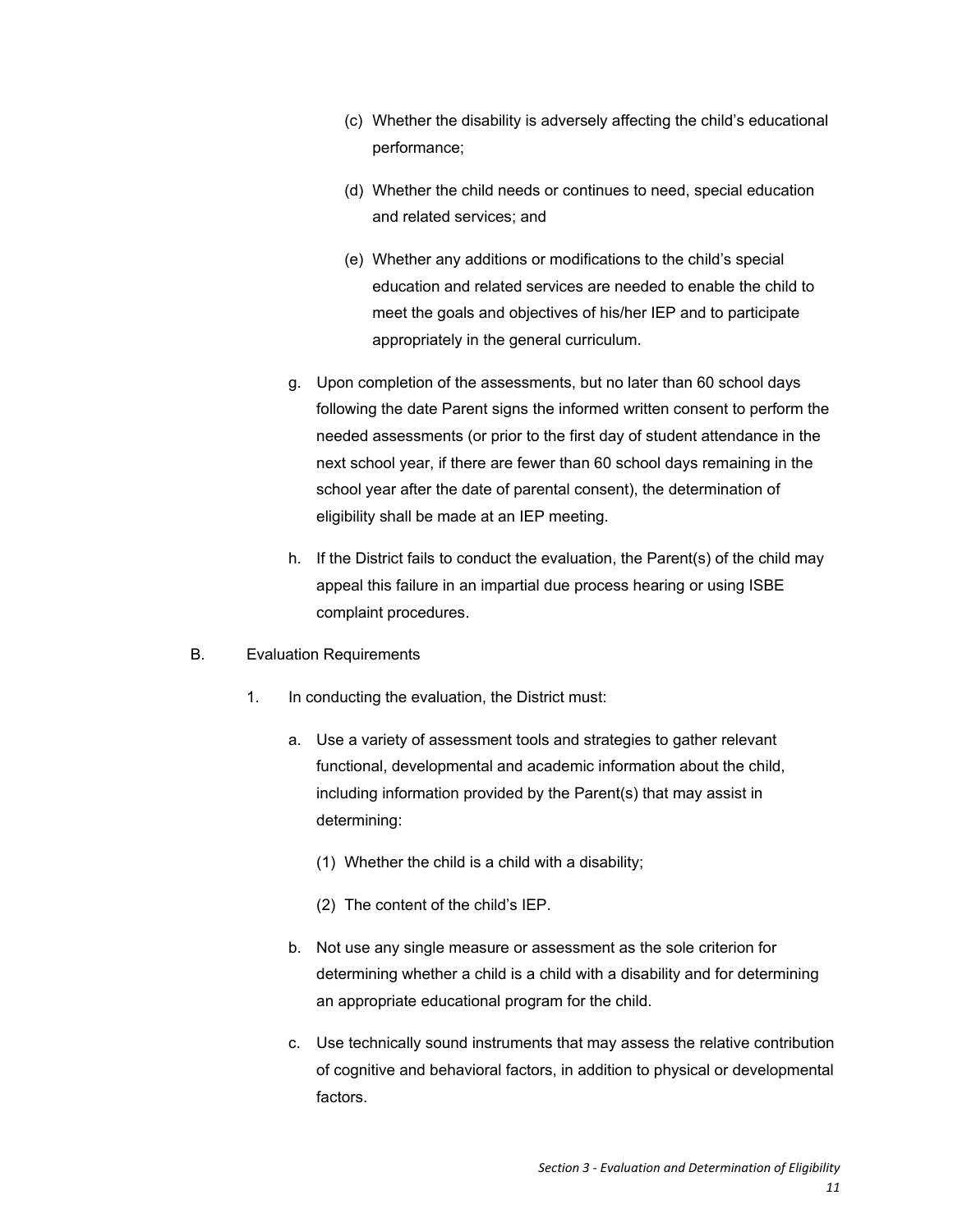- d. Ensure it is nondiscriminatory with respect to language, culture, race, and gender.
	- (1) The languages used to evaluate a child shall be consistent with the child's primary language or other mode of communication. The District will determine the child's language use pattern and general cultural identification by determining the languages spoken in the child's home and the languages used most comfortably and frequently by the child. If the language use pattern involves two or more languages or modes of communication, the child shall be evaluated by qualified specialists or, when needed, qualified bilingual specialists using each of the languages or modes of communication used by the child.
	- (2) If documented efforts to locate and secure the services of a qualified bilingual specialist are unsuccessful, the District shall use an individual who possesses the professional credentials required under 23 Ill. Admin. Code §226.840 to complete the specific components of the evaluation. This qualified specialist shall be assisted by a certificated District employee or other individual who has demonstrated competencies in the language of the child.
	- (3) If documented efforts to locate and secure the services of a qualified bilingual specialist or a qualified specialist assisted by another individual are unsuccessful, the District shall conduct assessment procedures which do not depend upon language. Any special education resulting from such alternative procedures shall be reviewed annually until the student's proficiency is determined no longer to be limited pursuant to 23 Ill. Admin. Code Part 228.
	- (4) Tests given to a child whose primary language is other than English shall be relevant, to the maximum extent possible, to his/her culture.
	- (5) Determination of the child's mode of communication shall be made by assessing the extent to which the child uses verbal expressive language and the use he or she makes of other modes of communication (e.g., gestures, signing, unstructured sounds) as a substitute for verbal expressive language.
	- (6) If the child's receptive and/or expressive communication skills are impaired due to hearing and/or language deficits, the District shall utilize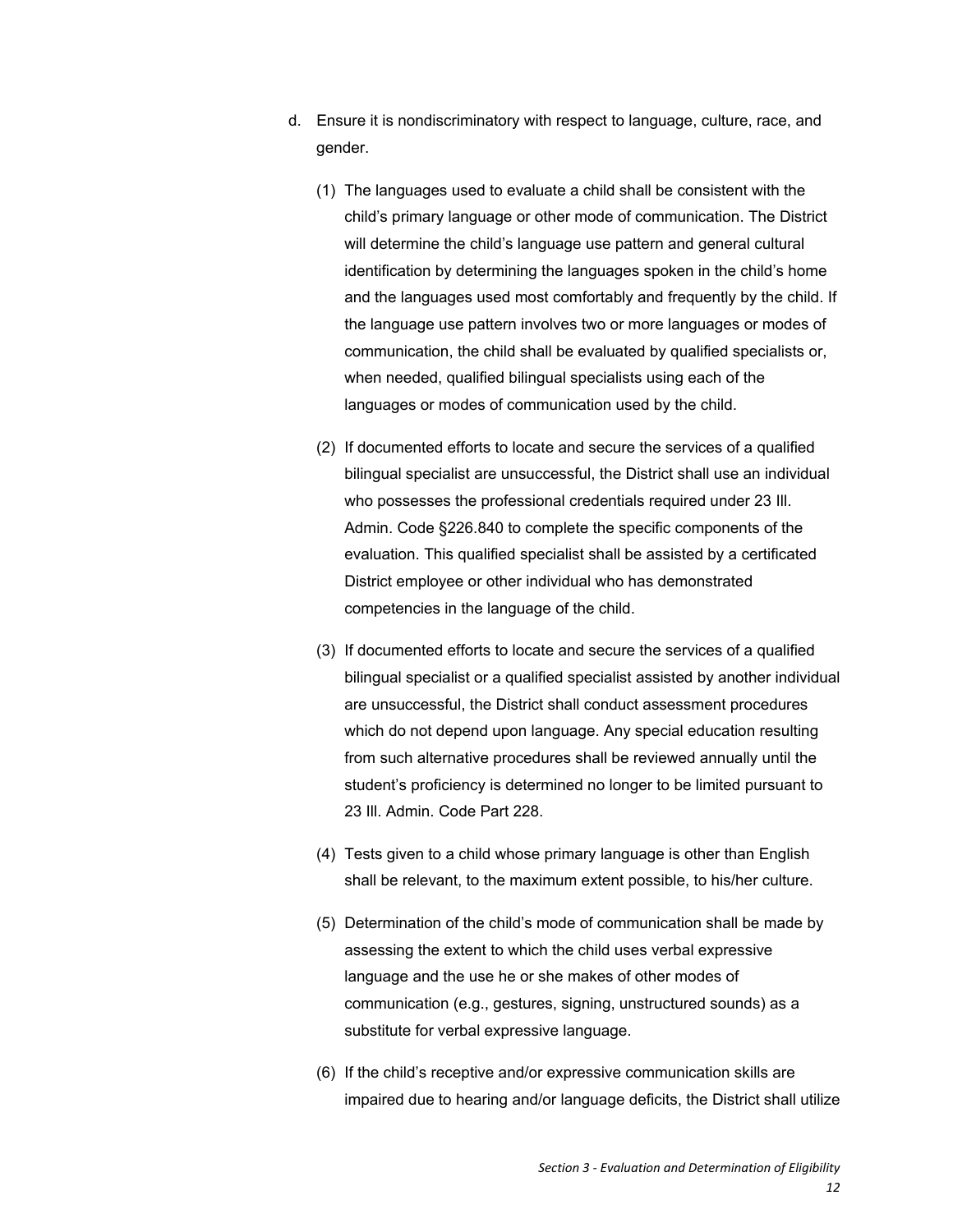test instruments and procedures that do not stress spoken language and one of the following:

- (a) Visual communication techniques in addition to auditory techniques.
- (b) An interpreter to assist the evaluative personnel with language and testing.
- (7) The child's language use pattern, proficiency in English, mode of communication, and general cultural identification shall be noted in the child's temporary student record, and this information shall be used in the evaluation and in the development and implementation of the individualized education program.
- 2. Assessments and their evaluation materials must be:
	- a. Used for the purposes for which the assessments or measures are valid and reliable;
	- b. Administered by trained and knowledgeable personnel; and
	- c. Administered in accordance with any instructions provided by the producer of the assessments.
- C. Determination of Eligibility
	- 1. No later than 60 school days following the date Parent signs the informed written consent to conduct an evaluation (or prior to the first day of student attendance in the next school year if there are less than 60 school days remaining in the school year after the date of parental consent), an IEP meeting will be held to consider the results of the evaluation and, if the child is determined to be eligible for special education and related services, to develop an IEP.
	- 2. The IEP Team shall consist of a group of qualified professionals as set forth under State and federal law, including Parent(s).
	- 3. The IEP Team, after considering the evaluation and other information available regarding the child, shall determine whether the child is or continues to be eligible for special education and related services as a child with a disability as defined by federal and state law and the child's educational needs. In making this determination, the IEP Team shall: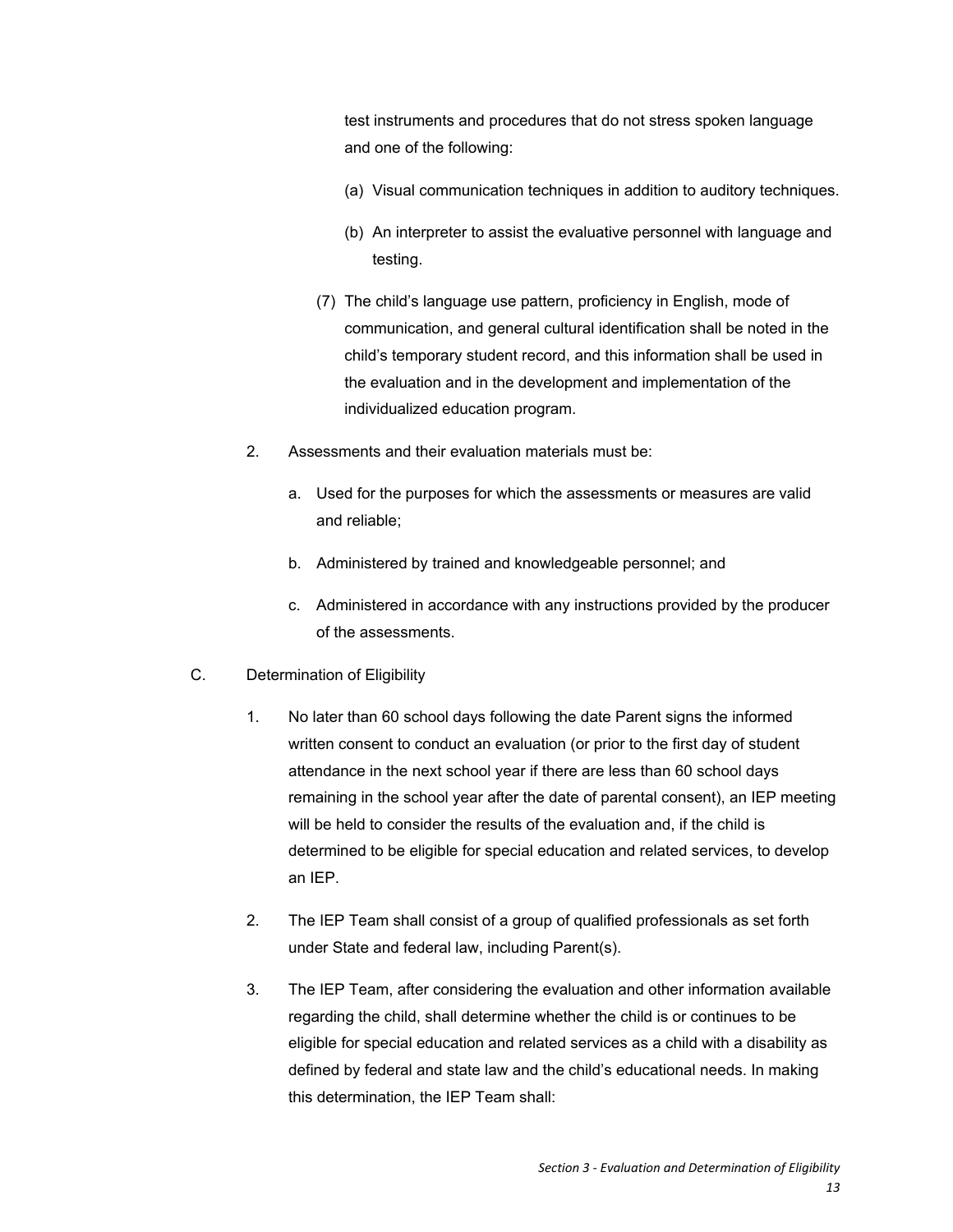- a. Draw upon information from a variety of sources, including aptitude and achievement tests, parental input, teacher recommendations, physical condition, social or cultural background, and adaptive behavior;
- b. Ensure that information obtained from all of these sources is documented and considered; and
- c. Ensure that a psychological evaluation has been conducted and a recommendation for eligibility has been made by a school psychologist for all children determined to have an intellectual disability.
- 4. A child may not be determined eligible if the determinant factor for that determination is lack of instruction in reading or math or limited English proficiency and the child does not otherwise meet the eligibility criteria.
- 5. At the conclusion of the meeting convened to consider the results of the evaluation, the team shall prepare a report describing its consideration of preexisting information about the child, all new evaluation reports obtained, and any other information relevant to the decision about the child's eligibility. This description shall relate the information considered to the child's needs and shall further conform to the requirements relating to identifying students suspected of or having a specific learning disability, if applicable. The IEP Team's report shall also include:
	- a. The date of the meeting;
	- b. The signatures of the participants, indicating their presence at the meeting; and
	- c. Any separate written statement provided by a participant who wishes to be on record as disagreeing with the conclusions expressed in the team's report.
- 6. If an assessment is conducted under nonstandard conditions, a description of the extent to which the assessment varied from standard conditions shall be included in the evaluation report. This information is needed so that the team of evaluators can assess the effects of these variances on the validity and reliability of the information reported and determine whether additional assessments are needed.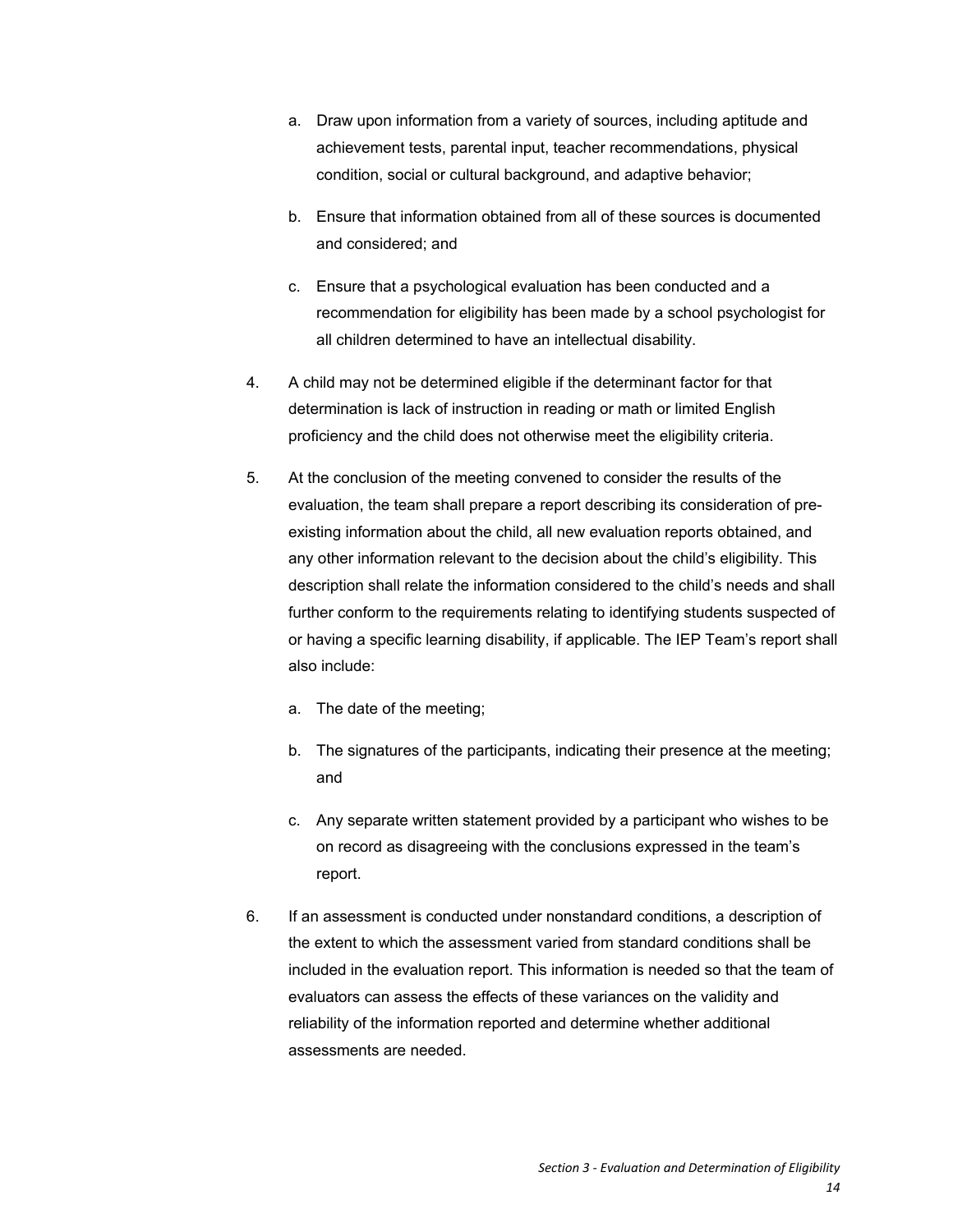- 7. If any needed portion of the evaluation cannot be completed due to lack of parental involvement, religious convictions of the family, or inability of the child to participate in an evaluative procedure, the District shall note the missing portions in the child's evaluation report and state the reasons why those portions could not be completed.
- 8. In the event that the student is determined to be eligible for special education and related services, the IEP meeting shall be conducted within 30 calendar days (and no later than 60 school days from the date the District receives the informed written consent for the evaluation or reevaluation from Parent(s)) after the date of that determination.
- 9. A copy of the IEP Team's report, together with all documentation upon which it is based will be maintained in the child's temporary education record in accordance with confidentiality requirements.
- 10. A copy of the completed document will be provided to Parent(s). If requested, a copy of any evaluation reports will also be provided.
- 11. No later than 10 calendar days following the IEP meeting, Parent(s) will be provided a written notice of the determination of the team, in compliance with 23 Ill. Admin. Code §226.520.
- D. Additional Requirements for Identifying Children with Specific Learning Disabilities
	- 1. The criteria for identifying children with specific learning disabilities
		- a. Must use of a process that determines how the child responds to scientific, research-based interventions or multi-tiered systems of support as part of the evaluation procedure;
			- (1) The response to scientific, research-based intervention or a multitiered system of support process should use a collaborative team approach and include the engagement of and regular communication with the child's Parent(s).
			- (2) The Parent(s) of a child shall be provided with written notice of the District's use of scientific, research-based intervention or a multitiered system of support for the child and may be part of the collaborative team approach at the discretion of the District.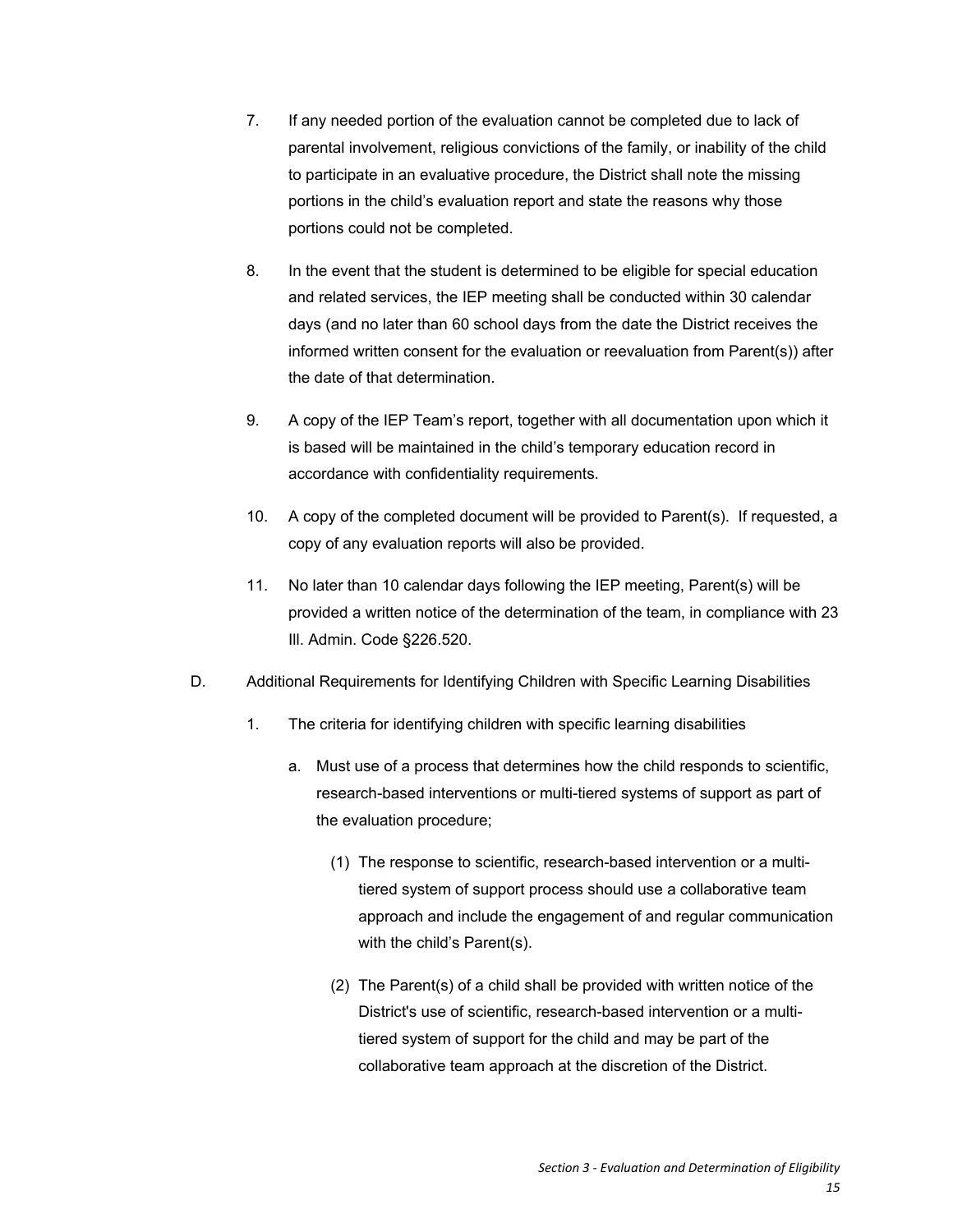- (3) The Parent(s) shall be provided all data collected and reviewed by the District with regard to the child in the scientific, research-based intervention or multi-tiered system of support process.
- b. May permit the use of other alternative research-based procedures to determine whether a child has a specific learning disability, as defined in federal law; and
- c. May permit the use of a severe discrepancy between intellectual ability and achievement for determining whether a child has a specific learning disability.
- 2. Additional group members required to determine specific learning disability eligibility

The determination of whether a child suspected of having a specific learning disability is a child with a disability must be made by the child's Parent(s) and a team of qualified professionals, which must include:

- a. The child's general education teacher; or
- b. If the child does not have a general education teacher, a general education classroom teacher qualified to teach a child of his/her age; or
- c. For a child less than school age, an individual qualified by ISBE to teach a child of his/her age; and
- d. At least one person qualified to conduct individual diagnostic examinations of children, such as a school psychologist, speech-language pathologist, or remedial reading teacher.
- 3. Determining the existence of a specific learning disability
	- a. The group described above may determine that a child has a specific learning disability, if:
		- (1) The child does not achieve adequately for the child's age or to meet State-approved grade-level standards in one or more of the following areas, when provided with learning experiences and instruction appropriate for the child's age or State-approved grade-level standards:
			- (a) Oral expression.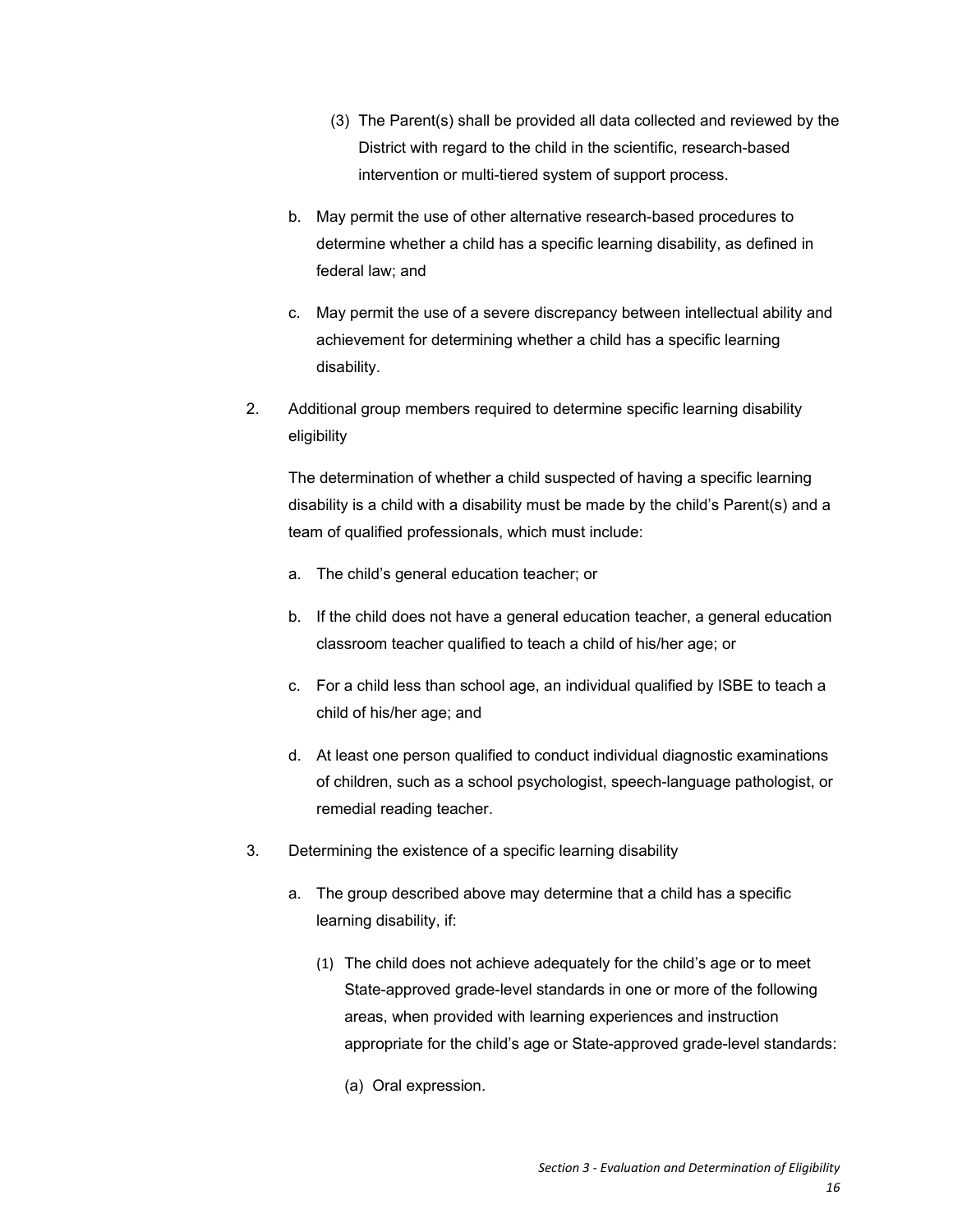- (b) Listening comprehension.
- (c) Written expression.
- (d) Basic reading skills.
- (e) Reading fluency skills.
- (f) Reading comprehension.
- (g) Mathematics calculation.
- (h) Mathematics problem solving.
- (2) The child does not make sufficient progress to meet age or Stateapproved grade-level standards in one or more of the areas identified above when using a process based on the child's response to scientific, researched-based intervention; or

 The child exhibits a pattern of strengths and weaknesses in performance, achievement, or both, relative to age, State-approved grade-level standards, or intellectual development, that is determined by the group to be relevant to the identification of a specific learning disability, using appropriate assessments; and

The group determines that its findings above are not primarily the result of:

- (a) A visual, hearing, or motor disability;
- (b) Cognitive disability;
- (c) Emotional disability;
- (d) Cultural factors;
- (e) Environmental or economic disadvantage; or
- (f) Limited English proficiency.
- (3) To ensure that underachievement in a child suspected of having a specific learning disability is not due to lack of appropriate instruction in reading or math, the group has considered, as part of the evaluation, and provided to the child's Parent(s):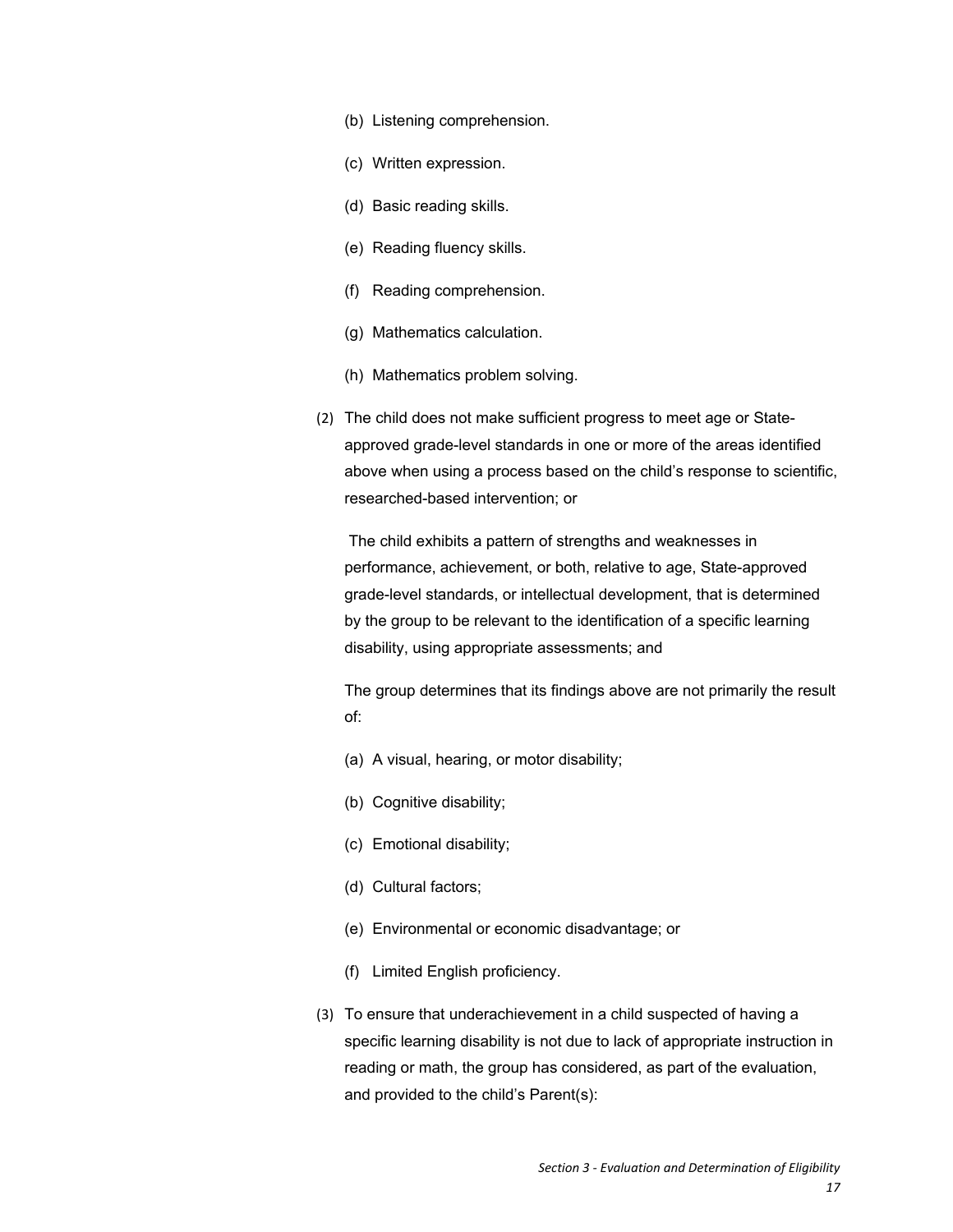- (a) Data that demonstrate that prior to, or as a part of, the referral process, the child was provided appropriate instruction in regular education settings, delivered by qualified personnel; and
- (b) Data-based documentation of repeated assessments of achievement at reasonable intervals, reflecting formal assessment of student progress during instruction.
- (4) The District must promptly request parental informed written consent to evaluate the child to determine if the child needs special education and related services, and must adhere to the timeframes, unless extended by mutual written agreement of the child's Parent(s) and a group of qualified professionals:
	- (a) If, prior to a referral, a child has not made adequate progress after an appropriate period of time when provided instruction, as described above; and
	- (b) Whenever a child is referred for an evaluation.
- 4. Observation
	- a. The District must ensure that the child is observed in the child's learning environment (including the general education classroom setting) to document the child's academic performance and behavior in the areas of difficulty.
	- b. The group meeting to determine whether a child has a specific learning disability, must decide to:
		- (1) Use information from an observation in routine classroom instruction and monitoring of the child's performance that was done before the child was referred for an evaluation; or
		- (2) Have at least one member of the group conduct an observation of the child's academic performance in the general education classroom after the child has been referred for an evaluation and parental informed written consent is received.
	- c. In the case of a child of less than school age or out of school, a group member must observe the child in an environment appropriate for a child of that age.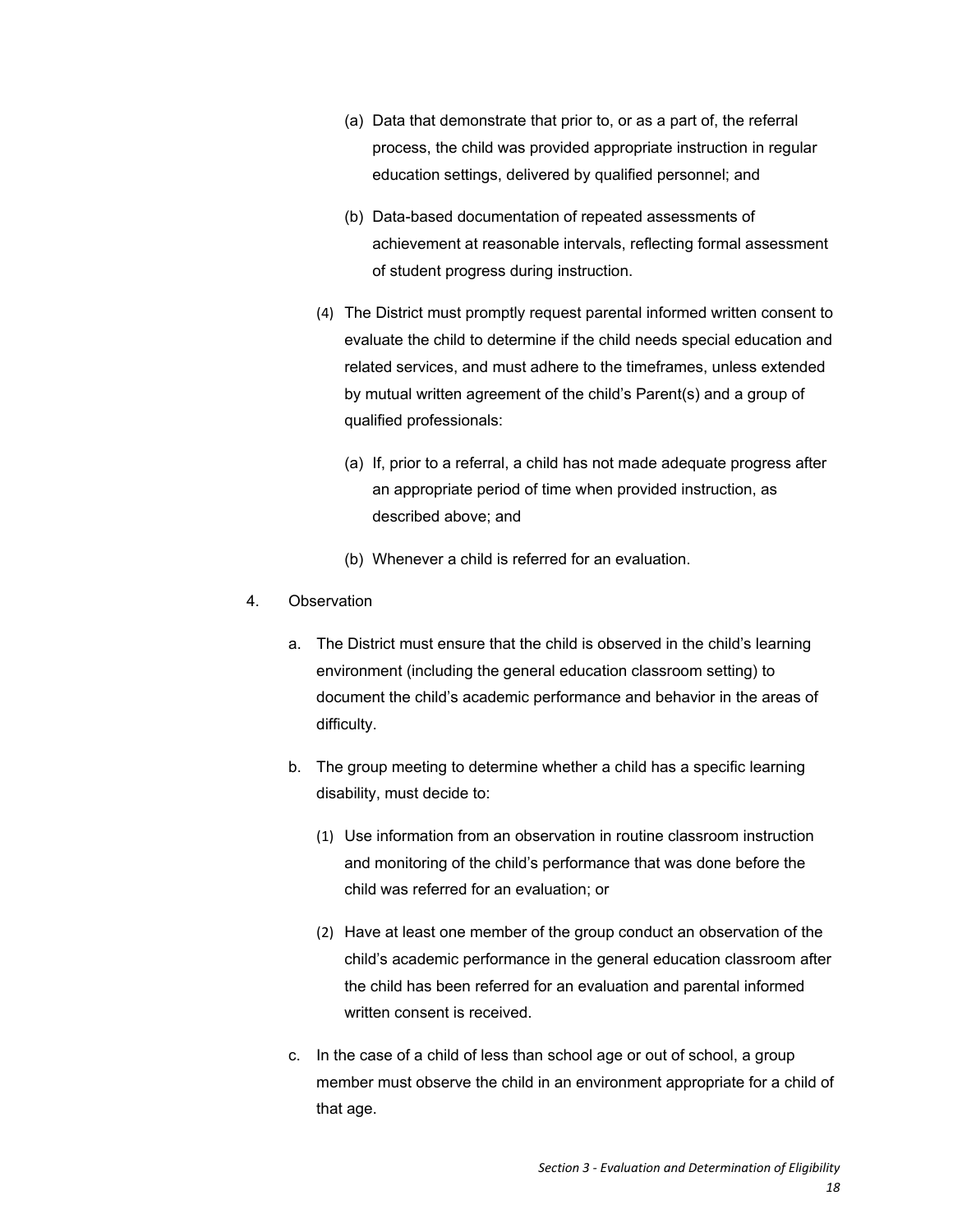- 5. Specific documentation for a determination of specific learning disability
	- a. For a child suspected of having a specific learning disability, the documentation of the determination of eligibility must contain a statement of:
		- (1) Whether the child has a specific learning disability;
		- (2) The basis for making the determination, including assurance that the determination has been made in accordance with Section 3, C (3) (a & b);
		- (3) The relevant behavior, if any, noted during the observation of the child and the relationship of that behavior to the child's academic functioning;
		- (4) The educationally relevant medical findings, if any;
		- (5) Whether:
			- (a) The child does not achieve adequately for the child's age or to meet State-approved grade-level standards as provided above; and
			- (b)
- i. The child does not make sufficient progress to meet age or State-approved grade-level standards as provided above; or
- ii. The child exhibits a pattern of strengths and weaknesses in performance, achievement, or both, relative to age, Stateapproved grade level standards or intellectual development as provided above;
- (6) The determination of the group concerning the effects of a visual, hearing, or motor disability; cognitive disability; emotional disability; cultural factors; environmental or economic disadvantage; or limited English proficiency on the child's achievement level; and
- (7) If the child has participated in a process that assesses the child's response to scientific, research-based intervention:
	- (a) The instructional strategies used and the student-centered data collected; and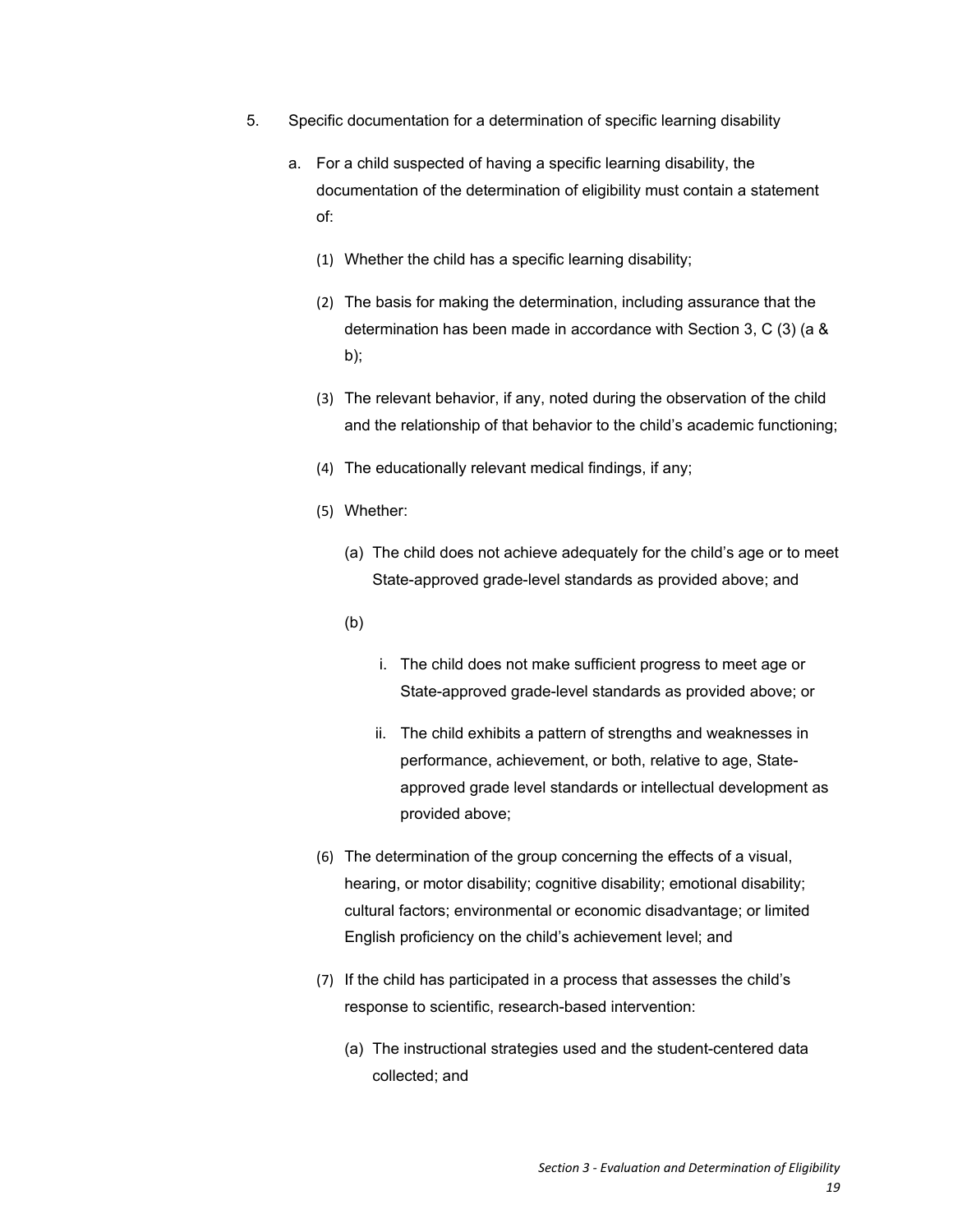- (b) The documentation that the child's Parent(s) were notified about:
	- i. The State's policies regarding the amount and nature of student performance data that would be collected and the regular education services that would be provided;
	- ii. Strategies for increasing the child's rate of learning; and
	- iii. The Parent(s)' right to request an evaluation.
- b. Each group member must certify in writing whether the report reflects the member's conclusion. If it does not reflect the member's conclusion, the group member must submit a separate statement presenting the member's conclusions.

#### E. Reevaluations

- 1. The District must ensure that a reevaluation of each child with a disability is conducted in accordance with the procedures for an evaluation in accordance with Section 3, A (1) (a), (d), (e), (f) and Section 3, B:
	- a. If the District determines that the educational or related services needs, including improved academic achievement and functional performance, of the child warrant a reevaluation; or
	- b. If the child's Parent(s) or teacher requests a reevaluation.
- 2. A reevaluation conducted as described above:
	- a. May occur not more than once a year, unless Parent(s) and the public agency agree otherwise; and
	- b. Must occur at least once every three (3) years, unless Parent(s) and the District agree that a reevaluation is unnecessary.
- F. Independent Educational Evaluation

See Section 10, N.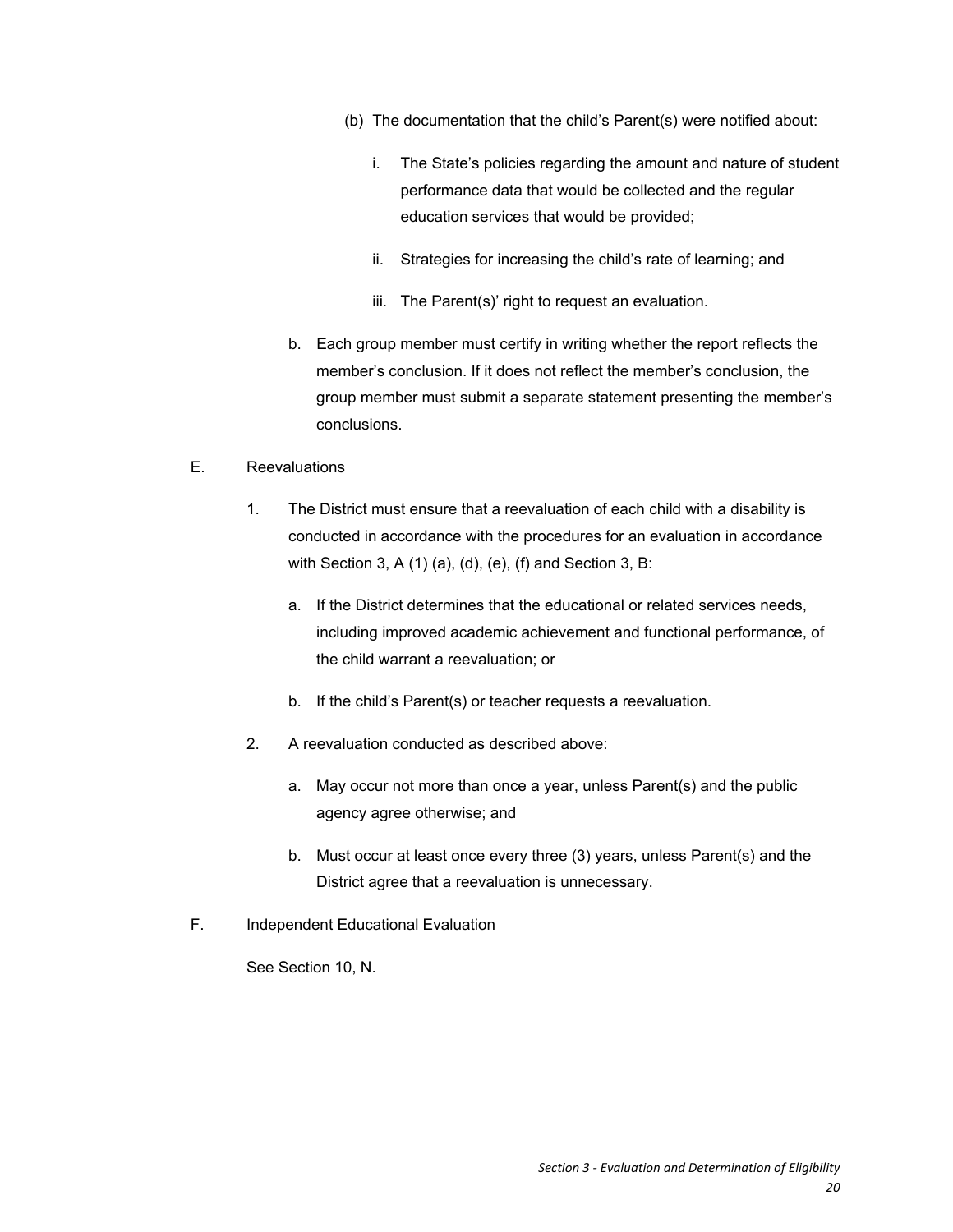- LEGAL REF.: 20 U.S.C. §§ 1412 (State eligibility), 1412(a)(3) (Child find), 1413 (Local educational agency eligibility), 1413(a)(1) (Consistency with State policies), 1413(a)(3) (Personnel development).
	- 34 C.F.R. §§ 300.8 (Child with a disability), 300.122 (Evaluation), 300.201 (Consistency with State policies), 300.301- 300.306 (Evaluations and Reevaluation), 300-307-300.311 (Additional Procedures for Identifying Children with Specific Learning Disabilities).
	- 105 ILCS 5/14-8.02 (Identification, evaluation, and placement of children), 5/14-8.02h (Response to scientific, research-based intervention).
	- 23 Ill.Admin.Code §§ 226.110 (Evaluation Procedures), 226.120 (Reevaluations), 226.130 (Additional Procedures for Students Suspected of or Having a Specific Learning Disability), 226.135 (Additional Procedures for Students Suspected of or Having an Intellectual Disability), 226.140 (Modes of Communication and Cultural Identification), 226.150 (Evaluation to be Nondiscriminatory), 226.180 (Independent Educational Evaluation).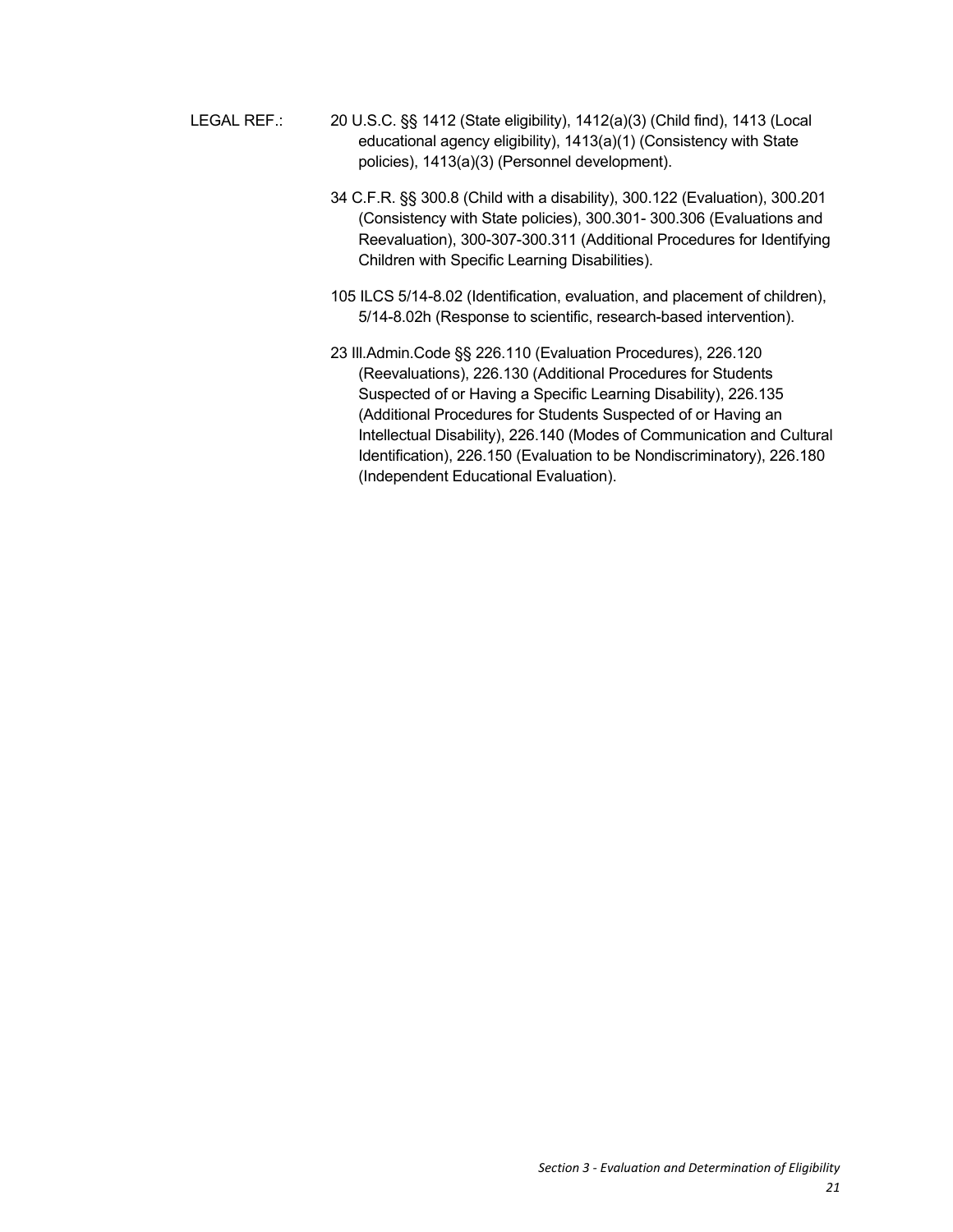## **Section 4. Individualized Education Programs**

- A. Development of IEP
	- 1. An IEP meeting will be conducted within 30 calendar days (and no later than 60 school days from the date the District receives the informed written consent for the evaluation or reevaluation from Parent(s)) after a child is determined to be eligible. The child receiving special education and related services must have an IEP developed in compliance with these procedures and in effect at the beginning of each subsequent school year.
	- 2. The specified group of persons responsible for the development of the IEP (IEP Team) includes:
		- a. A representative of the District (other than the child's teacher) who is qualified to provide or supervise the provision of special education, is knowledgeable about the general curriculum, is knowledgeable about the District's resources, has the authority to make commitments for the provision of resources set forth in the IEP, and is able to ensure that the services in the IEP will be implemented.
		- b. At least one of the child's special education teachers, or where appropriate, at least one special education provider of the child. If the child is receiving only speech and language services, the speech and language pathologist shall fulfill this role.
		- c. At least one regular education teacher of the child (if the child is, or may be, participating in general education environment) who is, or may be, responsible for implementing a portion of the IEP.
		- d. For a child age three (3) through five (5) who has not yet entered the primary grades, an individual qualified to teach preschool children without disabilities.
		- e. One or more of the child's Parents.
		- f. If appropriate, the child may be invited by either the District or Parent(s). The District shall invite the child when the purpose of the IEP meeting is to consider and plan transition services or when the child has reached the age of 18. When the child does not attend the IEP meeting where transition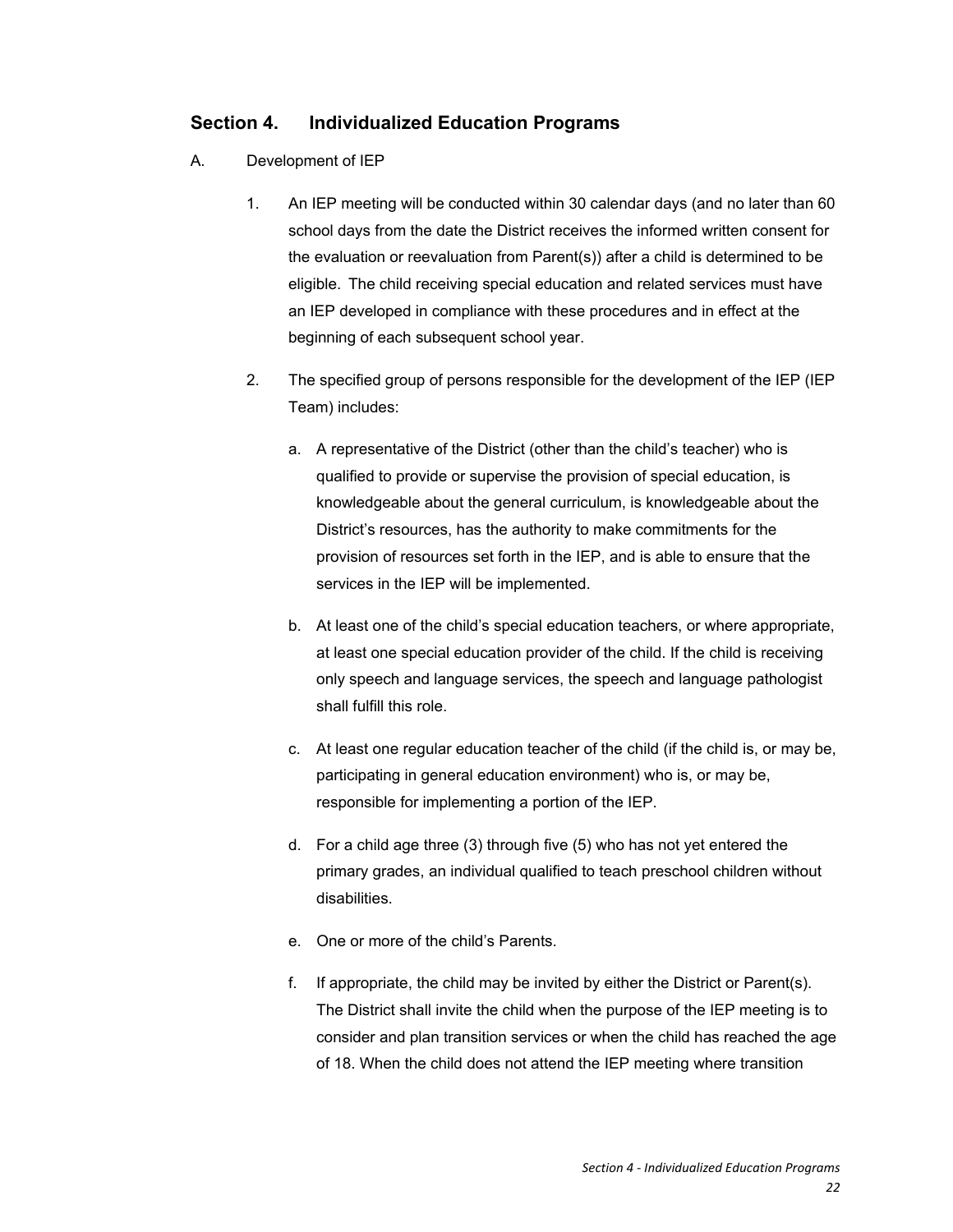services are discussed, the District shall take other steps to ensure that the child's preferences and interests are considered.

- g. Other individuals, at the discretion of Parent(s) or the District, who have knowledge or special expertise regarding the child, including related services personnel as appropriate.
- h. An individual who is qualified to interpret the instructional implications of the evaluation results (who may be one of the individuals listed herein).
- i. A qualified bilingual specialist or bilingual teacher (who may be one of the individuals listed herein), if needed to assist meeting participants in understanding the child's language or cultural factors as related to the child's instructional needs. If documented efforts to locate such a person are unsuccessful, the District shall meet the requirements for nondiscriminatory evaluations (see Section 3, B 1(d)).
- j. In those cases where the child's behavior impedes his/her learning or the learning of others, a person knowledgeable about positive behavior strategies.
- k. If transition services will be discussed and with the informed written consent of Parents (or child who has reached the age of majority), the District shall invite representative(s) of any participating agencies that are likely to be responsible for providing or paying for transition services.
- l. For a child who was previously served under Part C of the IDEA, upon request of the Parent, the Part C service coordinator or other representative of the Part C system shall be invited to the initial IEP meeting to assist with the smooth transition of services.

#### 3. IEP Team Attendance

- a. A member of the IEP Team described above is not required to attend an IEP meeting, in whole or in part, if Parent(s) and the District agree in writing that the attendance of the Team member is not necessary because the member's area of the curriculum or related services is not being modified or discussed in the meeting.
- b. If an IEP meeting involves a modification to or discussion of an IEP Team member's area of the curriculum or related services, that IEP Team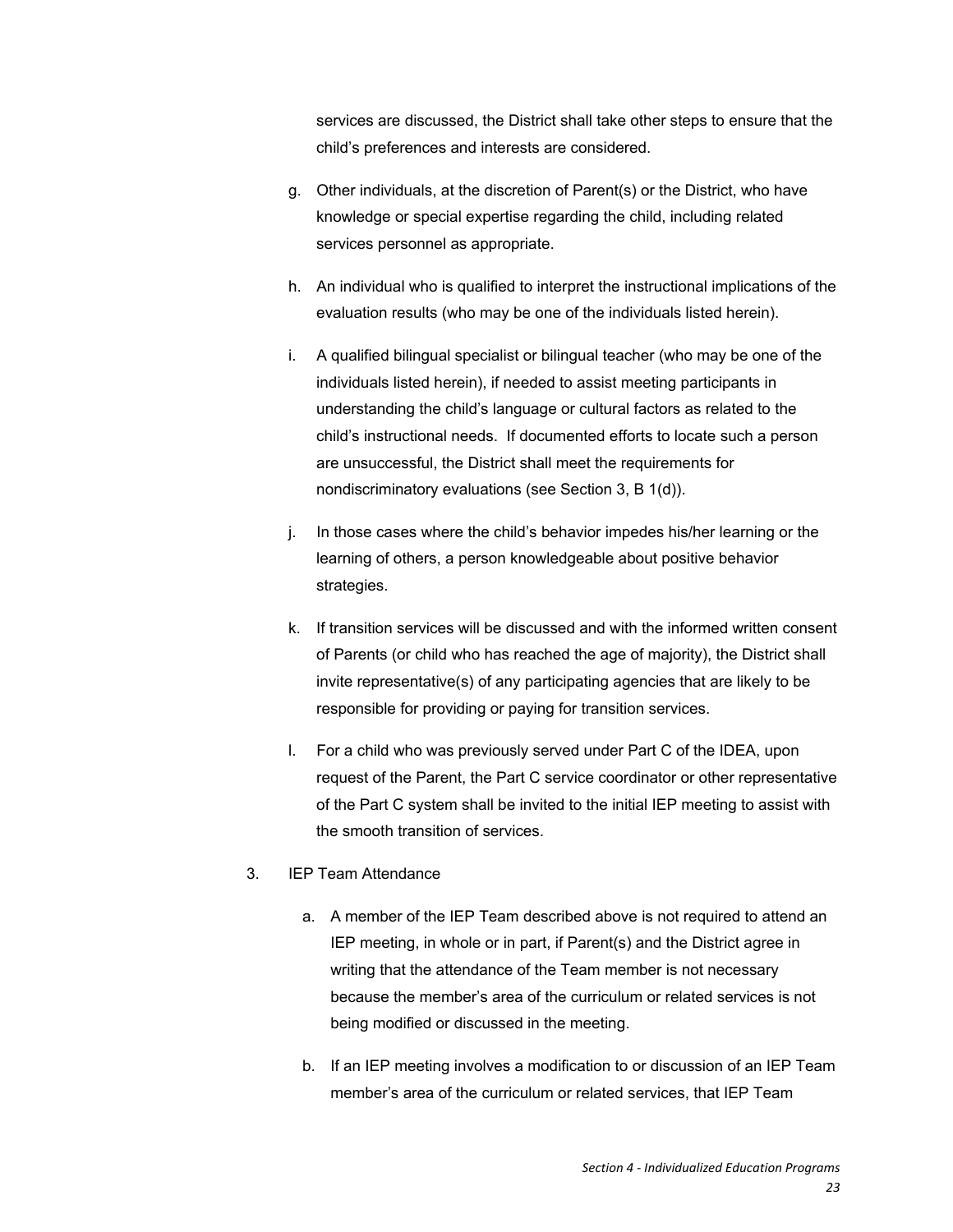member may be excused from attending the meeting, in whole or in part, if (1) Parent(s) and the District consent to the excusal in writing and (2) the IEP Team member submits, in writing to Parent(s) and the IEP Team, input into the development of the IEP prior to the meeting.

- 4. The District will take the following steps to encourage parental participation in the IEP process:
	- a. The District will schedule each IEP meeting at a mutually agreed upon time and place, whenever possible.
	- b. The District will notify Parents at least 10 calendar days prior to any IEP meeting of the purpose, time and location of the meeting, the titles of the persons who will be in attendance, and Parents' right to invite other individuals with knowledge or special expertise regarding the child. The notice will also inform Parents:
		- (1) Of their right to review and copy their child's school student records,
		- (2) Of the availability of interpretation services at IEP meetings,
		- (3) How Parents can request an interpreter,
		- (4) That Parents have a right to request that the interpreter provided by the District serve no other role in the IEP meeting than as an interpreter and that the District should make reasonable efforts to fulfill this request, and
		- (5) Of a point of contact for any questions or complaints about interpretation services.
	- c. At least three (3) school days prior to any IEP meeting, or as soon as possible if an IEP meeting is scheduled within three (3) school days with written consent of the Parents, the District will provided Parents with copies of all written material that will be considered by the IEP Team at the meeting so that Parents may participate in the meeting as a fullyinformed member. Parents will have the option of choosing from the available methods of delivery, including regular mail and picking up materials at school. For a meeting to determine the child's eligibility for special education, the written material must include all evaluations and collected data that will be considered at the meeting. For a child who is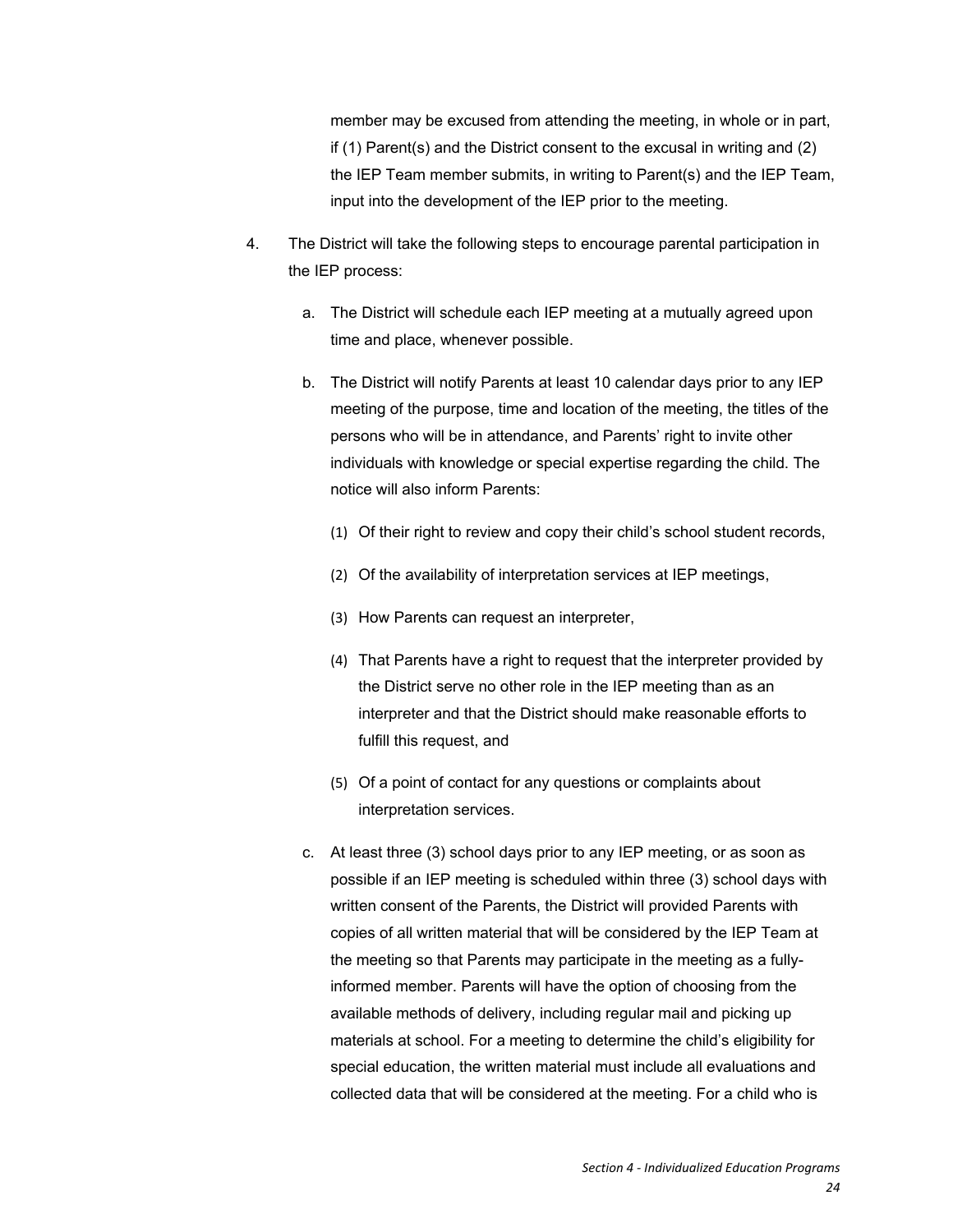already eligible for special education and related services, the written material must include a copy of all IEP components that will be discussed by the IEP Team, other than the components related to the educational and related service minutes proposed for the child and the child's placement.

- d. The District may conduct an IEP meeting without a Parent in attendance if the District is unable to convince Parents that they should attended.
- e. If neither Parent is present at an IEP meeting, the District will maintain a record of its attempts to arrange a mutually agreed on time and place.
- f. The Parent(s) and District may agree to use alternative means of meeting participation, such as video conferences and conference telephone calls.
- g. The District will take whatever action is necessary and reasonable to facilitate Parent(s)' understanding of and participation in the IEP meeting, including arranging and paying for the expense of a qualified interpreter for Parent(s) who are deaf or whose native language is other than English. The qualified interpreter shall meet the criteria established by ISBE.
- 5. In developing a child's IEP, the IEP Team shall consider the strengths of the child, the concerns of the Parent(s) regarding the child's education, the results of the most recent evaluations, and the academic, developmental, and functional needs of the child. The IEP Team also shall consider the following factors:
	- a. The use of positive behavioral interventions and supports for a child whose behavior impedes the child's learning or that of others;
	- b. The language needs of a child with limited English proficiency as those needs relate to the child's IEP;
	- c. Instruction in Braille and the use of Braille, unless the IEP Team determines that, after an evaluation of the child's reading and writing skills, needs and appropriate reading and writing media, it is not needed, for children who are blind or visually impaired;
	- d. Communication needs;
	- e. Whether the child needs assistive technology devices and services;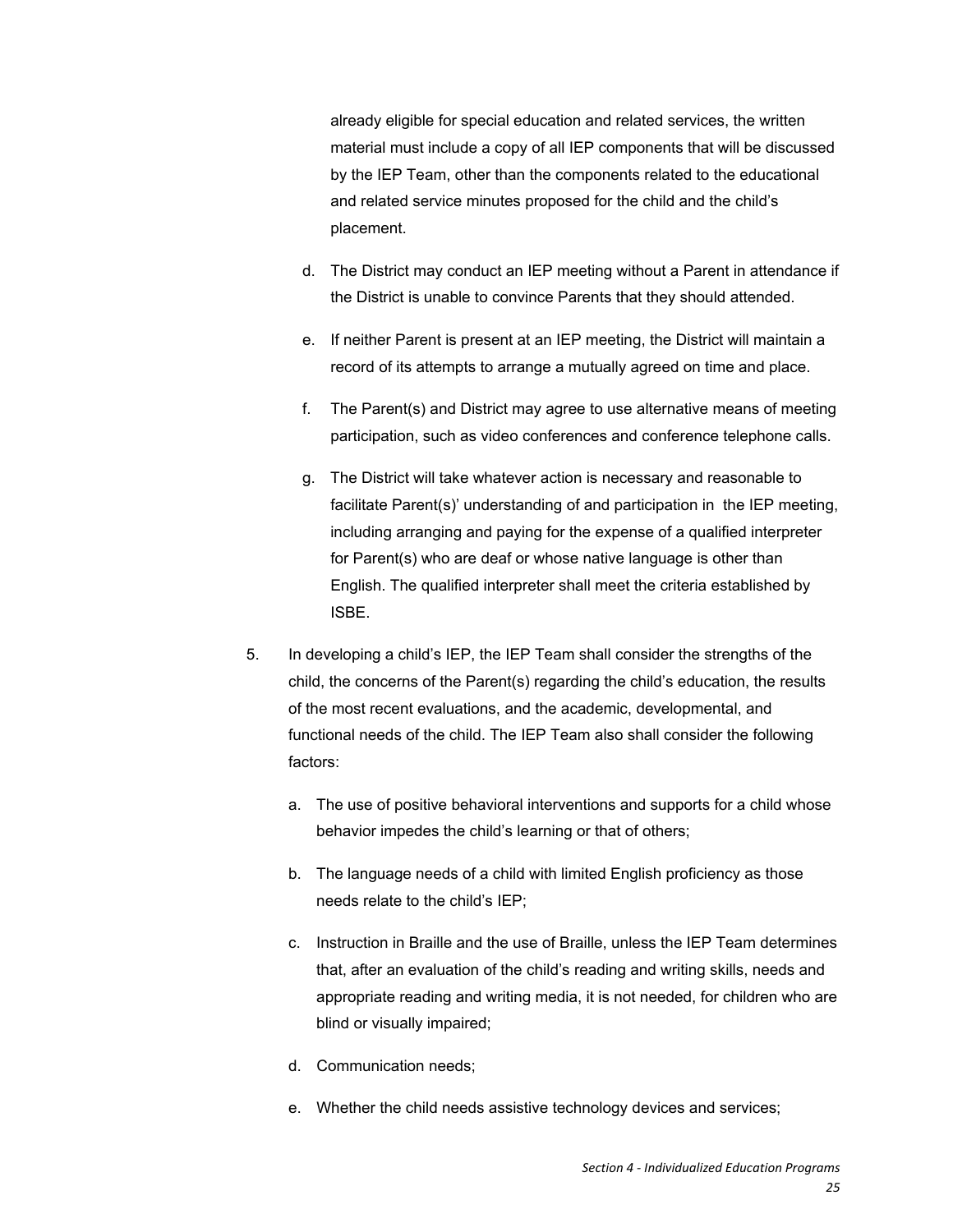- f. For a child who is deaf or hard of hearing, the child's language and communication needs, opportunities for direct communication with peers and professionals in the child's language and communication mode, academic level and full range of needs, including opportunities for direct instruction in the child's language and communication mode; and
- g. For students on the autism spectrum (which includes autistic disorder, Asperger's disorder, pervasive developmental disorder not otherwise specified, childhood disintegrative disorder, and Rett Syndrome, as defined in the Diagnostic and Statistical Manual of Mental Disorders, fourth edition (DSM IV, 2000)), the IEP team shall also consider all of the following factors:
	- (1) The verbal and nonverbal communication needs of the child;
	- (2) The need to develop social interaction skills and proficiencies;
	- (3) The needs resulting from the child's unusual responses to sensory experience;
	- (4) The needs resulting from resistance to environmental change or change in daily routines;
	- (5) The needs resulting from engagement in repetitive activities and stereotyped movements;
	- (6) The need for any positive behavioral interventions, strategies, and supports to address any behavioral difficulties resulting from autism spectrum disorder; and
	- (7) Other needs resulting from the child's disability that impact progress in the general curriculum, including social and emotional development.
- h. If the student may be eligible to participate in the Home Based Support Services Program for Mentally Disabled Adults authorized under the *Developmental Disability and Mental Disability Services Act* [405 ILCS 80] upon becoming an adult, the student's IEP shall include plans for:
	- (1) Determining the student's eligibility for those home based services,
	- (2) Enrolling the student in the program of home based services, and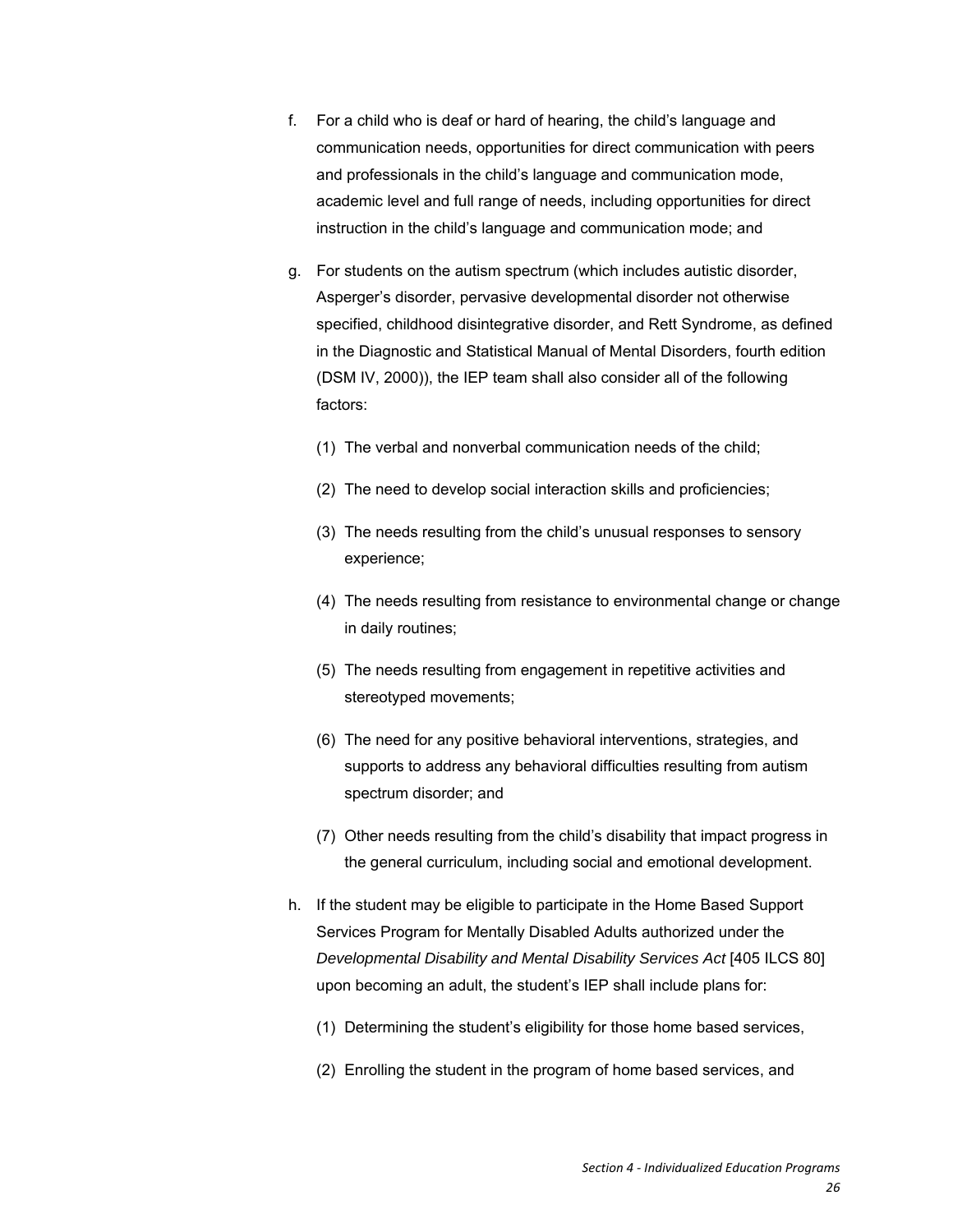- (3) Developing a plan for the student's most effective use of the home based services after the student becomes an adult and no longer receives special educational services under this Article. The plans developed under this paragraph shall include specific actions to be taken by specified individuals, agencies, or officials.
- 6. The IEP shall include the following components:
	- a. A statement of the child's present levels of academic achievement and functional performance. This must include:
		- (1) A statement of how the child's disability affects his/her involvement and progress in the general curriculum; or
		- (2) For preschool children, as appropriate, how the disability affects the child's participation in appropriate activities.
	- b. A statement of measurable annual goals that reflect consideration of the State Goals for Learning and the Illinois Learning Standards, as well as benchmarks or short-term objectives, developed in accordance with the child's present levels of educational performance, designed to:
		- (1) Meet the child's needs that result from the child's disability to enable the child to be involved in and make progress in the general curriculum, or for preschool children to participate in age appropriate activities; and
		- (2) Meet each of the child's other educational needs that result from the child's disability.
	- c. A statement of the special education and related services and supplementary aids and services, based on peer-reviewed research to the extent practicable, and program modifications or supports that will be provided for the child to:
		- (1) Advance appropriately toward attaining the annual goals; and
		- (2) Be involved in and make progress in the general curriculum and participate in extracurricular and other nonacademic activities; and
		- (3) Be educated and participate with other children with and without disabilities.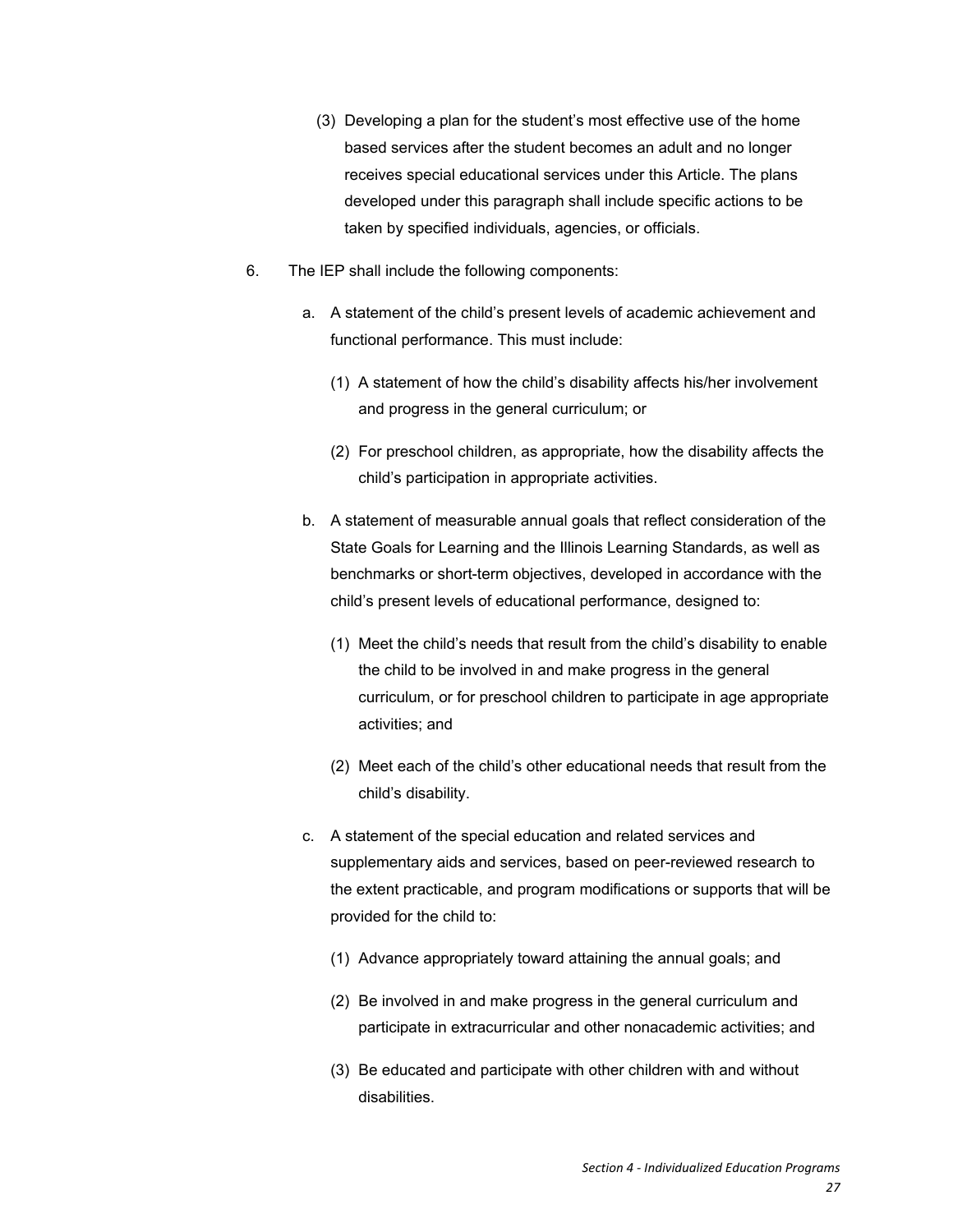- d. A statement of any individual appropriate accommodations that are necessary to measure the academic achievement and functional performance of the child on State and district-wide assessments, or a statement of why the child cannot participate in such assessments and why the particular alternate assessment selected is appropriate (see Section 5).
- e. The projected beginning date for the beginning of the services and modifications, and the amount, frequency, and anticipated duration of those services and modifications.
- f. An explanation of the extent, if any, to which the child will not participate with nondisabled children in the regular class and in extracurricular and nonacademic activities.
- g. A statement as to whether the child requires extended school year services and, if so, a description of those services that includes their amount, frequency, duration, and location.
- h. A description of how the child's progress towards annual goals will be measured, and when periodic reports on the progress the child is making toward meeting the annual goals (such as through the use of quarterly or other periodic reports, concurrent with the issuance of report cards) will be provided.
- i. A statement as to the languages or modes of communication in which special education and related services will be provided, if other than or in addition to English.
- j. Beginning not later than the first IEP to be in effect when the child turns age 14 1/2, and updated annually thereafter, the IEP shall include (1) appropriate, measurable, postsecondary goals based upon ageappropriate assessments related to employment, education or training, and independent living; (2) the transition services that are needed to assist the child in meeting those goals, including courses of study and any other needed services to be provided by entities other than the District; (3) information about the District's career and technical education (CTE) opportunities and postsecondary CTE opportunities; and (4) any additional requirements contained in Section 14-8.03 of the *School Code* [105 ILCS 5/14-8.03].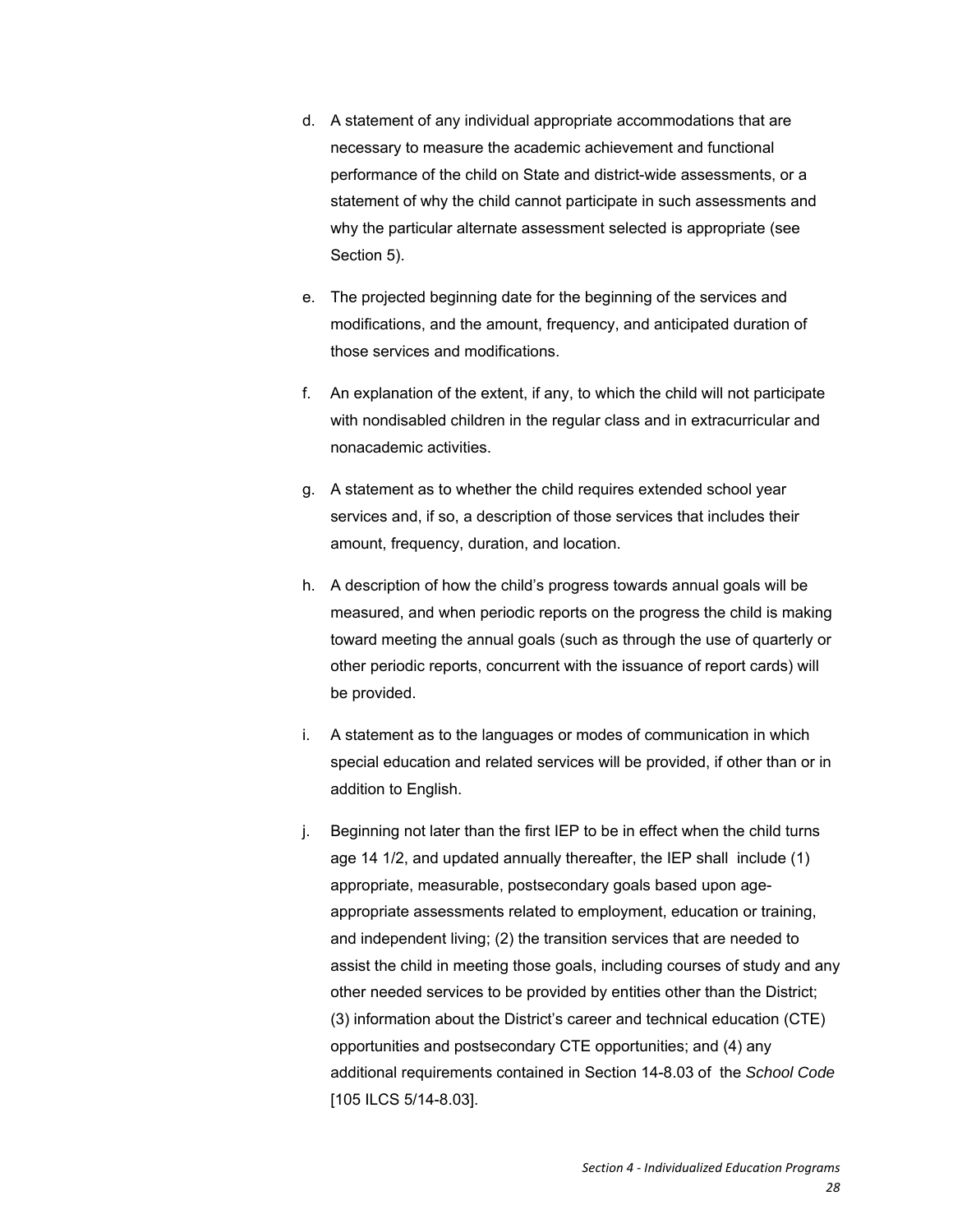- k. Beginning not later than one year before the child reaches the age of 18, the IEP must include a statement that the child has been informed of the rights under IDEA that will transfer to the child when he or she reaches the age of 18.
- l. The IEP of a student who may, after reaching age 18, become eligible to participate in the home-based support services program for adults with intellectual disabilities that is authorized by the *Developmental Disability and Mental Disability Services Act* [405 ILCS 80] shall set forth specific plans related to that program pursuant to the requirements of Section 14- 8.02 of the *School Code* [105 ILCS 5/14-8.02].
- 7. The IEP of a student who requires a behavioral intervention plan shall:
	- a. Summarize the findings of the functional behavioral assessment;
	- b. Summarize prior interventions implemented;
	- c. Describe any behavioral interventions to be used, including those aimed at developing or strengthening alternative or more appropriate behaviors;
	- d. Identify the measurable behavioral changes expected and methods of evaluation;
	- e. Identify a schedule for a review of the interventions' effectiveness; and
	- f. Identify provisions for communicating with the Parents about their child's behavior and coordinating school-based and home-based interventions.
- 8. When an IEP Team determines that no less restrictive setting on the continuum of alternative placements will meet a child's needs, the child may be placed in a State-operated or nonpublic special education facility. In such a case, the use of a State-operated program should be given first consideration if appropriate. The determination shall be based on recent diagnostic assessments and other pertinent information and made in light of other factors such as proximity to the child's home. Before the District places a child or refers a child to such a facility:
	- a. The District will convene an IEP meeting and invite representative(s) of the State-operated or nonpublic school to attend to assist in identifying or verifying the appropriate placement for that child. If one or more needed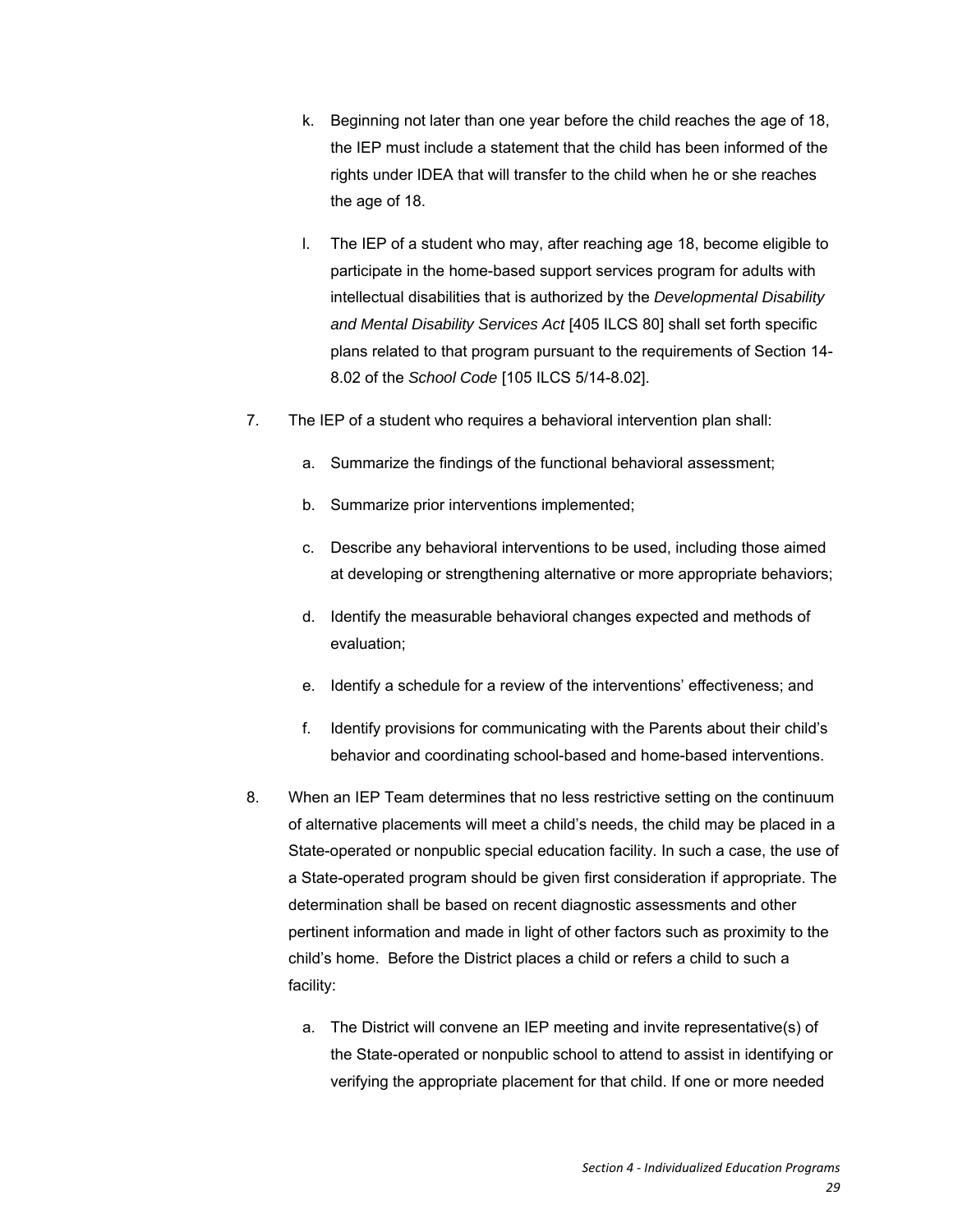representatives cannot attend, the District will use other methods to ensure their participation.

- b. With respect to the annual review and revision of the IEP of a child with a disability placed or referred to a State-operated or nonpublic school by the District, the District may permit the nonpublic school to initiate IEP meetings which will be conducted as described above, provided that Parent(s) of the child and a representative of the District are invited to participate in any decision about the child's IEP and agree to any proposed changes in the IEP. The District remains responsible for the development and implementation of the child's IEP and for convening any needed IEP meetings, including annual reviews.
- 9. The IEP shall state the placement the IEP Team has determined to be appropriate for the child. The IEP Team shall take into consideration the student's eligibility for other educational programs and services such as bilingual education, career and technical education, gifted education, and federal Title I programs. The placement determination shall be reviewed at least annually or at any time the IEP is revised.
- 10. Each initial IEP must be completed by the IEP Team no later than 30 calendar days after the determination of eligibility and in no case later than 60 school days from the date the Parent(s) sign written consent to perform the needed assessments. When a child is referred for an evaluation with fewer than 60 days of pupil attendance left in the school year, the eligibility determination shall be made and, if the child is eligible, an IEP shall be in effect prior to the first day of student attendance in the next school year.
- 11. The District shall provide special education and related services to eligible children in accordance with their IEPs.
- 12. The District shall provide Parent(s) with a copy of the IEP at the conclusion of the IEP Team meeting at no cost to Parent(s). If the child is in the legal custody of the Department of Children and Family Services (DCFS), the District shall provide the DCFS Office of Education and Transition Services with a copy of the IEP at the conclusion of the IEP Team meeting at no cost.
- B. Determination of Related Services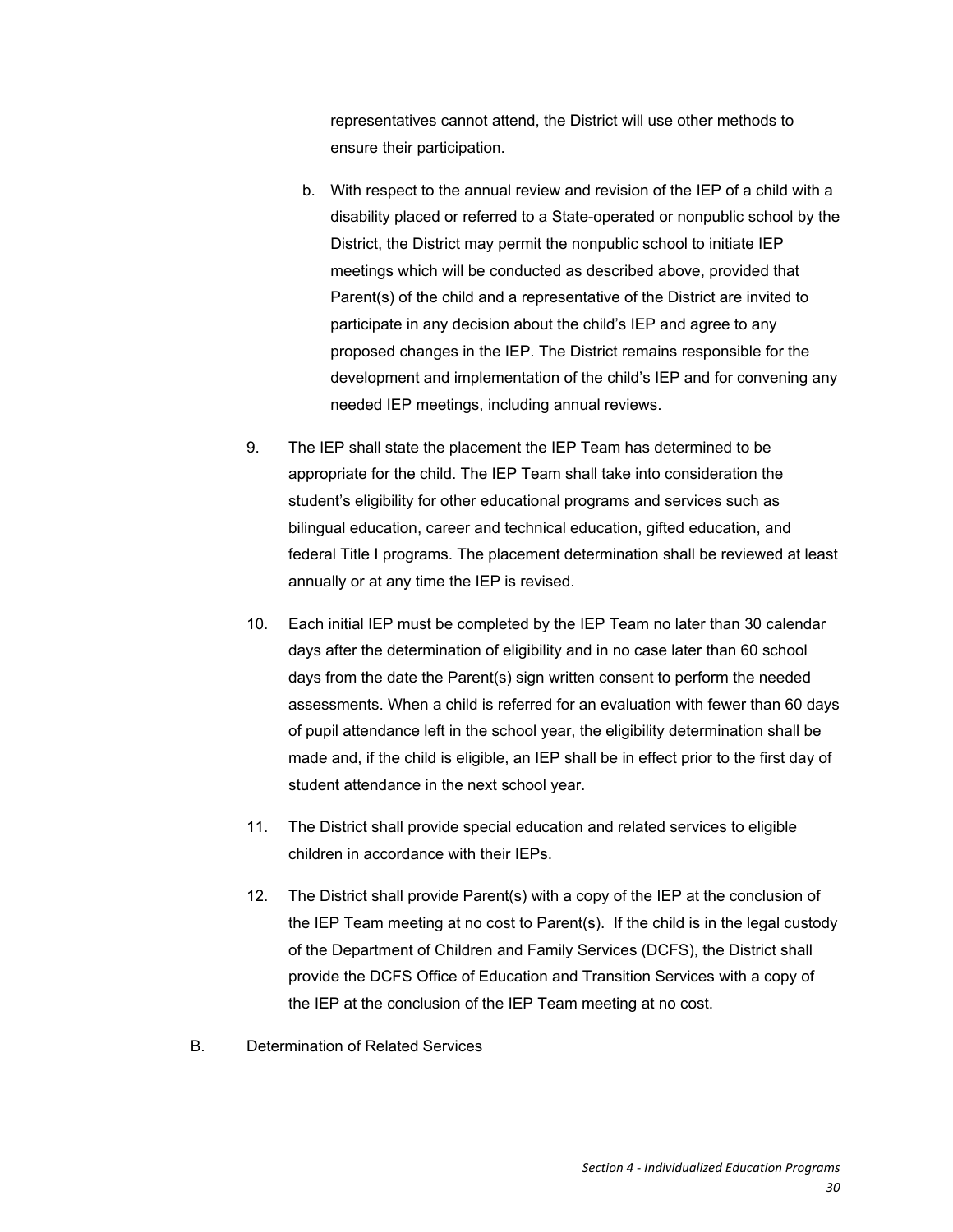- 1. Participants in IEP Team meetings held to develop, review, or revise the IEP shall determine what related services are necessary to assist a child in benefiting from special education, as defined in 34 C.F.R. 300.34.
- 2. Related services do not include a medical device that is surgically implanted, the optimization of that device's functioning (e.g., mapping), maintenance or replacement of that device.
- C. Implementation of the IEP
	- 1. Implementation of the IEP shall occur no later than 10 school days after Parent(s) have been provided notice, unless otherwise agreed by the IEP Team; or by the beginning of the following school year if the IEP is developed or revised with fewer than 10 school days remaining in the school year. If the new or revised IEP requires extended-year services, those services shall be provided in accordance with the provisions of the IEP.
	- 2. Informed written parental consent is required at least 10 calendar days prior to the initial provision of special education and related services to a child. Parent(s) may waive the 10-calendar-day interval before placement.
	- 3. The IEP must be accessible to all staff members who are responsible for implementing the IEP; each shall be informed of his/her specific responsibilities relating to the IEP and the specific accommodations, modifications and supports to be provided to the child in accordance with the IEP.
	- 4. The District must make logs that record the delivery of related services administered under the child's IEP, including the type of related service and the minutes provided. The District must make the logs available to the child's Parent(s) at any time upon request of the child's Parent(s). Related services for which a log must be made are: speech and language services, occupational therapy services, physical therapy services, school social work services, school counseling services, school psychology services, and school nursing services. The District must inform the child's Parent(s) within 20 school days from the beginning of the school year or upon establishment of an IEP of his or her ability to request those related service logs.
	- 5. If a service required by an IEP is not implemented within 10 school days after the service was to be initiated as set forth by the child's IEP, then the District shall provide the child's Parent(s) with written notification that the service has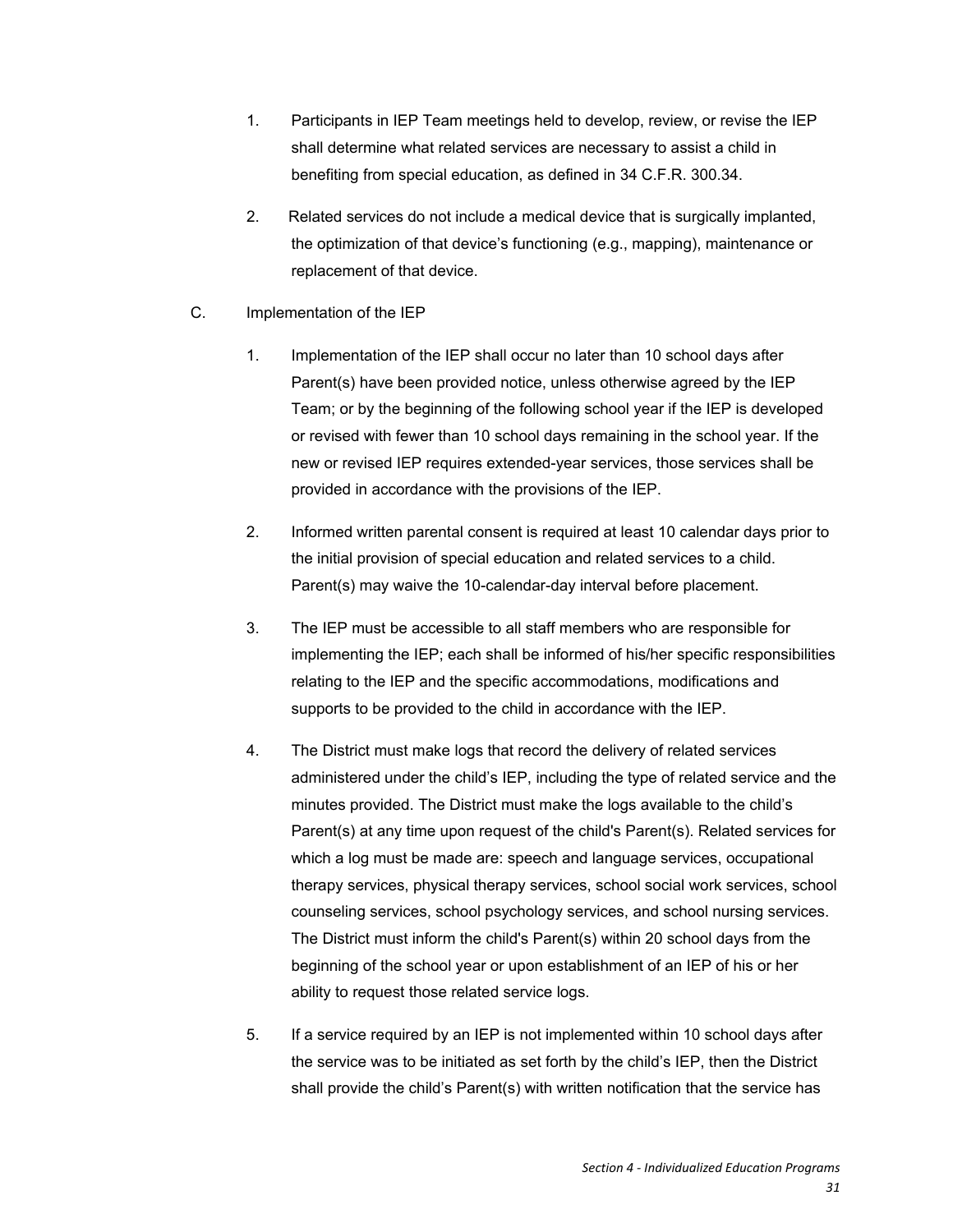not yet been implemented. The notification must be provided to the child's Parent(s) within three (3) school days of the District's non-compliance with the child's IEP and must inform the Parent(s) about the District's procedures for requesting compensatory services. For purposes of this section, "school days" does not include days in which a child is absent from school for reasons unrelated to a lack of IEP services or when the service is available but the child is absent.

- 6. The District may not use any measure that would prevent or delay an IEP team from adding a service to the IEP or create a time restriction in which a service is prohibited from being added to the IEP. The District may not build functions into its computer software that would remove any services from a student's IEP without the approval of the IEP team and may not prohibit the IEP team from adding a service to the program.
- D. Review and Revision of the IEP
	- 1. The IEP of each child with a disability currently receiving special education and related services must be reviewed at least annually to determine whether the annual goals are being achieved. The IEP should be revised as appropriate to address any lack of expected progress toward the annual goals; the results of a reevaluation; information about the child provided to, or by, the Parent(s); the child's anticipated needs; or other matters.
	- 2. A child's teacher or Parent(s) may request a review of the child's IEP at any time. Within 10 calendar days after receipt of such request, the District will either agree and notify Parent(s) of the meeting, or notify Parent(s) in writing of its refusal to meet. Notice of a refusal will include an explanation of the reason no meeting is necessary to ensure a FAPE to the child. Parent(s) may revoke their consent for special education services in accordance with their procedural safeguards. (See Section 10, G.)
	- 3. After the annual review IEP Team meeting, Parent(s) and the District may agree not to convene an IEP Team meeting for the purpose of making changes to a child's IEP and instead may develop a written document to amend or modify the current IEP, rather than redrafting the entire IEP. The District must ensure that the child's IEP Team is informed of those changes. Upon request, a Parent must be provided with a revised copy of the IEP with the amendments incorporated.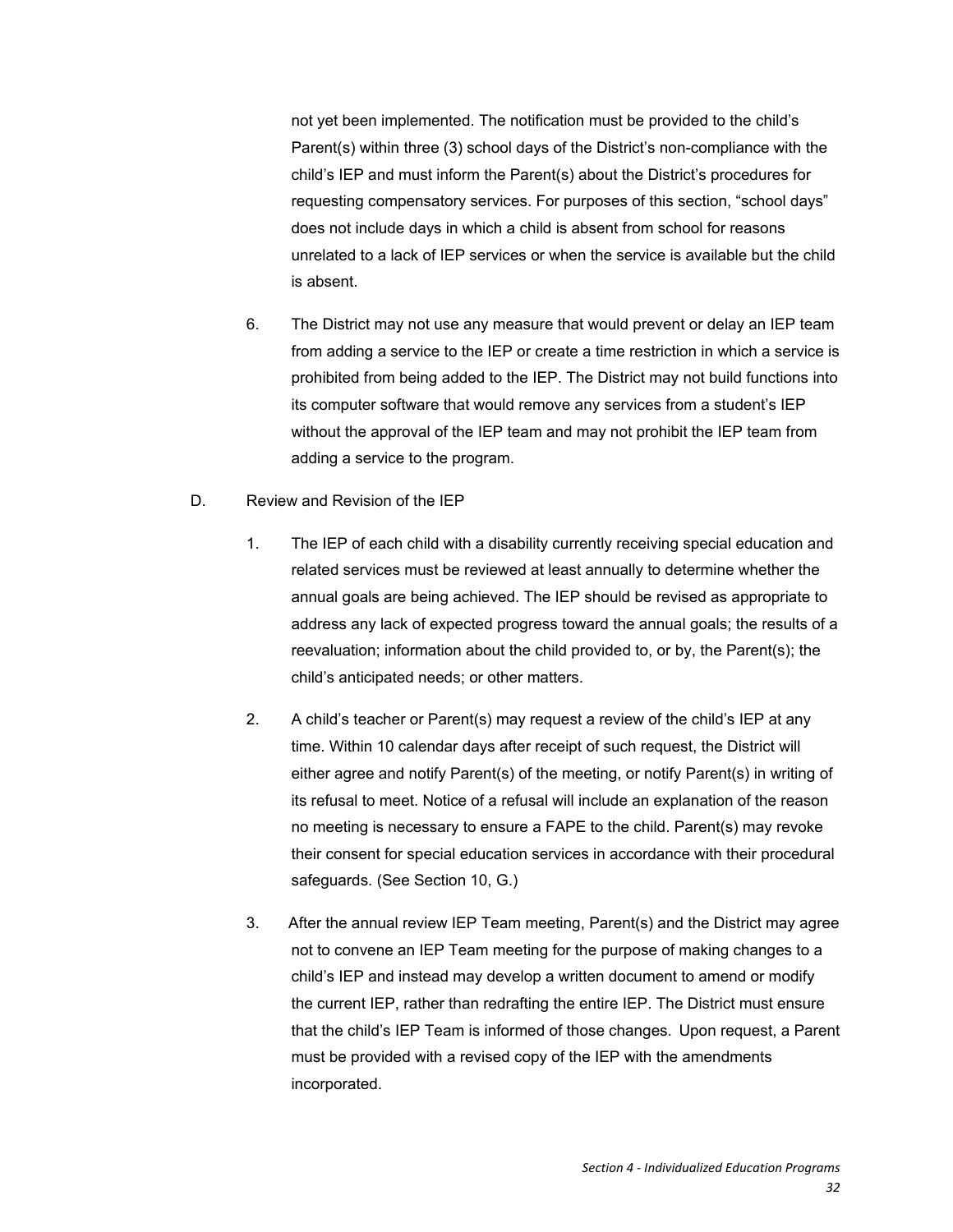- 4. If a participating agency other than the District, fails to provide the transition services described in the IEP, the IEP Team must reconvene to identify alternative strategies to meet the transition objectives for the child set out in the IEP.
- E. Transfer Students
	- 1. If a child receiving special education transfers into the District, the District will ensure FAPE in consultation with the Parent(s) by providing special education and related services in conformity with an IEP.
		- a. For transfers from within Illinois, the District shall enroll the child and provide FAPE, including education services comparable to those in the IEP from the former District, until the District either: (1) adopts the IEP from the former District, or (2) develops, adopts and implements a new IEP.
		- b. For transfers from another state, the District shall enroll the child and provide FAPE, including services comparable to those in the IEP from the former District, until the District: (1) conducts an evaluation, if determined to be necessary, and (2) develops, adopts and implements a new IEP, if appropriate.
		- c. If the District does not adopt the former IEP and plans to develop a new one, within 10 calendar days after the date of the child's enrollment the District must provide written notice to the Parent(s), including the proposed date of the IEP meeting. While the new IEP is under development, the District shall implement services comparable to those described in the IEP from the former school district.
	- 2. The District must take reasonable steps to obtain the child's records, including the IEP, from the former District. If the District does not receive a copy of the transfer child's IEP or verbal or written confirmation of requirements of the IEP from the former school district, the child will be enrolled and served in the setting that the District believes will meet the child's needs until the current IEP is obtained or a new IEP is developed.
- F. Children Aged Three (3) Through Five (5)
	- 1. For a child with a disability aged three (3) through five (5), an Individualized Family Service Plan (IFSP) may serve as the child's IEP if using that plan is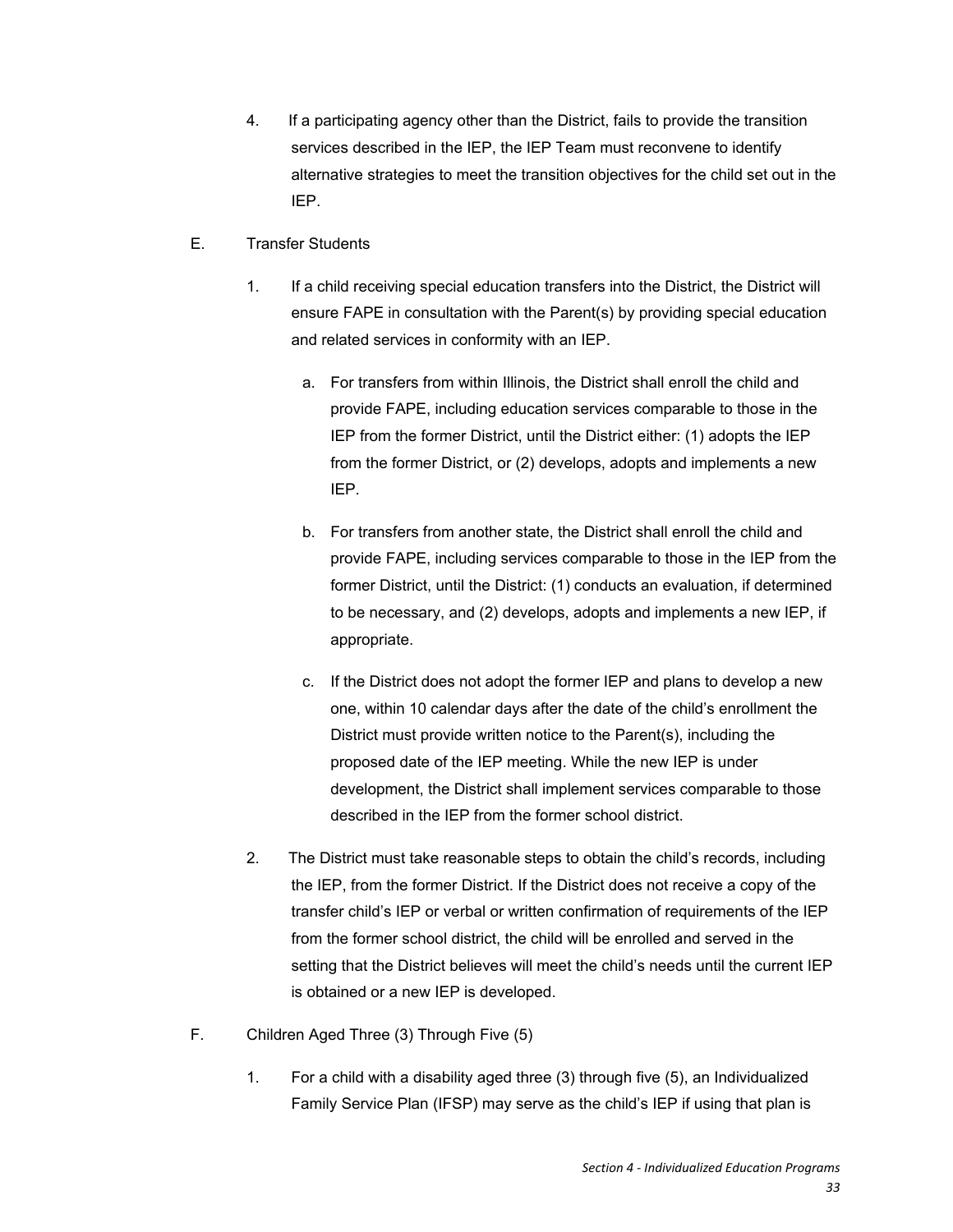agreed to by the District and Parent(s). If the District proposes to use an IFSP, it shall:

- a. Provide a detailed explanation of the differences between an IFSP and an IEP to the Parents(s);
- b. Obtain informed, written parental consent for the use of an IFSP; and
- c. Ensure that the IFSP is developed in accordance with IEP requirements.
- LEGAL REF.: 20 U.S.C. §§ 1400(c) (Findings), 1412(a)(4) (Individualized education program), 1414(d) (Individualized education programs).
	- 34 C.F.R. §§ 300.34 (Related services), 300.39 (Special education), 300.114-117 (Least restrictive environment), 300.320-300.323 (Individualized Education Programs), 300-324-300.328 (Development of IEP), 300.503 (Prior notice by the public agency; content of notice).
	- 105 ILCS 5/2-3.64a-5 (State goals and assessment), 5/14-8.02 (Identification, evaluation, and placement of children), 5/14-8.02(b), 5/14-8.02(g), 5/14-8.02f (Individualized education program meeting protections).
	- 23 Ill. Admin. Code §§ 226.50 (Requirements for a Free Appropriate Public Education (FAPE)), 226.200 (General Requirements), 226.210 (IEP Team), 226.220 (Development, Review, and Revision of the IEP), 226.230 (Content of the IEP), 226.240 (Determination of Placement), 226.250 (Child Aged 3 Through 5), 226.260 (Child Reaching Age Three), 226.300 (Continuum of Placement Options), 226.310 (Related Services), 226.330 (Placement by School District in State-Operated or Nonpublic Special Education Facilities), 226.530 (Parents' Participation).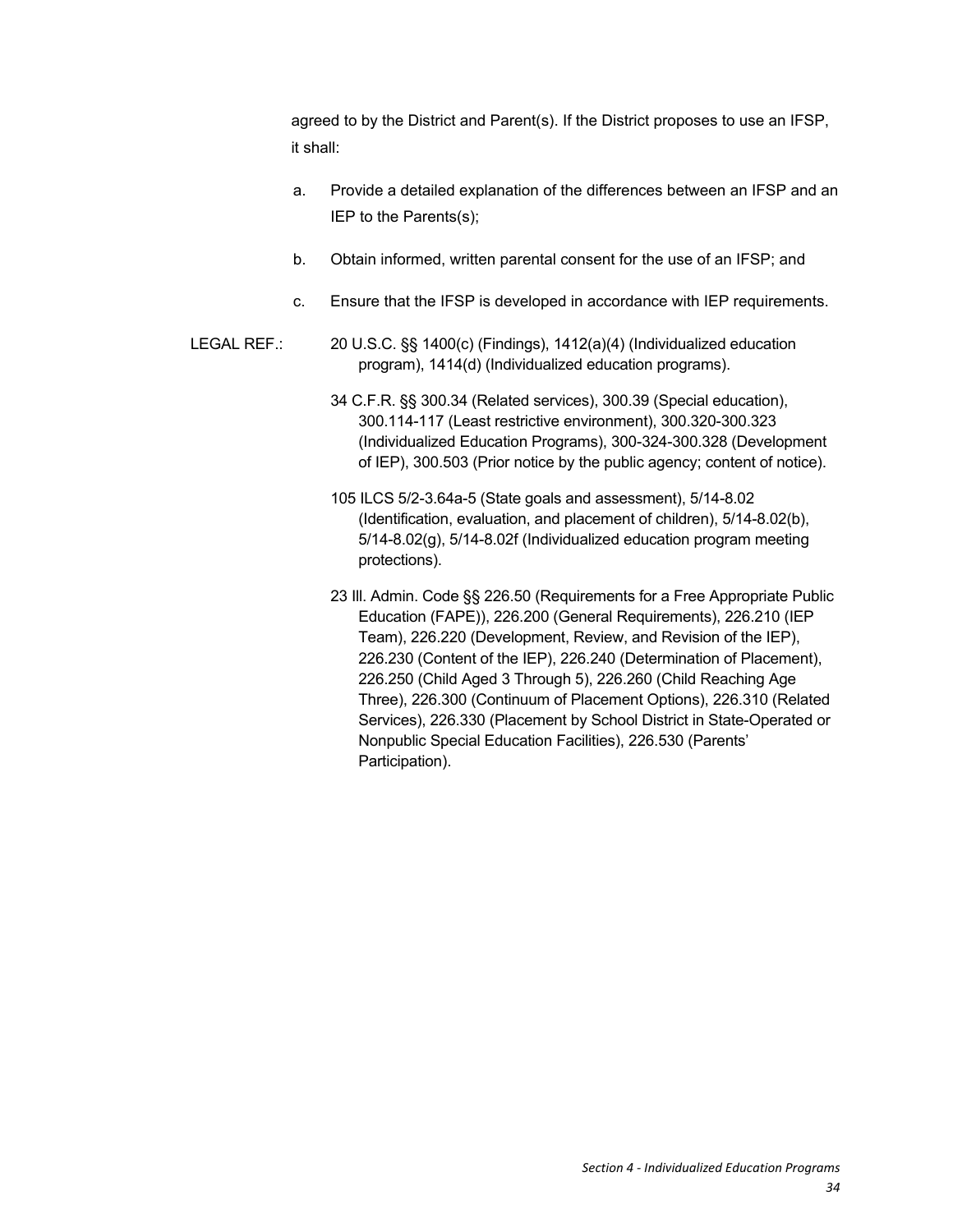# **Section 5. Students' Participation in Assessments**

Each IEP of an eligible child shall include a statement of the child's ability to participate in State and District-wide assessments. This statement must include any individual accommodations that are necessary to measure the academic achievement and functional performance of the child on the assessments. If the IEP Team determines that the child must take an alternate assessment, a statement must be included in the IEP documenting why the child cannot participate in the regular assessment and why the particular alternate assessment is appropriate for the child.

To the extent that individual accommodations are necessary for the child's participation in classroom-based assessments, they shall also be noted in the IEP.

| LEGAL REF.: | 20 U.S.C. §§ 1400(c) (Findings), 1412(a)(4) (Individualized education<br>program), 1414(d) (Individualized education programs).                                                                                                                                                                                                                                                                                                                                                                                                                                                                           |
|-------------|-----------------------------------------------------------------------------------------------------------------------------------------------------------------------------------------------------------------------------------------------------------------------------------------------------------------------------------------------------------------------------------------------------------------------------------------------------------------------------------------------------------------------------------------------------------------------------------------------------------|
|             | 34 C.F.R. §§ 300.34 (Related services), 300.39 (Special education),<br>300.114-117 (Least Restrictive Environment (LRE)), 300.320-323<br>(Individualized Education Programs), 300.325-300.328 (Development<br>of IEP), 300.503 (Prior notice by the public agency; content of notice).                                                                                                                                                                                                                                                                                                                    |
|             | 105 ILCS 5/2-3.64a-5 (State goals and assessment), 5/14-8.02                                                                                                                                                                                                                                                                                                                                                                                                                                                                                                                                              |
|             | (Identification, evaluation, and placement of children).                                                                                                                                                                                                                                                                                                                                                                                                                                                                                                                                                  |
|             | 23 III. Admin. Code §§ 226.50 (Requirements for a Free Appropriate Public<br>Education (FAPE)), 226.200 (General Requirements), 226.210 (IEP<br>Team), 226.220 (Development, Review, and Revision of the IEP),<br>226.230 (Content of the IEP), 226.240 (Determination of Placement),<br>226.250 (Child aged Three Through Five), 226.260 (Child Reaching<br>age Three), 226.300 (Continuum of Alternative Placement Options),<br>226.310 (Related Services), 226.330 (Placement by School District in<br>State-Operated or Nonpublic Special Education Facilities), 226.530<br>(Parents' Participation). |
|             |                                                                                                                                                                                                                                                                                                                                                                                                                                                                                                                                                                                                           |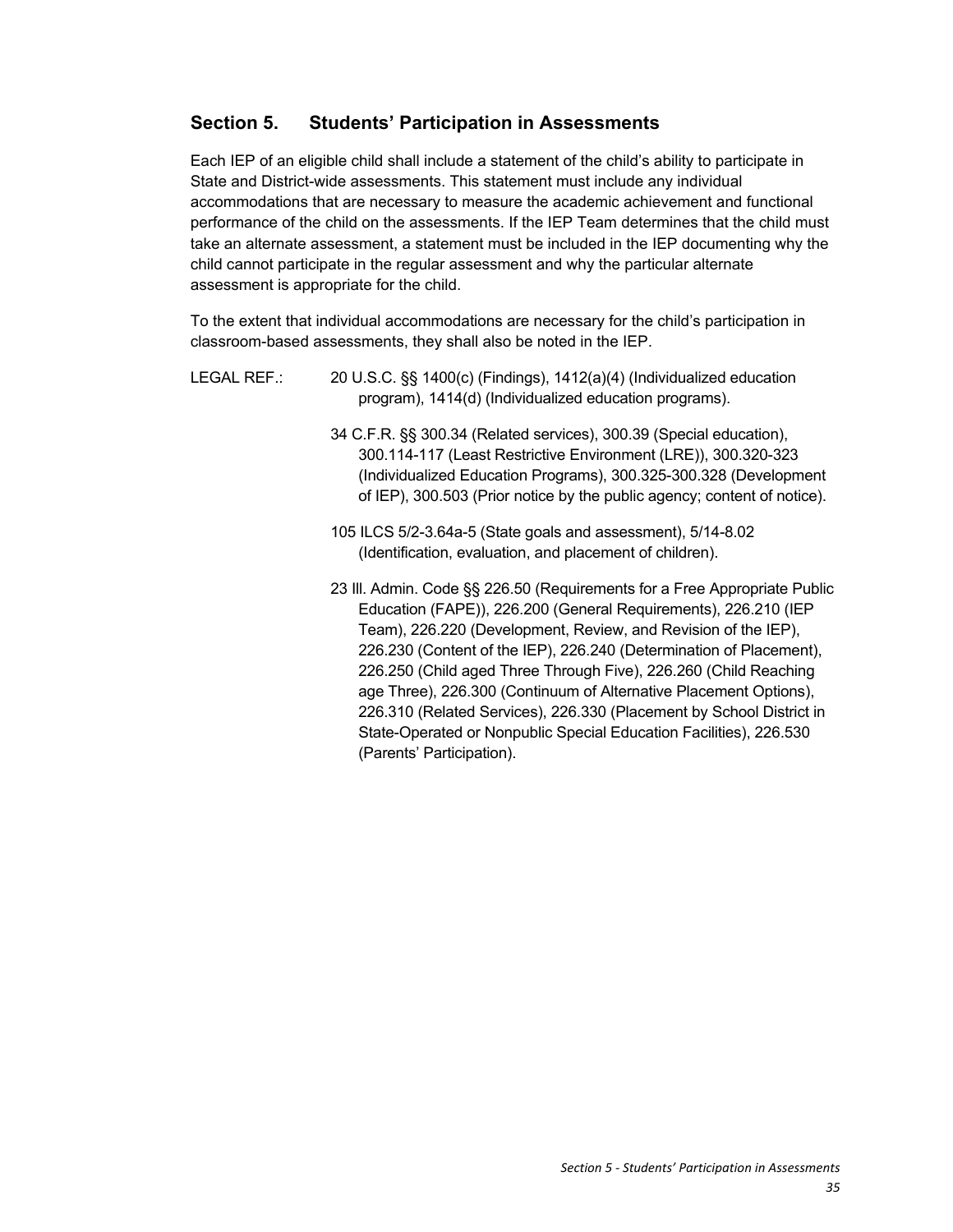# **Section 6. Serving Students in the Least Restrictive Environment (LRE)**

- A. Overview of Placement
	- 1. The District ensures the right of children with disabilities to be educated with nondisabled children to the maximum extent appropriate.
	- 2. The child's placement shall be based on the child's IEP and shall be as close as possible to the child's home. Unless the IEP of a child with a disability requires some other arrangement, the child shall be educated in the school that he or she would attend if nondisabled. A placement determination based solely upon the category of a child's disability or on the current configuration of the District's service delivery system is prohibited. In selecting the least restrictive environment (LRE), consideration shall be given to any potential harmful effect on the child or on the quality of services received.
	- 3. Children with disabilities must be allowed to participate to the maximum extent appropriate with nondisabled children in nonacademic and extracurricular activities (including, but not limited to meals, recess periods, athletics, clubs, and recreational activities).
	- 4. Parental participation shall be encouraged. Informed written parental consent is required before special education placement. In cases in which informed written parental consent cannot be obtained, the District may not use a due process hearing to compel consent for initial provision of special education and related services.
- B. Participation in General Education Programs
	- 1. The District shall take steps to ensure that children with disabilities have equal access to the variety of educational programs and services available to nondisabled children.
	- 2. Steps taken by the District to ensure the availability of general educational programs and services to children with disabilities may include, but not be limited to:
		- a. Modification of instructional methodologies, staffing, materials and equipment to permit effective participation as appropriate; and
		- b. Individualization of the instructional program including staffing, curriculum modifications, classroom accommodations, modified grading, assistive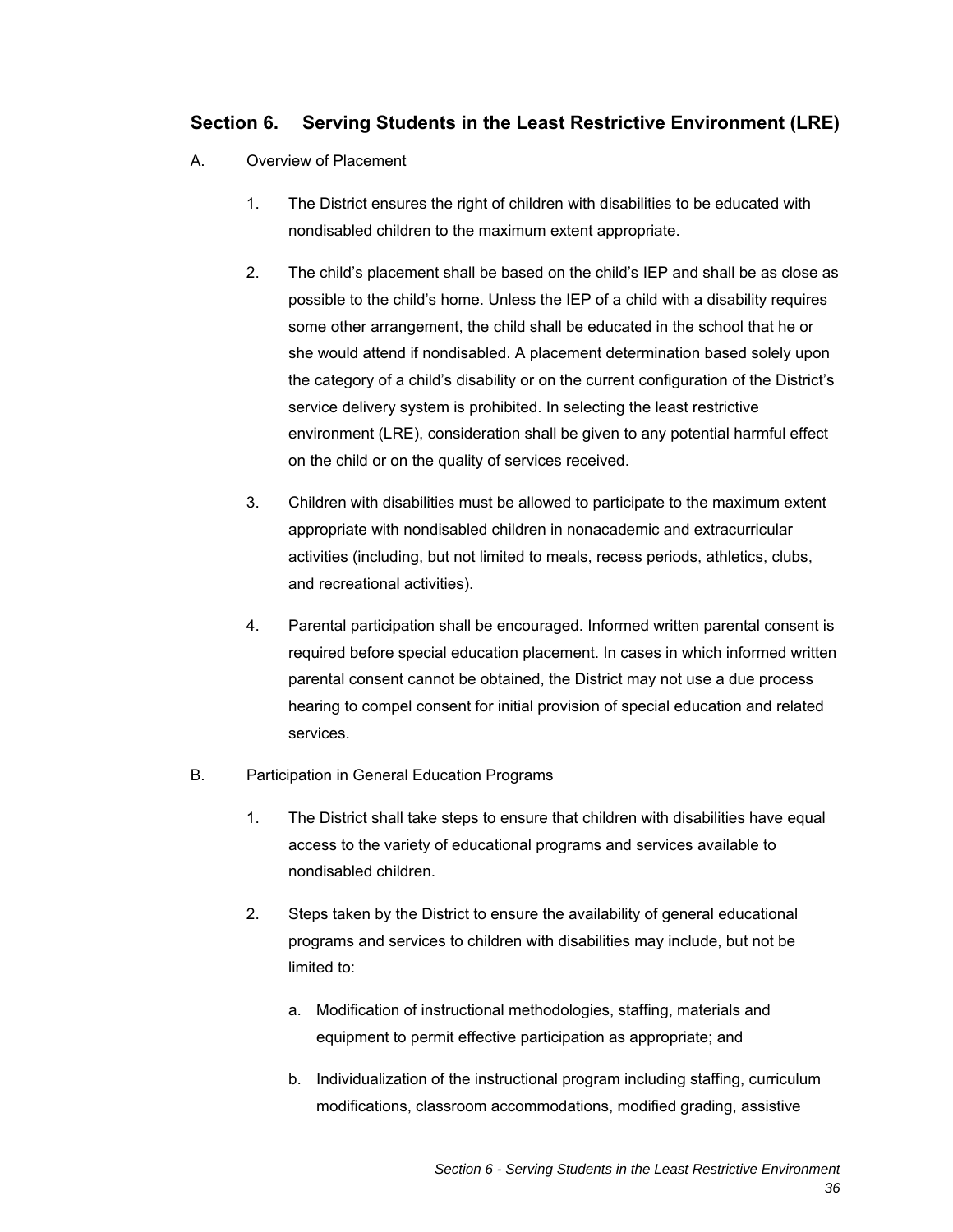technology, and instructional materials to permit the effective participation of children with disabilities.

- 3. The IEP must include a statement describing how the child's disability adversely affects the child's participation in, and progress toward regular education curriculum objectives, including:
	- a. Participation in extracurricular and other nonacademic activities;
	- b. The extent to which the child will be educated and participate with nondisabled children;
	- c. An explanation of the extent, if any, to which the child will not participate with nondisabled children; and
	- d. A statement of any individual modifications in the administration of State or District-wide assessments necessary in order for the child to participate in the assessments. If the IEP Team determines that the child cannot participate in State or District-wide assessments, the IEP Team must explain why and describe how the child will be alternately assessed. (See Section 5, Students' Participation in Assessments).
- C. State-Operated or Nonpublic Special Education Facility

When an IEP Team determines that no less restrictive setting on the continuum of alternative placements will meet a child's needs, the child may be placed in a Stateoperated or nonpublic special education facility. In such a case, the use of a Stateoperated program should be given first consideration if appropriate. The determination shall be based on recent diagnostic assessments and other pertinent information and made in light of other factors such as proximity to the child's home. Before the District places a child or refers a child to such a facility:

- 1. The District will convene an IEP meeting and invite representative(s) of the State-operated or nonpublic school to attend to assist in identifying or verifying the appropriate placement for that child. If one or more needed representatives cannot attend, the District will use other methods to ensure their participation.
- 2. With respect to the annual review and revision of the IEP of a child with a disability placed or referred to a State-operated or nonpublic school by the District, the District may permit the nonpublic school to initiate IEP meetings which will be conducted as described above, provided that the Parent(s) of the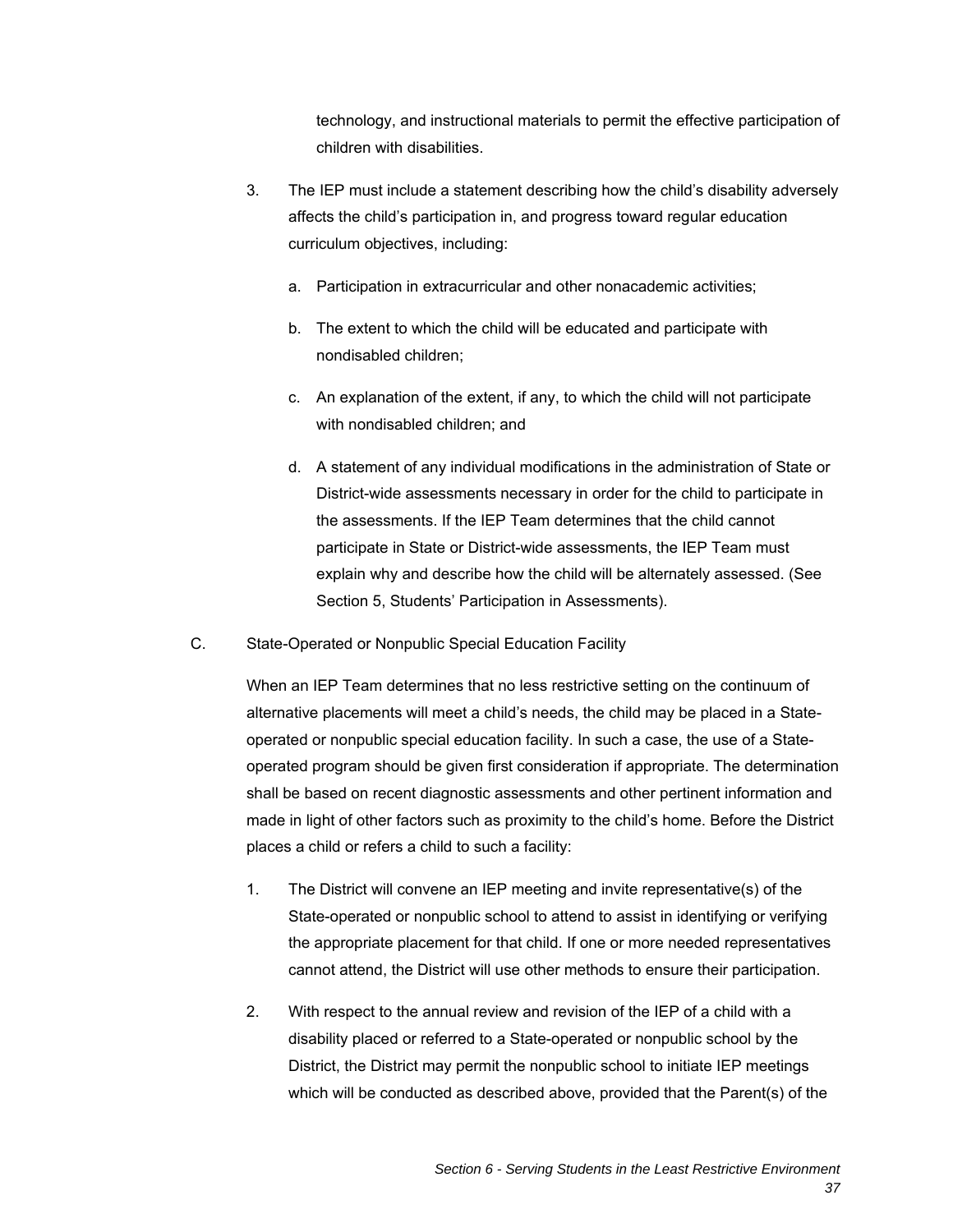child and a representative of the District are invited to participate in any decision about the child's IEP and agree to any proposed changes in the IEP. The District remains responsible for the development and implementation of the child's IEP and for convening any needed IEP meetings, including annual reviews.

### D. Continuum of Placement Options

- 1. The District will ensure that a continuum of alternative placement options is available to meet the needs of children with disabilities. This continuum will include, but is not limited to, instruction in general education classes, special classes, special schools, home instruction, and instruction in hospitals and institutions. The continuum will also make provision for supplementary services (such as resource room or itinerant instruction) to be provided in conjunction with regular class placement.
- 2. If a child is deaf, hard of hearing, blind, visually impaired, or has an orthopedic impairment or physical disability and the child may be eligible to receive services from the Illinois School for the Deaf, Illinois School for the Visually Impaired, or Illinois Center for Rehabilitation and Education-Roosevelt, the District will notify parents/guardians in writing of the existence of these schools and their services, as well as the existence of other, local schools that provide similar services. This notice will include information on school services, admissions criteria, and contact information.

### E. Determining Educational Placement

- 1. In determining any educational placement of a child, the District shall ensure that:
	- a. The placement decision is made by a group of persons, including Parent(s), and other persons knowledgeable about the child, the meaning of the evaluation data, and the placement options, and is made in conformity with the least restrictive environment requirements;
	- b. The child's placement is determined at least annually, is based on the child's IEP, and is as close as possible to the child's home;
	- c. Unless the IEP of a child with a disability requires some other arrangement, the child is educated in the school he/she would attend if nondisabled;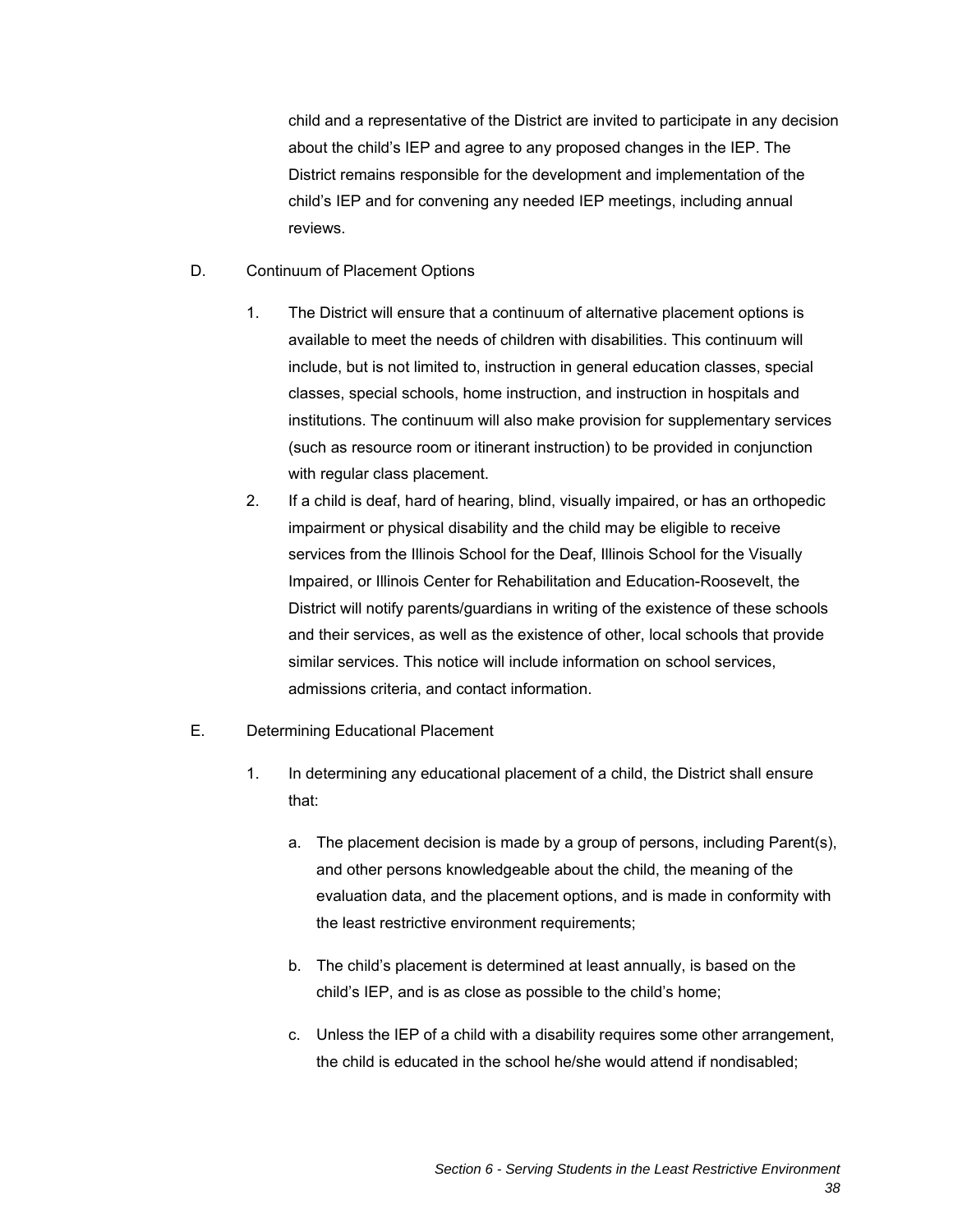- d. In selecting the LRE, consideration is given to any potentially harmful effect on the child or on the quality of services that the child needs; and
- e. A child with a disability is not removed from education in age-appropriate regular classrooms solely because of needed modifications in the general curriculum.
- 2. When making a placement determination on behalf of a child with a disability between the ages of 3-5, the District must provide FAPE in the LRE. LRE alternatives may include but are not limited to:
	- a. Providing opportunities for the participation (even part-time) of preschool children with disabilities in other preschool programs operated by public agencies (such as Head Start);
	- b. Placing children with disabilities in private school programs for nondisabled preschool children or private preschool programs that integrate children with disabilities and nondisabled children; or
	- c. Locating classes for preschool children with disabilities in elementary schools.
- 3. In the event the District must remove a special education child from his/her current program because of behavior that causes serious bodily injury or due to a weapons or drug violation, the IEP Team shall identify an interim alternative educational setting (IAES). This setting will enable the child to continue to progress in the general curriculum and to receive those services and modifications as described in the child's current IEP.
- 4. Homebound instruction may be recommended by the IEP Team in accordance with subsection D of this Section and the eligibility requirements under 23 Ill. Admin. Code §226.300.
- F. Nonacademic and Extracurricular Services
	- 1. The placement decision shall permit the child to participate, as appropriate, in nonacademic and extracurricular services and activities (e.g., meals, recess, recreational activities, and clubs sponsored by the District). According to the needs of the child, as articulated in his/her IEP, the District may provide service(s) to a child in order to allow him/her to access participation in nonacademic or extracurricular activities.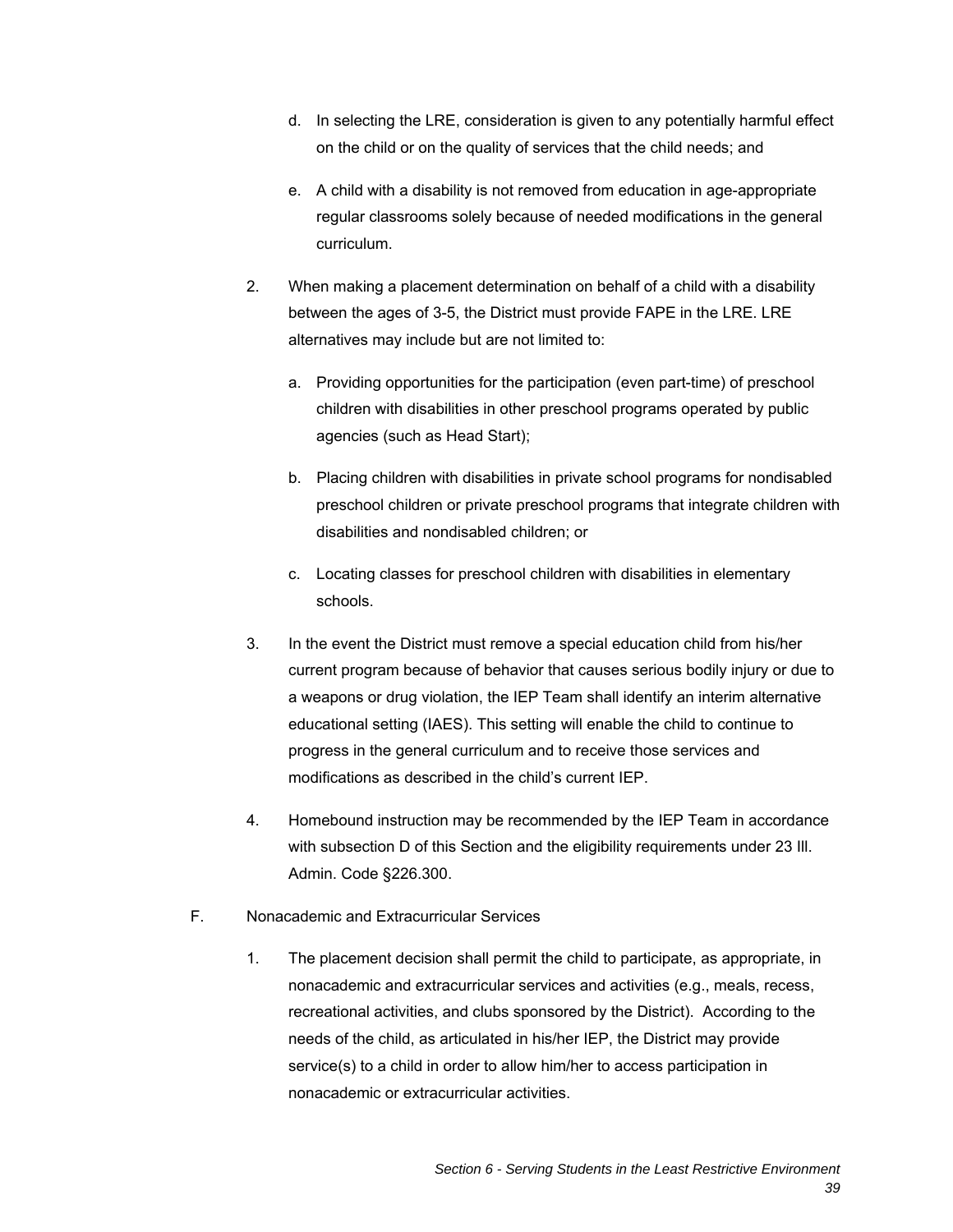- 2. A child with a disability may be excluded from participation in nonacademic and extracurricular activities for misconduct provided the exclusion is consistent with the District's disciplinary code, is applied to children without disabilities and takes into consideration the special needs of the child, and that the misconduct was not related to a failure to provide appropriate supplementary aids and services to a child per his/her IEP.
- LEGAL REF.: 20 U.S.C. §§ 1412 (State eligibility), 1412 (a)(7), 1413 (Local educational agency eligibility).
	- 34 C.F.R. §§ 300.110 (Program options), 300.322 (Parent participation), 300.324 (Development, review, and revision of IEP), 300.320 (Definition of IEP), 300.114 (LRE requirements), 300.115 (Continuum of alternative placements), 300.116 (Placements), 300.117 (Nonacademic settings).
	- 105 ILCS 5/14-1.02 (Children with disabilities), 5/14-8.02 (Identification, evaluation, and placement of children).
	- 23 Ill. Admin. Code. §§ 226.240 (Determination of Placement), 226.300 (Continuum of Alternative Placement Options), 226.310 (Related Services), 226.530 (Parents' Participation), 226.720 (Facilities and Classes), 226.220 (Development, Review, and Revision of the IEP), 226.230 (Content of the IEP).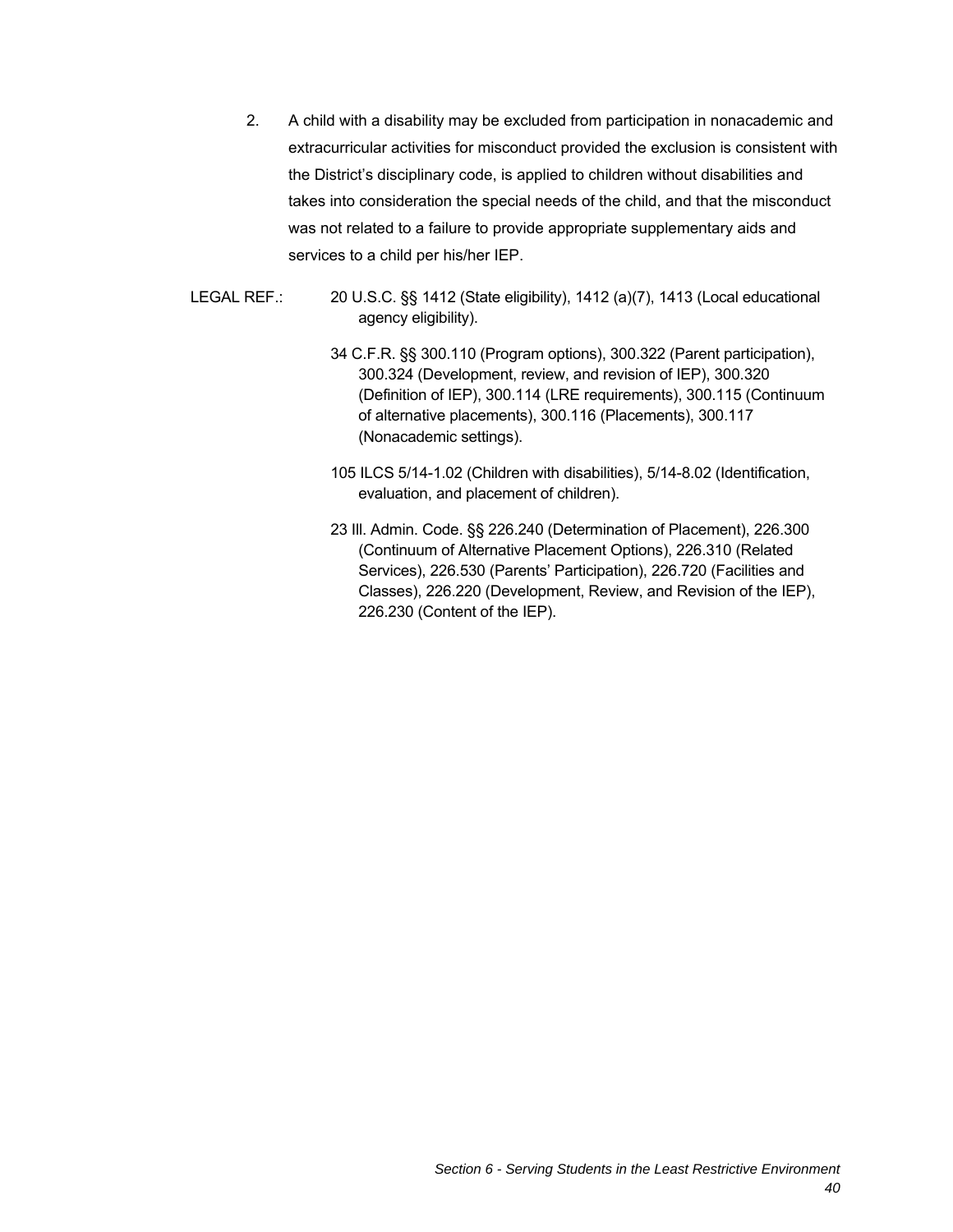# **Section 7. Provision of Extended School Year Services**

- A. Extended school year services are special education and related services, which are provided by the District to an IDEA eligible child with a disability beyond the District's regular school year in accordance with the child's IEP at no cost to the child's Parent(s) and meet the standards of ISBE.
- B. Extended school year services shall be provided to each child eligible for special education whose unique needs require special education and related services in excess of the regular school year. Children eligible for special education who may require extended school year services are those whose IEPs specify an extended school year program and/or related services as determined by the child's IEP Team in accordance with the IDEA and ISBE standards and regulations. The child's IEP Team shall determine the type, amount, and/or duration of the services necessary as part of the child's extended school year program on an individualized basis.
- C. The District shall not limit the provision of extended school year services to children with a particular category or categories of disability or unilaterally limit the type, amount, or duration of those services.

LEGAL REF.: 20 U.S.C. §§ 1412 (State eligibility), 1413 (Local educational agency eligibility). 34 C.F.R. §300.106 (Extended school year services) 23 Ill. Admin. Code §226.75 (Definitions).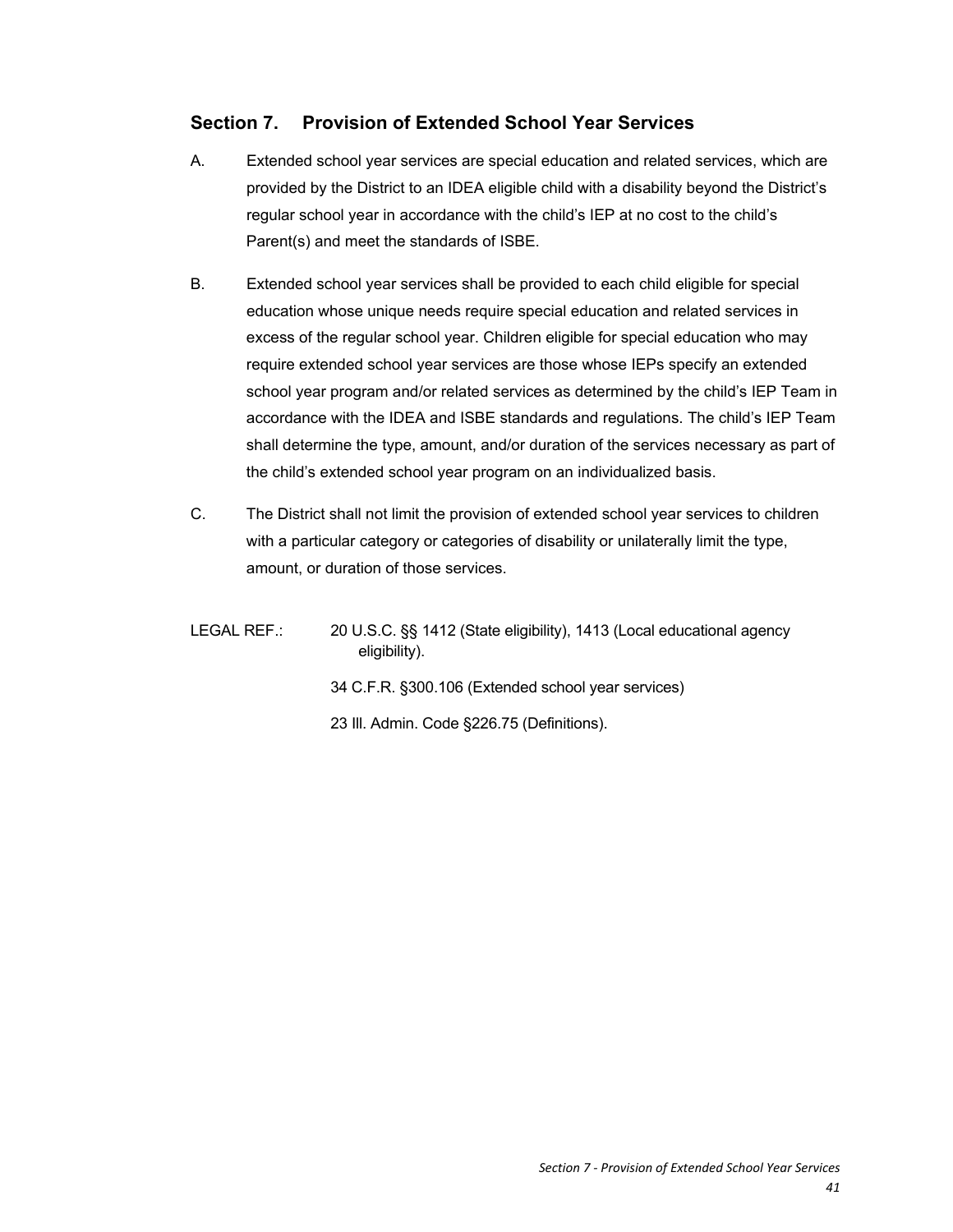# **Section 8. Transition of Children Served Under Part C of IDEA into Preschool Programs**

- A. Children Reaching Age Three (3)
	- 1. For a child with an IFSP who will be making the transition from an early intervention program into the special education program of the District at age three (3), the District shall ensure that either an IEP or the child's IFSP is in effect on his/her third birthday. A representative of the District shall participate in the transition meeting.
	- 2. For a child without an IFSP:
		- a. If the child is referred at least 60 school days prior to his/her third birthday, and determined eligible, the District shall ensure that either an IEP or an IFSP is in effect on his/her third birthday.
		- b. If the child is referred with fewer than 60 school days remaining before his/her third birthday, or after that date, the District shall follow these procedures to determine whether or not an evaluation is warranted, and if so, to conduct an evaluation.
	- 3. If a child's third birthday occurs during the summer, the IEP Team shall determine when the District's services to the child will begin.
- B. Children Reaching Age Six (6)

The District may permit an eligible child in an Early Childhood class who reaches his/her sixth birthday during the school year to complete that school year in the Early Childhood class.

- LEGAL REF.: 20 U.S.C. §1412(a)(9) (Transition from subchapter III to preschool programs).
	- 34 C.F.R. §300.124 (Transition of children from the Part C program to preschool programs).
	- 23 Ill. Admin. Code §226.260 (Child Reaching Age Three).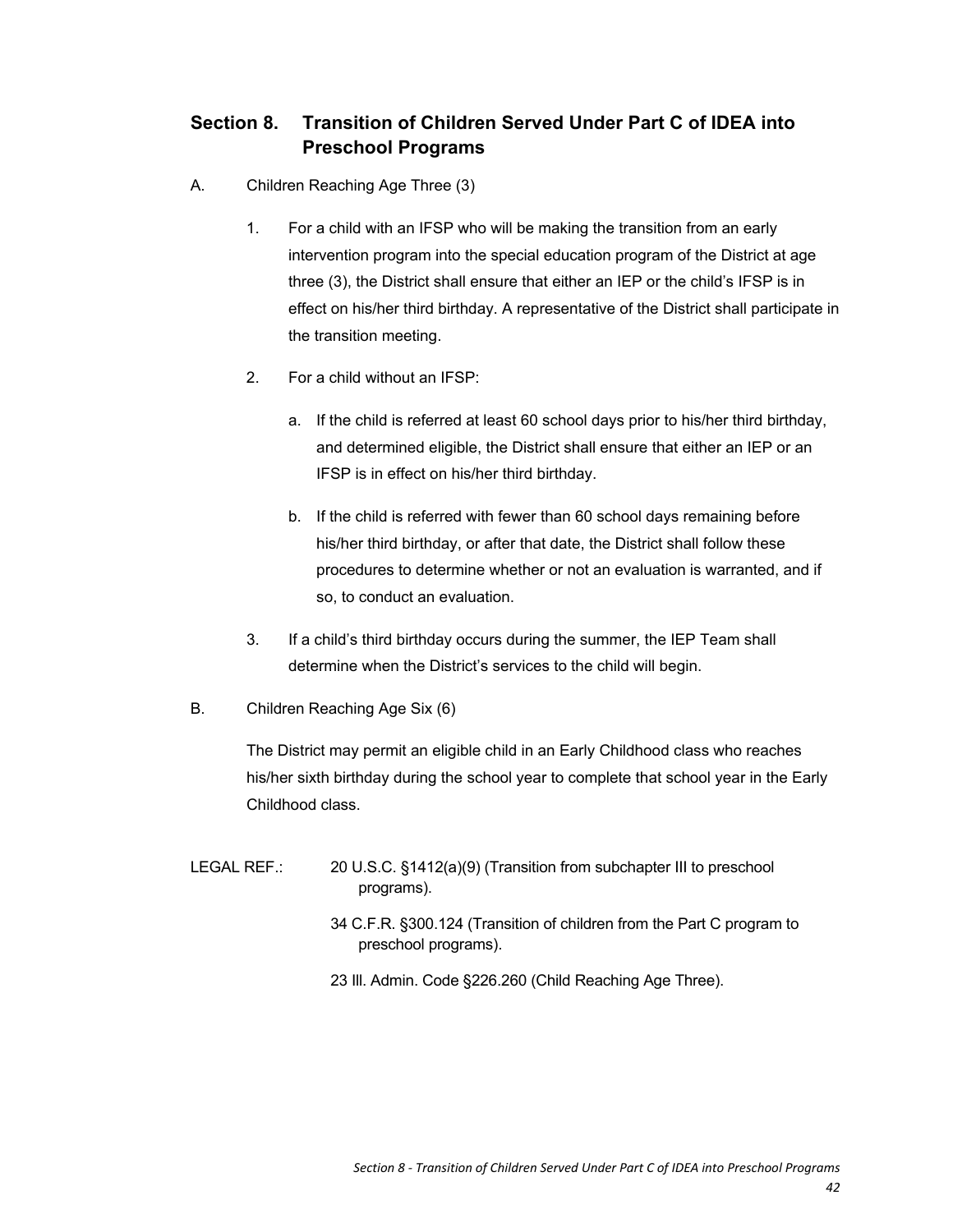### **Section 9. Serving Students Who Attend Nonpublic Schools**

- A. Placements by the District in Nonpublic Special Education Programs/Facilities
	- 1. The IEP Team shall conduct a meeting(s) and complete an IEP before placing a child in a nonpublic special education program or facility. *Nonpublic special education facility* includes residential facilities, within or outside the State of Illinois, which provide special education and related services to meet the needs of a child by using private schools or public schools, whether located on or off the site of the residential facility.
		- a. The District is responsible for arranging participation of a representative of the private school/facility in the IEP meeting.
		- b. The District remains responsible for the development and implementation of the child's IEP.
	- 2. The District will determine, for those children placed in a nonpublic special education program or facility, that the conditions contained in 23 Ill. Admin. Code §226.330(c) are satisfied.
	- 3. Before placing a child in an out-of-state residential facility, the District shall offer the option to place the child in an in-state residential facility, if any, that provides treatment or services comparable to those provided by the out-of-state residential facility. This offer shall occur at every annual review for children placed in an out-of-state residential facility.
- B. Children With Disabilities Enrolled by Their Parents in Private Schools Where FAPE is at Issue
	- 1. The District is not responsible for educational costs, including special education and related services, of children placed in nonpublic special education programs or facilities by their Parents if the District made FAPE available to the child and the Parent(s) elected to place the child in a nonpublic special education program or facility.
	- 2. If the Parents of a child with a disability, who previously received special education and related services from or through the District, enroll the child in a private school without the consent of or referral by the District, a court or hearing officer may require the District to reimburse the Parents for the cost of the private school if there are findings that (a) the District did not make a FAPE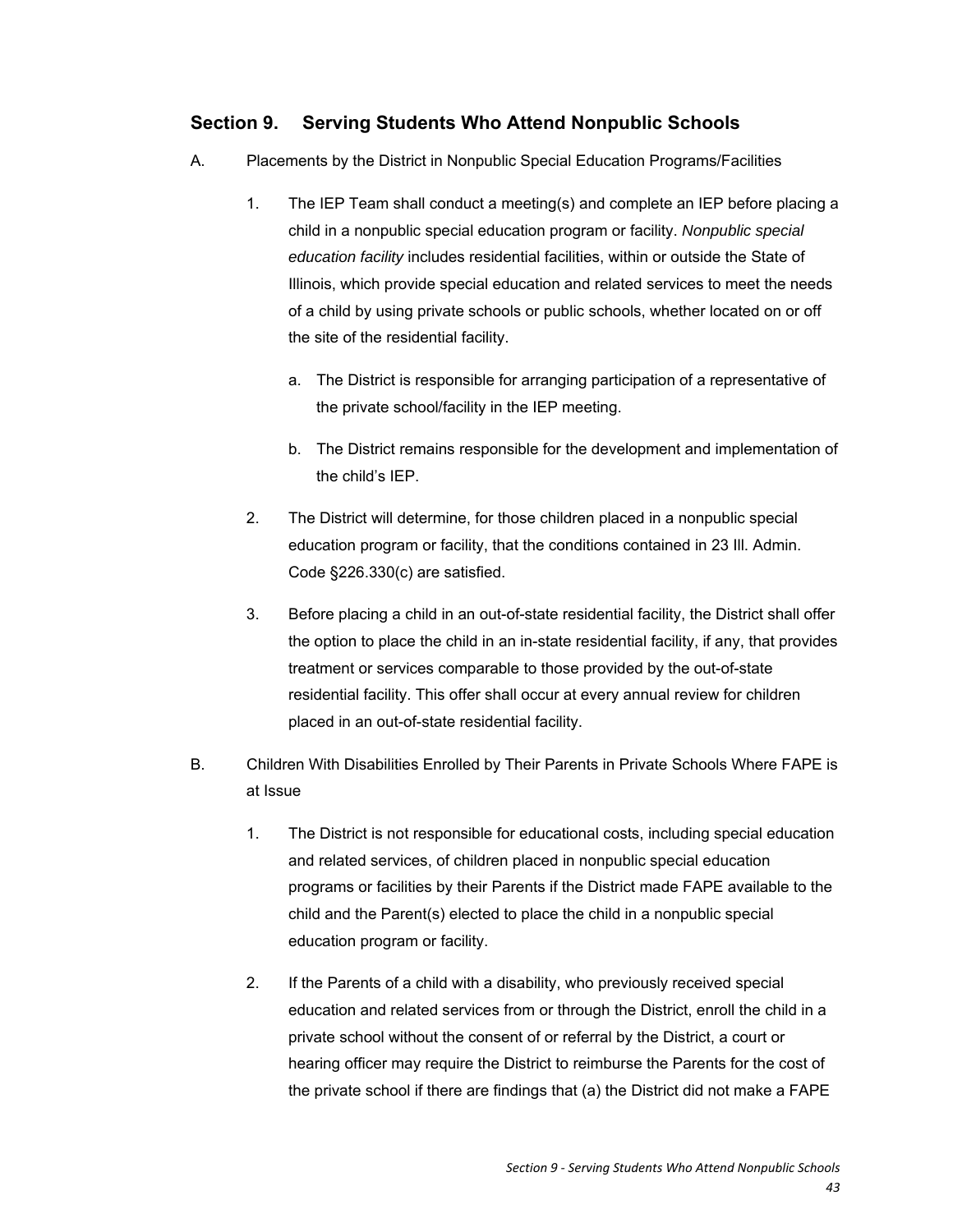available to the child in a timely manner prior to the private school enrollment, and (b) the private placement is appropriate.

- 3. The District will notify Parent(s) of the conditions under which reimbursement for the cost of a unilateral placement in a nonpublic special education program or facility may be reduced or denied. Those conditions include:
	- a. Failure of Parent(s) to inform the IEP Team at the most recent IEP meeting prior to the removal of the child from the public school of the Parents' rejection of the placement proposed by the District and a statement of their concerns and their intent to enroll their child in a nonpublic special education program or facility at public expense at least 10 business days prior to the removal of the child from the public school; or
	- b. At least 10 business days before the removal of the child from the public school, Parents did not give written notice to the District of the information described in subparagraph **a** above; or
	- c. If, prior to Parent(s)' removal of the child from the public school, the District informed Parent(s), through the notice requirements, of its intent to evaluate the child, but Parent(s) did not make the child available for the evaluation; or
	- d. Any judicial finding of unreasonableness with respect to the actions taken by Parent(s).
- C. Children With Disabilities Enrolled by Their Parents in Private Schools Where FAPE is Not an Issue
	- 1. The District shall develop and implement a system to locate, identify and evaluate children with disabilities who attend private schools (including religiously affiliated schools and home-schools) located within the District. The District will conduct child find activities for private school children with disabilities that are similar to those for children with disabilities in public schools.
	- 2. Upon evaluation or reevaluation and determination that a private school child is eligible or still eligible for special education and related services, the District will develop a services plan for the child if he/she is designated by the District to receive special education and related services.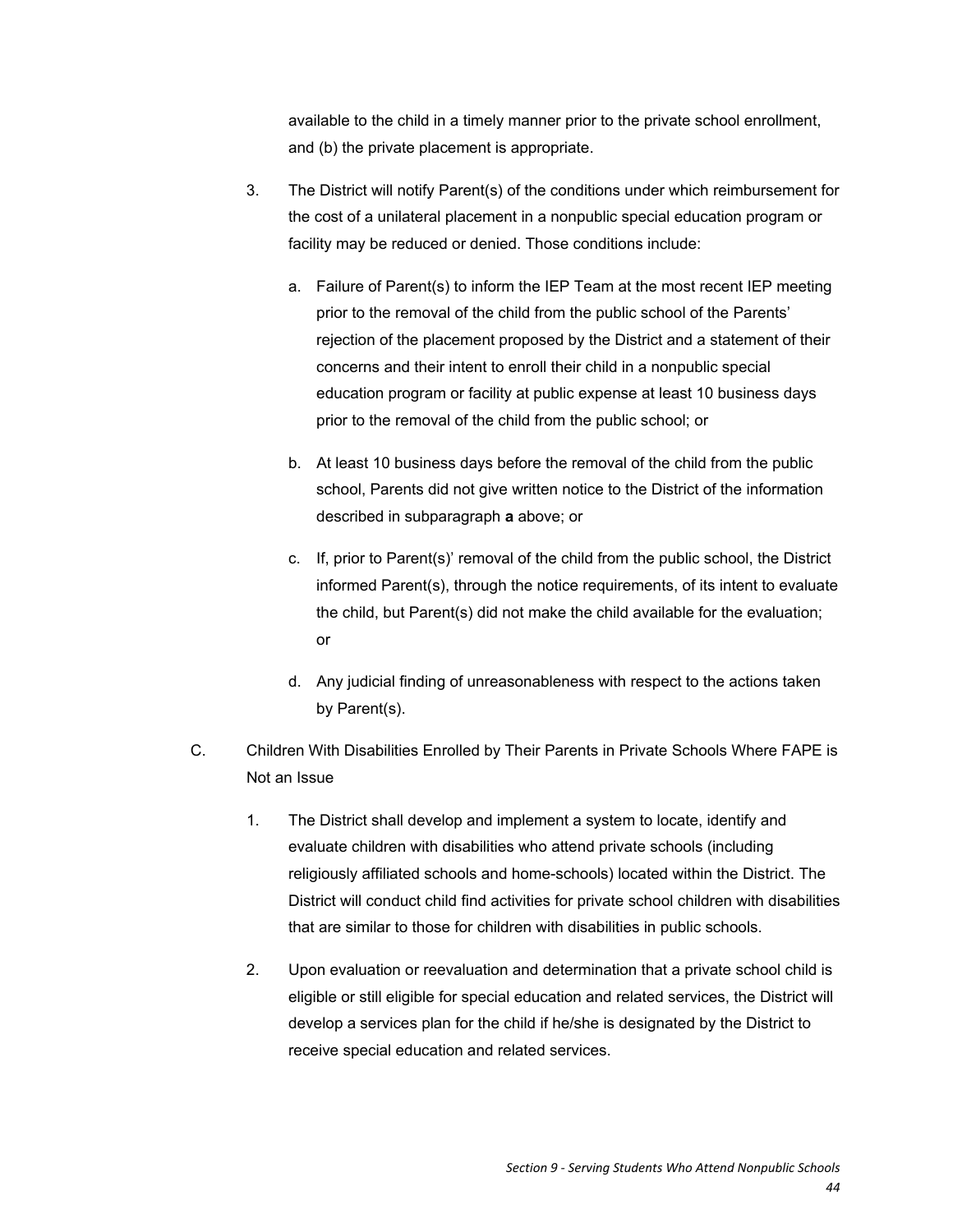- 3. The District is not obligated to provide the special education and related services the child would receive if enrolled in a public school.
- 4. The District shall consult annually with private school representatives and representatives of Parents of private school children regarding the following:
	- a. The child find process, including how parentally placed private school children can participate equitably and how Parents, teachers, and private school officials will be informed of the process;
	- b. The determination of proportionate share of funds available to serve parentally-placed private school children with disabilities;
	- c. The consultation process;
	- d. The provision of special education and related services; and
	- e. A written explanation by the District regarding services.
- 5. The District shall make final decisions with respect to the services to be provided to eligible children who are enrolled in private schools. The services to be provided to such children are those services that the District has determined, through the consultation process, it will make available.
- 6. The District shall assure that the providers of services to private school children with disabilities meet the same standards as personnel providing services in the public schools, except that private elementary and secondary school teachers who provide equitable services to parentally-placed private school children with disabilities do not have to meet the "highly qualified" requirements of law.
- 7. The District shall be responsible for providing Parents with all notifications required to be provided to Parents of students with disabilities who attend the public schools.
- 8. By December 1 of each year, the District will conduct a census of the number of nonpublic school children eligible under IDEA, who may or may not be receiving special education and related services.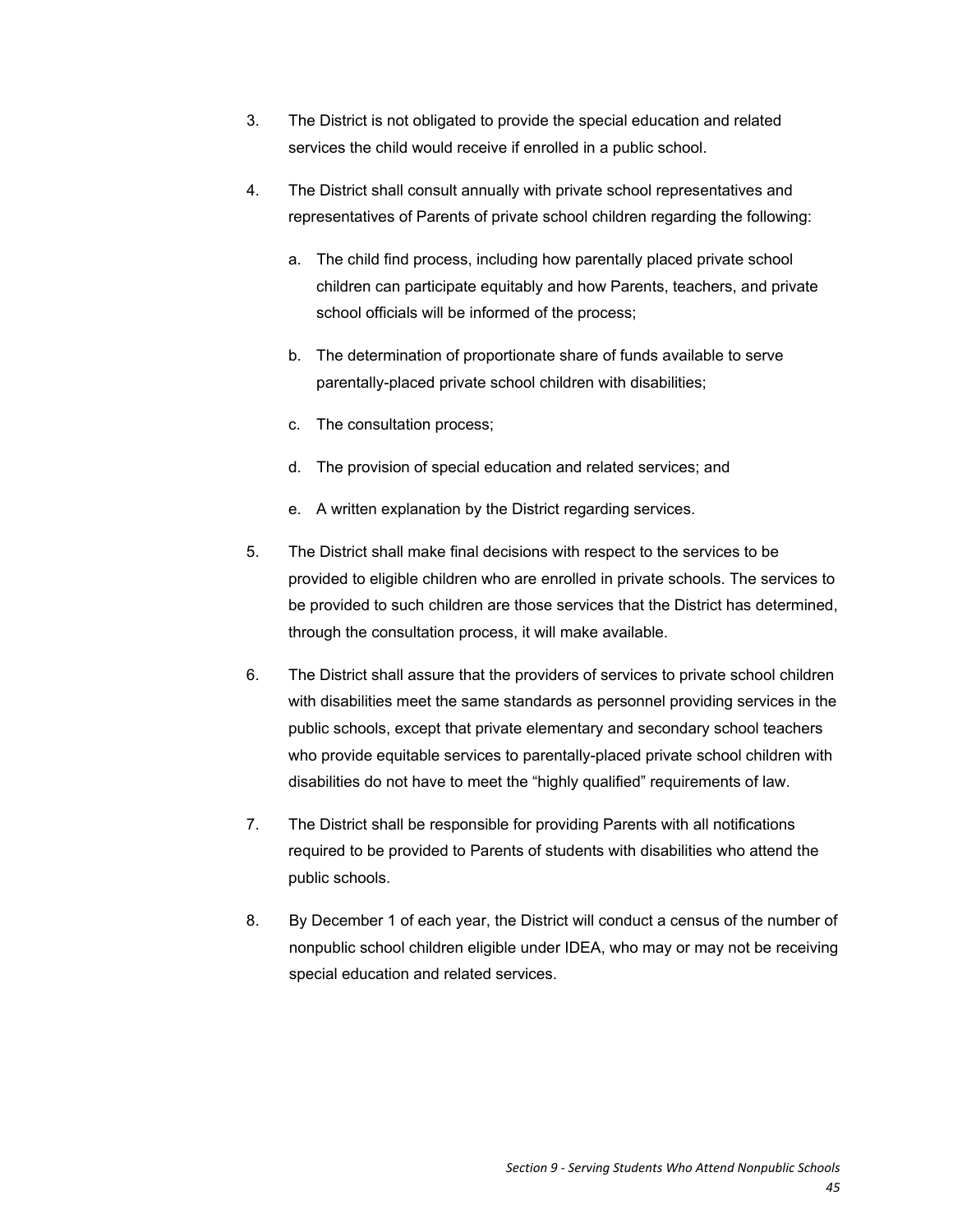- LEGAL REF.: 20 U.S.C. §§ 1412(a)(10) (Children in private schools), 1413(a)(1) (Consistency with State policies).
	- 34 C.F.R. §§ 300.115 (Continuum of alternative placements), 300.325 (Private school placements by public agencies), 300.130-300.144 (Children With Disabilities Enrolled by Their Parents in Private Schools), 300.145-300.147 (Children with Disabilities in Private Schools Placed or Referred by Public Agencies), 300.148 (Children with Disabilities Enrolled by Their Parents in Private Schools when FAPE Is at Issue).
	- 105 ILCS 5/29-4 (Pupils attending a charter school or nonpublic school), 5/14-6.01 (Powers and duties of school boards), 5/14-7.01 (Children attending classes in another district), 5/14-7.02 (Children attending private schools, public out-of-state schools, public school residential facilities or private special education facilities).
	- 23 Ill. Admin. Code §§ 226.300 (Continuum of Alternative Placement Options), 226.310 (Related Services), 226.320 (Service to Students Living in Residential Care Facilities), 226.330 (Placement by School District in State-Operated or Nonpublic Special Education Facilities), 226.340 (Nonpublic Placements by Parents Where FAPE is at Issue), 226.350 (Service to Parentally-Placed Private School Students).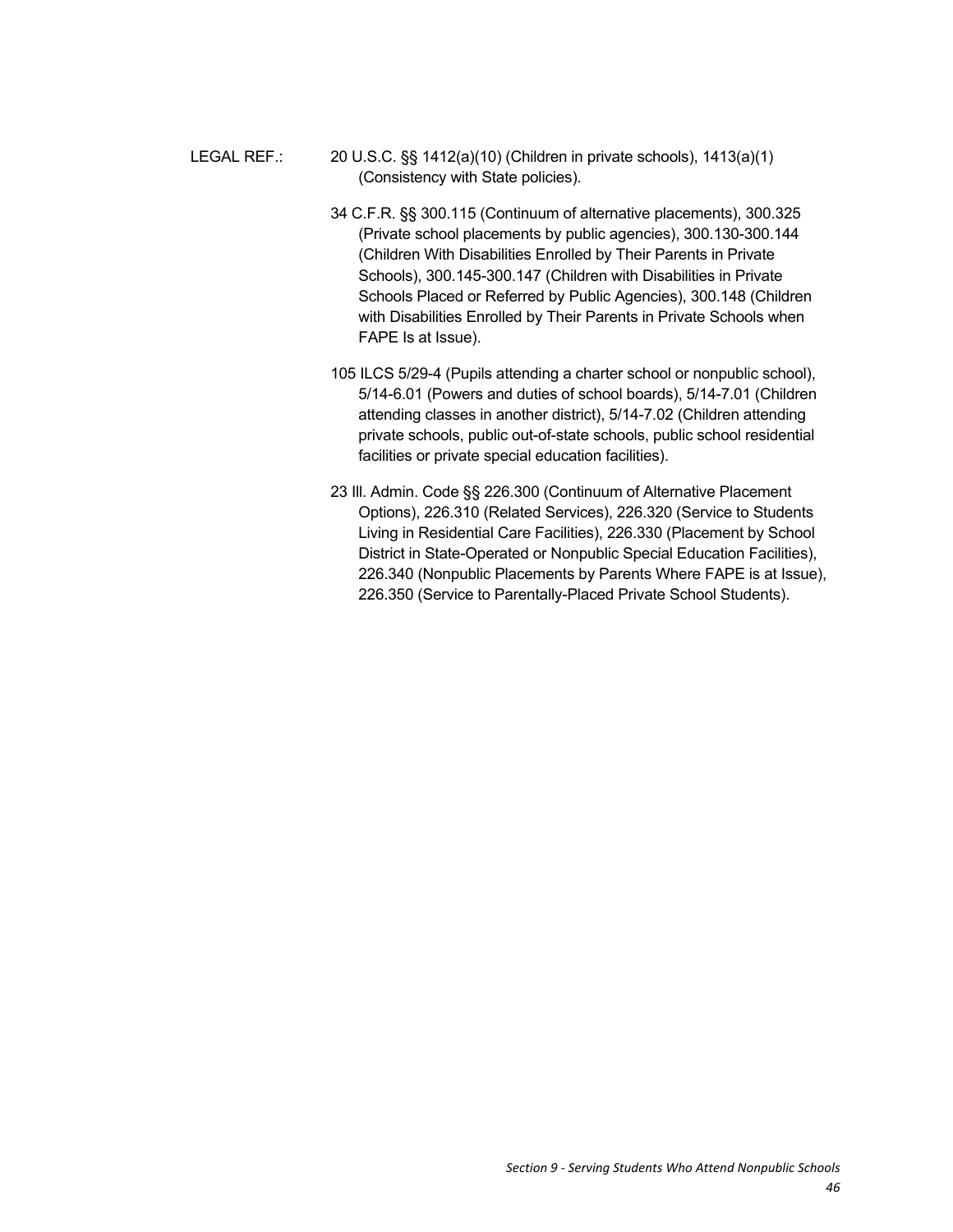### **Section 10. Procedural Safeguards**

- A. Procedural Safeguards Notice
	- 1. Written notification of the procedural safeguards available to Parent(s) of a child with a disability shall be given to Parent(s) one time per school year, and:
		- a. Upon referral for an initial evaluation or reevaluation or Parent request for evaluation or reevaluation;
		- b. In accordance with certain disciplinary removals (see Section 10.5);
		- c. Upon request by a Parent; and
		- d. Upon receipt of the first State complaint and upon first request for a due process hearing in a school year.

The District may place a copy of the procedural safeguards on its website, if any, and Parents may also elect to receive a copy of the procedural safeguards by electronic mail.

- 2. The procedural safeguards notice shall include a full explanation of all of the procedural safeguards relating to:
	- a. Independent education evaluation;
	- b. Prior written notice to Parents as required by State and federal law;
	- c. Parental consent;
	- d. Access to educational records;
	- e. Opportunity to present and resolve complaints through the due process and State complaint procedures;
	- f. The availability of mediation;
	- g. The child's placement during the pendency of any due process complaint;
	- h. Procedures for children who are subject to placement in an interim alternative educational setting;
	- i. Requirements for unilateral placement by Parents of children in private schools at public expense;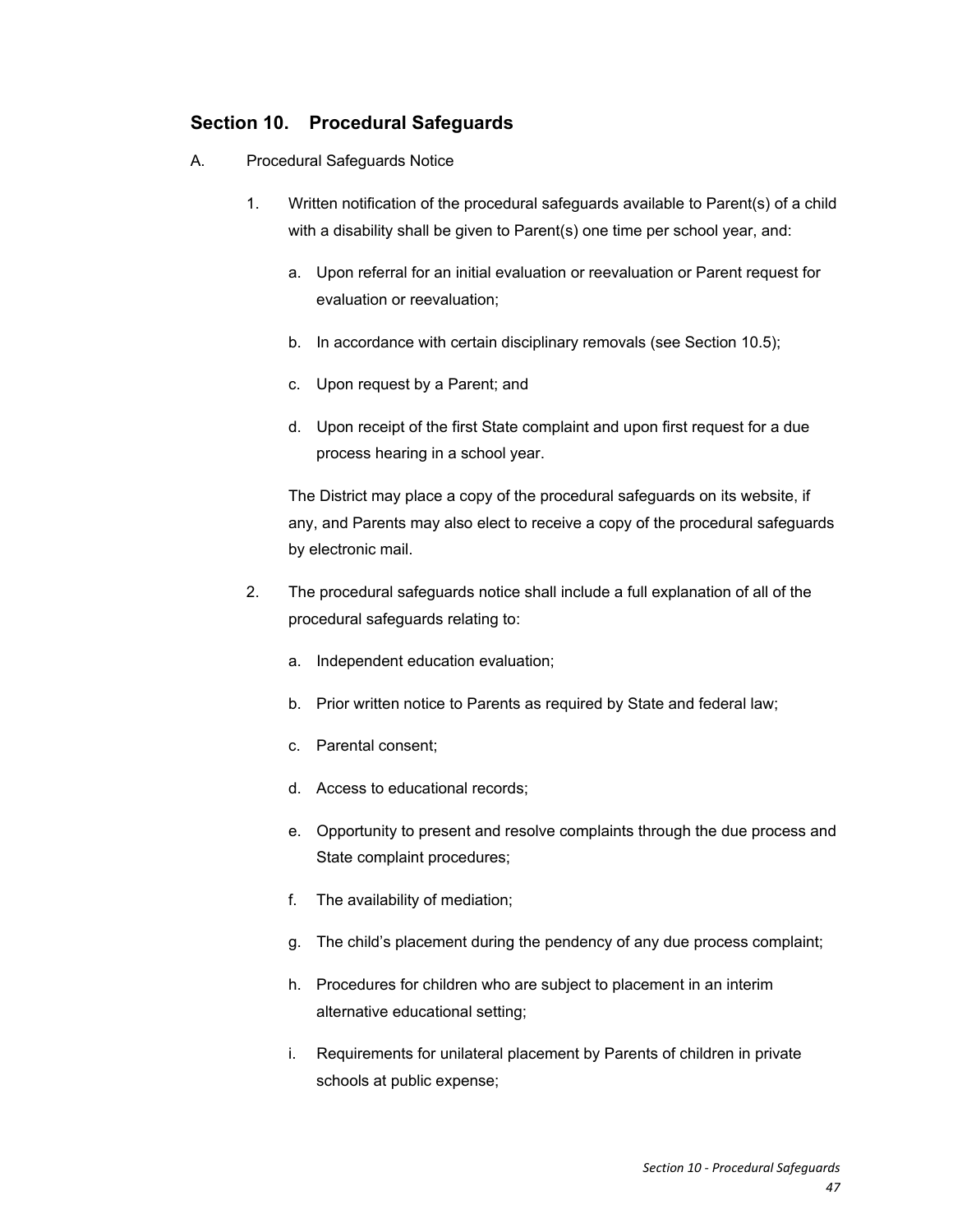- j. Due process hearings, including requirements for disclosure of evaluation results and recommendations;
- k. Civil actions; and
- l. Attorneys' fees.
- B. Prior Written Notice by District
	- 1. The District shall provide 10 calendar days written notice to the Parent(s) as required by State and federal law before proposing or refusing to initiate or change the identification, evaluation, or educational placement of, or the provision of free, appropriate public education to, a child. If the notice is related to an action proposed by the District that also requires informed written parental consent, the District may give notice at the same time as it requests informed written consent.
	- 2. The notice required by this Section shall include:
		- a. A description of the action proposed or refused by the District;
		- b. An explanation of why the District proposes or refuses to take the action;
		- c. A description of each evaluation procedure, assessment, record, or report the District used as a basis for the proposed or refused action;
		- d. A statement that the Parent(s) of a child with a disability have protection under the procedural safeguards of the IDEA, Article 14 of the *School Code* [105 ILCS 5/14] and their respective implementing regulations, and an indication of the means by which a description of those procedural safeguards may be obtained;
		- e. Sources for Parents to contact to obtain assistance and understanding of the provisions of the IDEA, Article 14, and their respective implementing regulations;
		- f. A description of any other options that the IEP Team considered and the reason why those options were rejected; and
		- g. A description of any other factors that are relevant to the District's proposal or refusal.
- C. Notice of Issuance of Diploma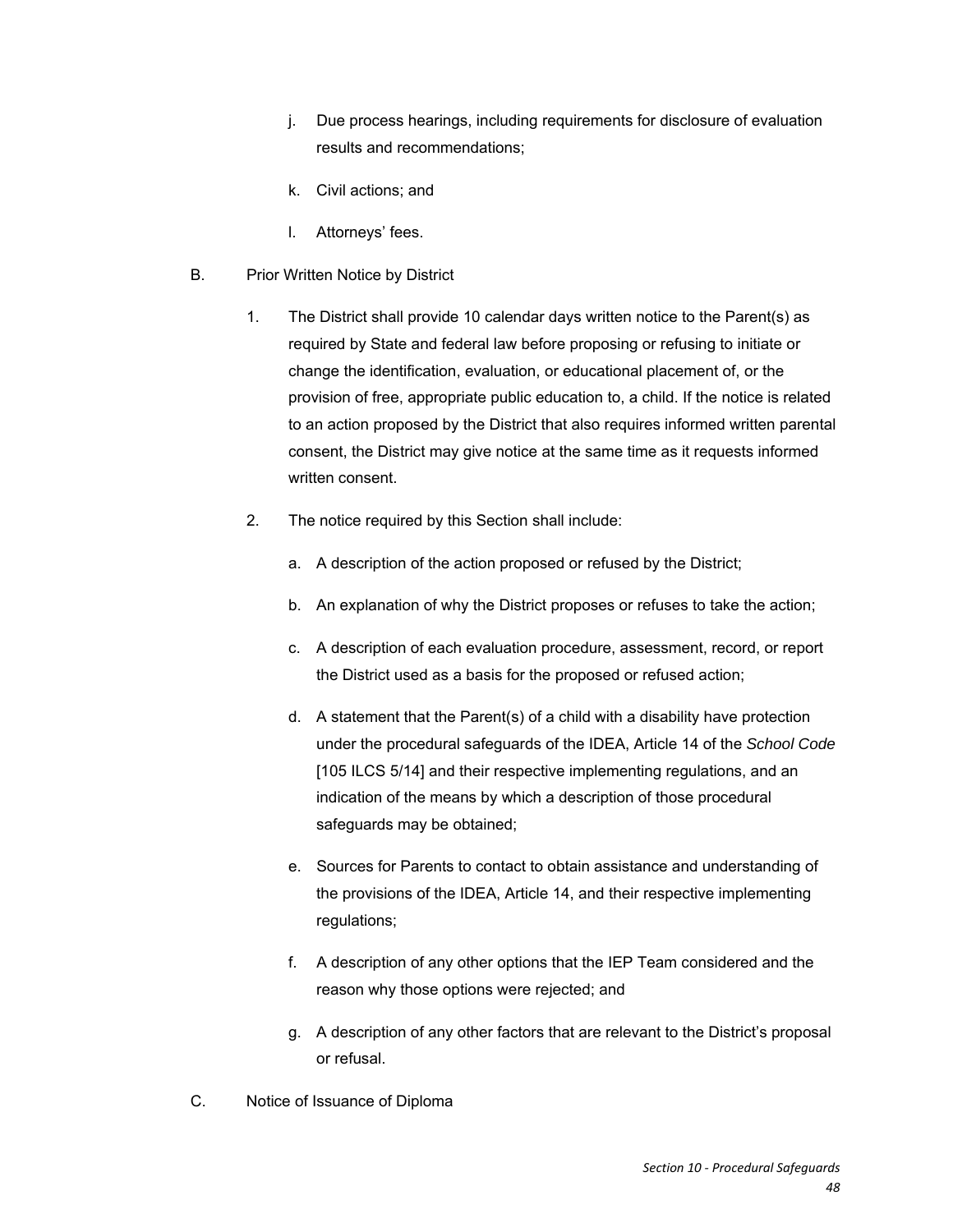If a student is to receive a regular high school diploma, at least one year prior to the anticipated date of its issuance, both the Parents(s) and the student shall receive written notification that eligibility for public school special education services ends following the granting of a diploma and that the Parent (or student if he or she is 18 or over) may request an IEP meeting to review the recommendation that the student receive a regular diploma.

- D. Language of Notifications
	- 1. The notices required under the "Procedural Safeguards Notice" and "Notice by School District" Sections above shall be written in language understandable to the general public and provided in the native language of Parent(s) or other mode of communication used by Parent(s), unless it is clearly not feasible to do so.
	- 2. If the native language or other mode of communication of Parent(s) is not a written language, the District shall take steps to ensure and document that the notice is translated orally or by other means to Parent(s) in his/her native language or other mode of communication and that Parent(s) understand the content of the notice.
- E. Opportunity to Examine Records; Parent(s) Participation in Meetings
	- 1. The Parent(s) of a child with a disability shall be afforded an opportunity to inspect and review all education records with respect to their child. Parent(s) shall also be informed of their right to review and copy their child's school student records prior to any special education eligibility or individualized education program review meeting. The District shall ensure that Parents of children with disabilities have the opportunity to participate in meetings with respect to the identification, evaluation, and educational placement of, and the provision of FAPE to, the child. A meeting does not include informal or unscheduled conversations involving District employees or officials or other routine communications or consultation between District employees or officials, including preparatory activities that school personnel engage in to develop a proposal or a response to a Parent's proposal that will be discussed at an IEP meeting.
	- 2. Whenever a meeting is to be held which a Parent has a right to attend, the following requirements shall apply: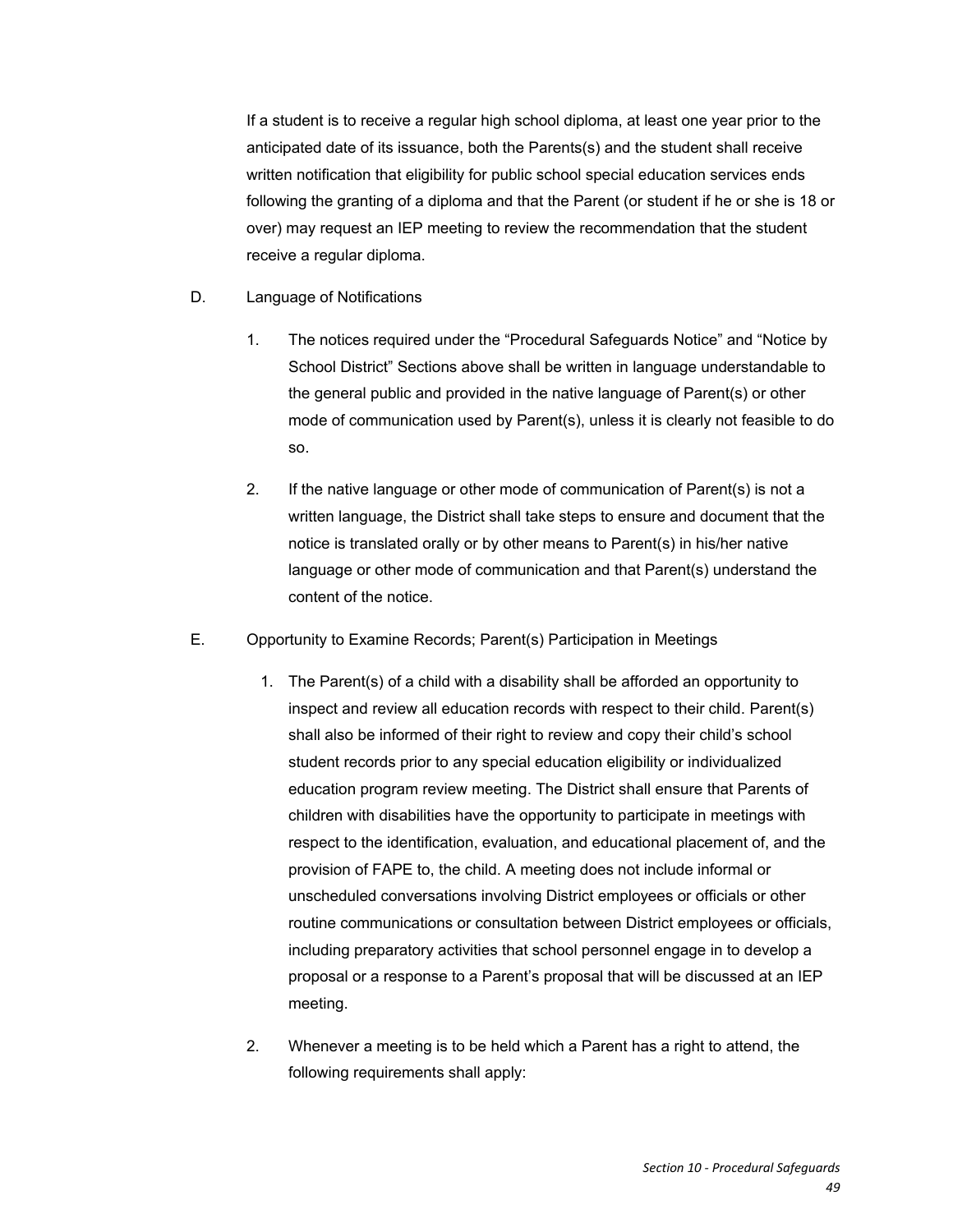- a. The District shall notify in writing the Parent(s) at least 10 calendar days prior to the proposed date of the meeting of the purpose of the meeting, the proposed date, time, and place for the meeting, who will be in attendance; and Parent(s)' right to invite other individuals whom Parent(s) believe have knowledge or special expertise regarding the child; for the initial IEP meeting of a child who was previously served under Part C of the IDEA, upon request of the Parent, the Part C service coordinator or other representative of the Part C system; and, beginning not later than the first IEP to be in effect when the child turns 14½, or younger if deemed appropriate by the IEP Team, that post-secondary goals and services will be considered, that the student will be invited, and the identity of any other agency that will be invited to send a representative. As set forth in Section 4, above, this notification will also inform Parents:
	- (1) Of their right to review and copy their child's school student records,
	- (2) Of the availability of interpretation services at IEP meetings,
	- (3) How Parents can request an interpreter,
	- (4) That Parents have a right to request that the interpreter provided by the District serve no other role in the IEP meeting than as an interpreter and that the District should make reasonable efforts to fulfill this request, and
	- (5) Of a point of contact for any questions or complaints about interpretation services.
- b. If Parent(s) indicates that the proposed date or time is inconvenient, the District shall make reasonable efforts to accommodate the Parent(s)' schedule.
- c. If neither Parent can attend, the District shall use other methods to ensure at least one Parent's participation.
- d. A meeting may be conducted without a Parent in attendance if the District is unable to convince Parent(s) that they should attend. In this case, the District shall maintain a record of its attempt to arrange a mutually agreedupon time and place.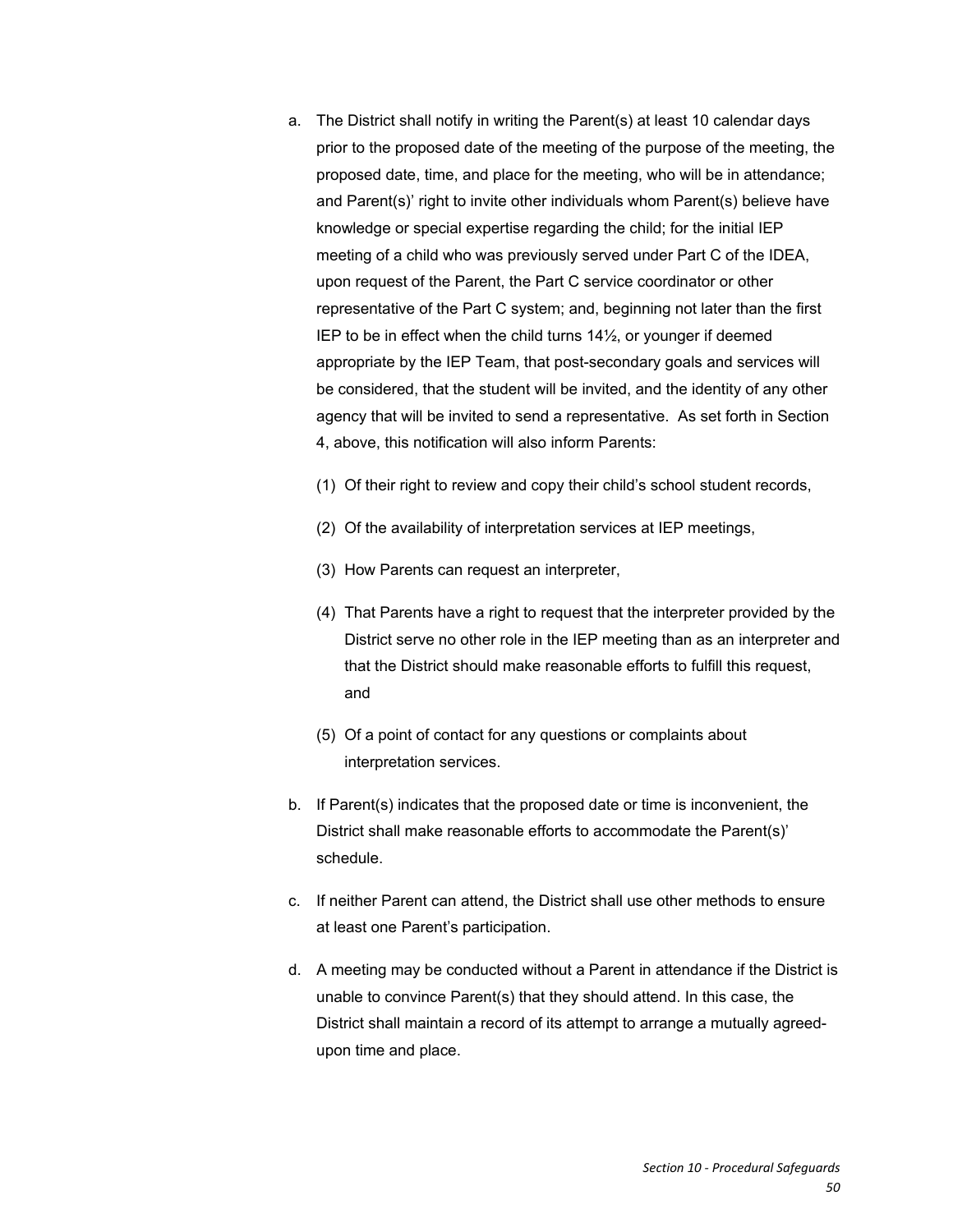- e. The District shall take whatever action is necessary and reasonable to facilitate Parent(s)' understanding of and participation in the meeting including arranging for and covering the expense of a qualified interpreter, who shall meet the qualifications required by ISBE, for Parents who are deaf or whose native language is other than English. If a qualified interpreter is not available, the District may use outside vendors, including telephonic interpreters.
- f. No later than three (3) school days prior to a meeting to determine a child's eligibility for special education and related services or to review a child's IEP, or as soon as possible if an IEP meeting is scheduled within three (3) school days with the written consent of the child's Parent(s), the District must provide Parent(s) with copies of all written material that will be considered by the IEP Team at the meeting so that Parent(s) may participate in the meeting as a fully-informed member. Parent(s) shall have the option of choosing from the available methods of delivery, which must include regular mail and picking up the materials at school. For a meeting to determine the child's eligibility for special education, the written material must include all evaluations and collected data that will be considered at the meeting. For a child who is already eligible for special education and related services, the written material must include a copy of all IEP components that will be discussed by the IEP Team, other than the components related to the educational and related service minutes proposed for the child and the child's placement.
- g. Any document generated during the meeting shall be provided to Parent(s) upon request, unless applicable federal or State statute or federal regulation requires its automatic provision without a request.
- 3. At the child's initial IEP meeting and at each annual review meeting, the IEP Team shall provide Parent(s) with a written notification that informs Parent(s) that the IEP Team is required to consider whether the child requires assistive technology in order to receive FAPE. The notification must also include a tollfree telephone number and internet address for the State's assistive technology program.
- F. Consent
	- 1. The District shall document that informed written parental consent is obtained prior to: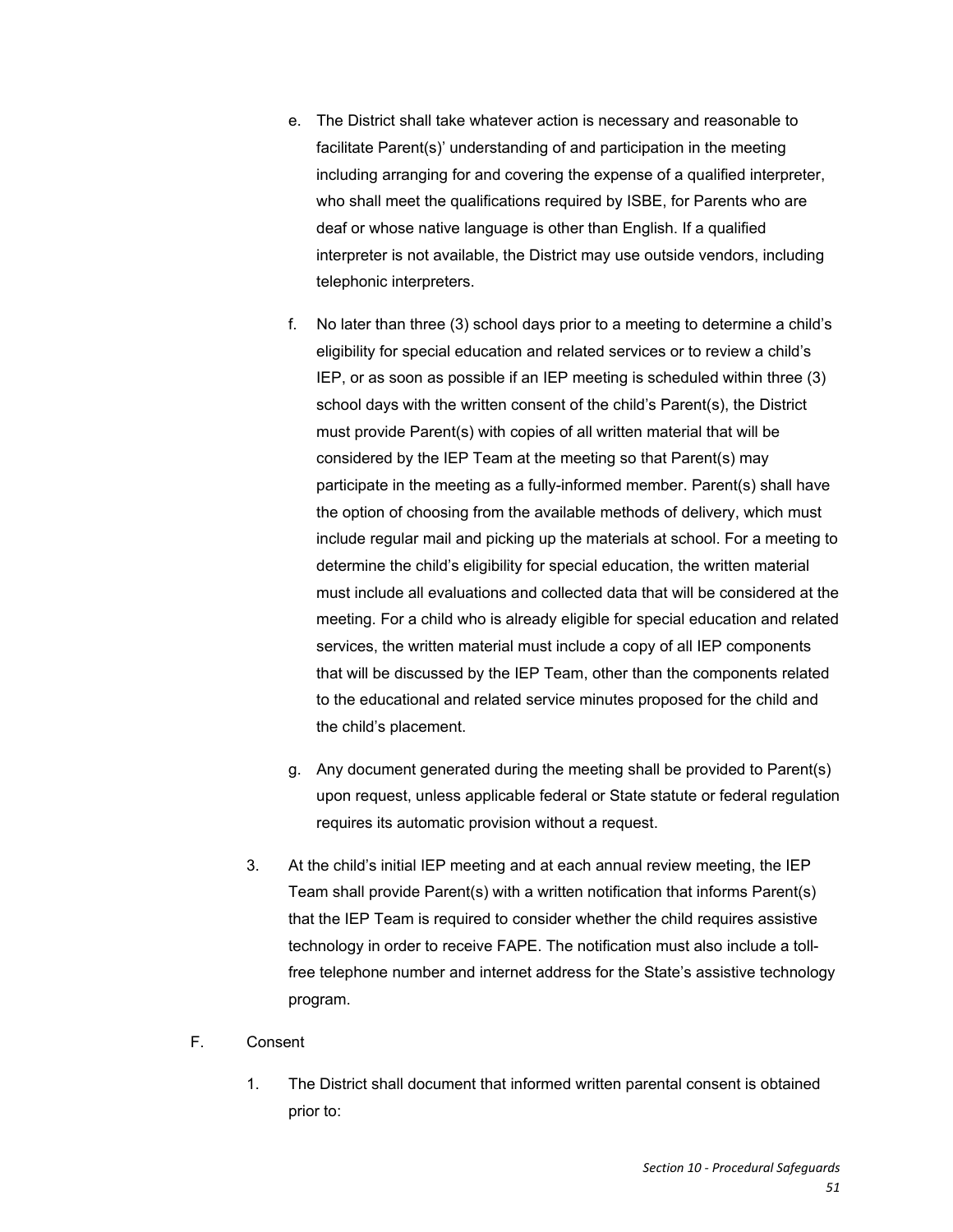- a. Conducting any initial evaluation;
- b. The initial provision of special education and related services to a child;
- c. Conducting any reevaluation;
- d. Using Parent(s)' private insurance or Medicaid or other public benefits or insurance programs to pay for services required by the child's IEP;
- e. Using an IFSP instead of an IEP;
- f. Disclosing personally identifiable information about a child, consistent with the requirements of federal and State law;
- g. Disclosing information to officials of participating transition agencies; and
- h. Disclosing information to officials of a private school or a private school student's district of residence.
- 2. Consent for a proposed action is written agreement provided by a Parent(s) who has been fully informed of all information relevant to the activity for which consent is sought in his/her native language or mode of communication; who understands and agrees in writing to the carrying out of the activity for which consent is sought, and the consent describes the activity and lists the records (if any) that will be released and to whom; and that the agreement is voluntary and may be revoked at any time.
- 3. Parental informed written consent is not required before reviewing existing data as part of an evaluation or a reevaluation or administering a test or evaluation that is administered to all children unless parental informed written consent is required of all children taking the test.
- G. Revocation of Consent for Evaluations and Reevaluations
	- 1. Revocation of informed written consent for evaluations or reevaluations may be communicated orally or in writing. If communicated orally, the District will commit it to writing and provide Parent(s) with a copy within five (5) calendar days. Any revocation of informed written consent for evaluations or reevaluations is effective immediately, but is not retroactive. The District will promptly inform all staff members whose activities are affected by the revocation. If the District disagrees with a Parent's revocation of informed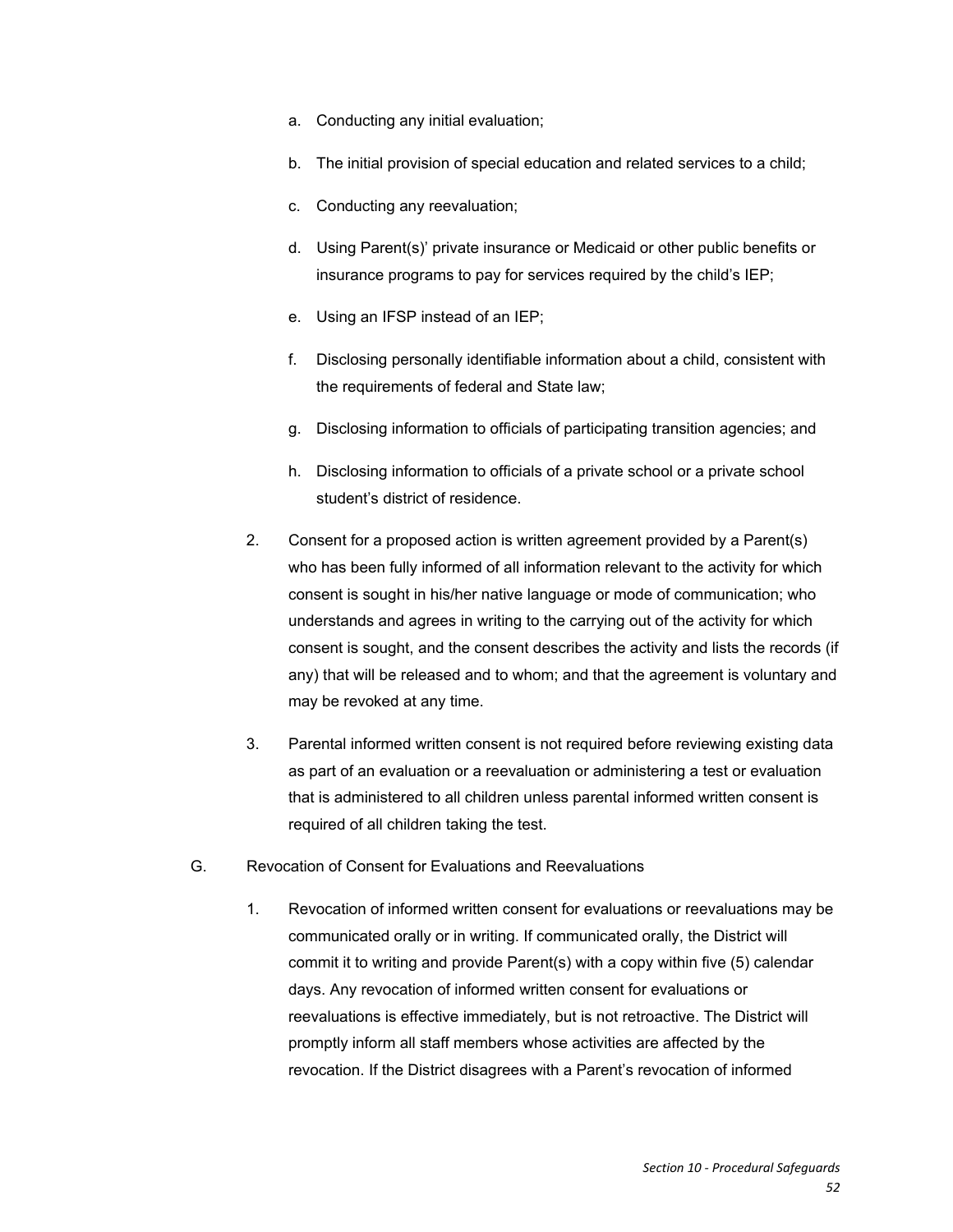written consent for evaluations or reevaluations, the District may request a due process hearing.

- H. Revocation of Consent for Special Education and Related Services
	- 1. A Parent may revoke consent for special education and related services.
	- 2. Revocation of consent for special education and related services may be communicated by a Parent in writing or orally. The District will memorialize the Parent's oral revocation of consent in writing and provide a copy to the Parent within five (5) calendar days.
	- 3. Within 10 calendar days after the District's receipt of oral or written revocation of consent, the District will provide the Parent with prior written notice at which time all IEP services shall cease. The District will promptly inform all staff members whose activities are affected by the revocation.
	- 4. When a Parent revokes consent for special education and related services:
		- a. The District may not utilize mediation or the due process procedures to obtain agreement or a ruling that the services may be provided to the child.
		- b. The District is not required to convene an IEP meeting or develop an IEP for the child for further provision of special education and related services.
		- c. The District will not be considered to be in violation of the requirement to make FAPE available to the child because of the failure to provide the child with further special education and related services.
		- d. The District is not required to amend the child's education records to remove any reference to the child's receipt of special education and related services because of the revocation of consent.
- I. Filing a Due Process Complaint
	- 1. Parent(s) or the District may file a due process complaint regarding: the District's proposal to initiate or change the identification, evaluation, or educational placement of the child or the provision of FAPE to the child; or the District's refusal to initiate or change the identification, evaluation, or educational placement of the child or the provision of FAPE to the child. The due process complaint must allege a violation that occurred not more than two (2) years before the date Parent(s) or the District knew or should have known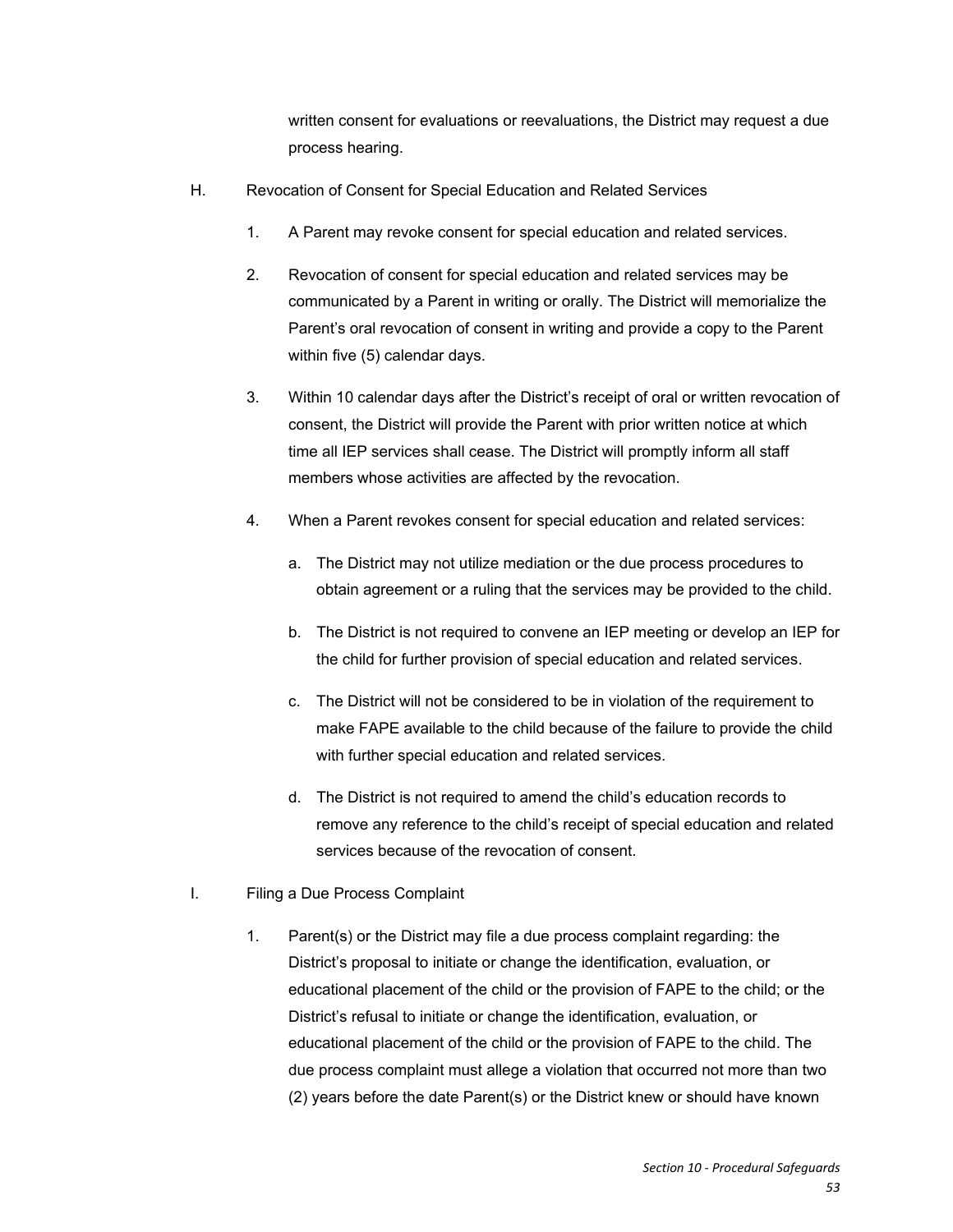about the alleged action that forms the basis of the due process complaint. This two-year limitations period does not apply to a Parent(s) if the Parent(s) was prevented from filing a due process complaint due to a specific misrepresentation by the District that it had resolved the problem forming the basis of the due process complaint or due to the District's withholding of information from the Parent(s) that was required to have been provided.

2. Notification to Parent(s)

The District shall notify Parent(s) in writing of the procedures for requesting a due process hearing which includes a requirement that the due process complaint contain the following information:

- a. The name and address of the residence of the child or in the case of a homeless child or youth (within the meaning of the *McKinney-Vento Homeless Assistance Act* [42 U.S.C. §11431 *et seq.*]), the available contact information for the child;
- b. The name of the school that the child attends;
- c. A description of the nature of the problem of the child relating to the proposed or refused initiation or change of the identification, evaluation, or educational placement of the child or the provision of FAPE to the child, including facts relating to such problem; and
- d. A proposed resolution of the problem to the extent known and available to the party filing the due process complaint at the time.
- e. This written notice must be provided to the Parent by the District upon the District's receipt of a due process complaint.
- 3. Content of the Due Process Complaint

The filing, basis for, and content of the due process complaint, whether by a Parent, a student, or the District, must contain items specified in Section 10, L and a party may not have a hearing on a due process complaint until the party, or the attorney representing the party, files a due process complaint that meets these requirements. If a party believes that the due process complaint does not meet these requirements, a party can challenge the sufficiency of the due process by notifying the hearing officer and the other party in writing within 15 calendar days of receipt of the due process complaint. The due process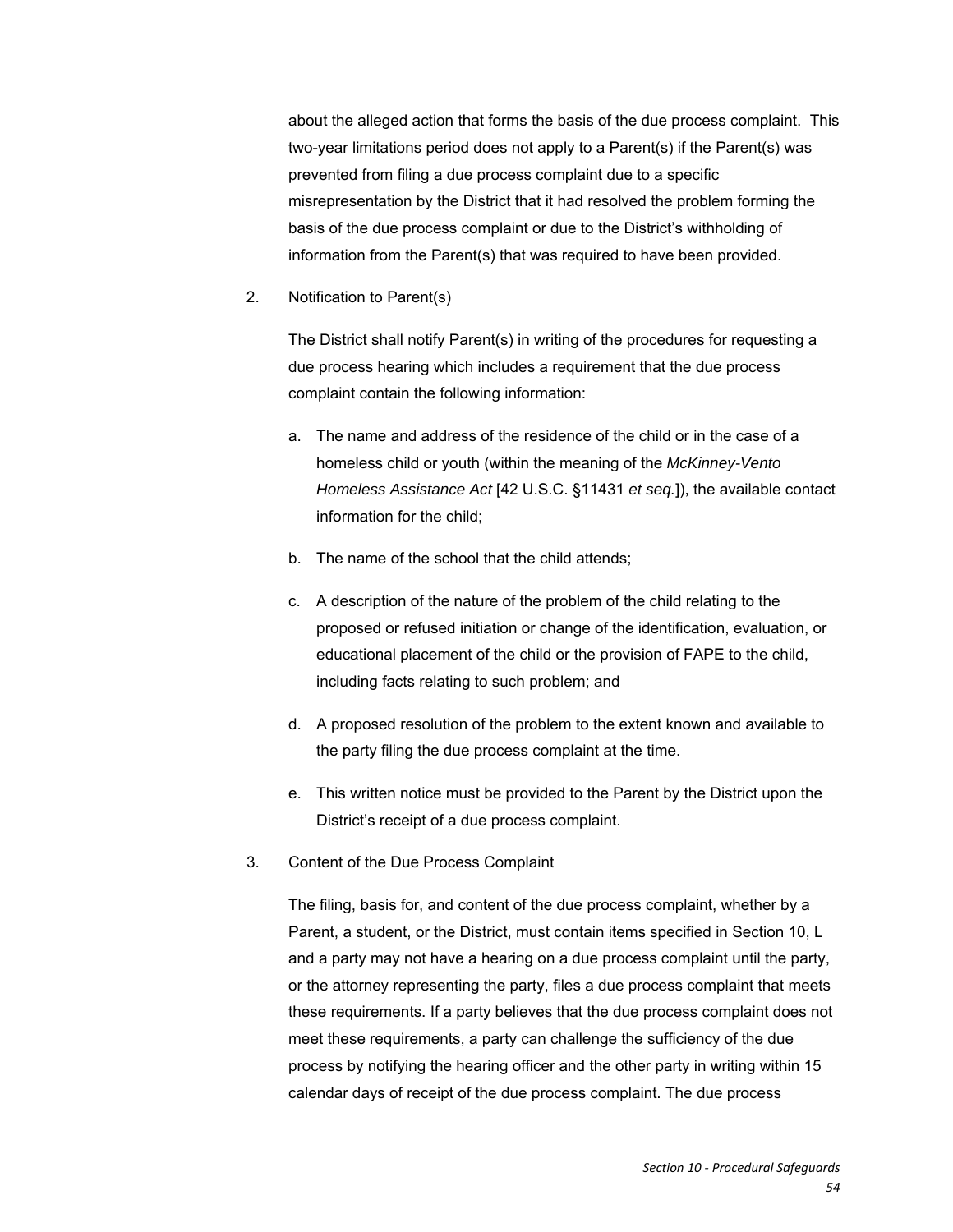complaint must be deemed sufficient unless such a challenge is made. The hearing officer must make a determination on the face of the due process complaint of whether the due process complaint meets the requirements within five (5) calendar days of receipt of the challenge and must immediately notify the parties in writing of that determination.

4. Notification of Free or Low Cost Legal Services or Other Related Services in the Area

The District shall inform Parent(s) in writing of any free or low-cost legal services and other publicly-funded services available in the area if the Parent(s) requests the information or Parent(s) or the District files a due process complaint.

5. Forwarding of Parent Due Process Complaint to ISBE

The District's Superintendent shall, within five (5) calendar days after its receipt of the due process complaint, forward the complaint by certified mail or another means that provides written evidence of delivery to ISBE in Springfield.

6. District Response to Due Process Complaint

If the District has not sent a "prior written notice" under IDEA's implementing regulations at 34 C.F.R. §300.503 to Parent(s) regarding the subject matter contained in the Parent(s)' due process complaint, the District must, within 10 calendar days of receiving the due process complaint, send to the Parent a response that includes:

- a. An explanation of why the District proposed or refused to take the action raised in the due process complaint;
- b. A description of other options that the IEP Team considered and the reasons why those options were rejected;
- c. A description of each evaluation procedure, assessment, record, or report the District used as the basis for the proposed or refused action; and
- d. A description of the other factors that are relevant to the District's proposed or refused action.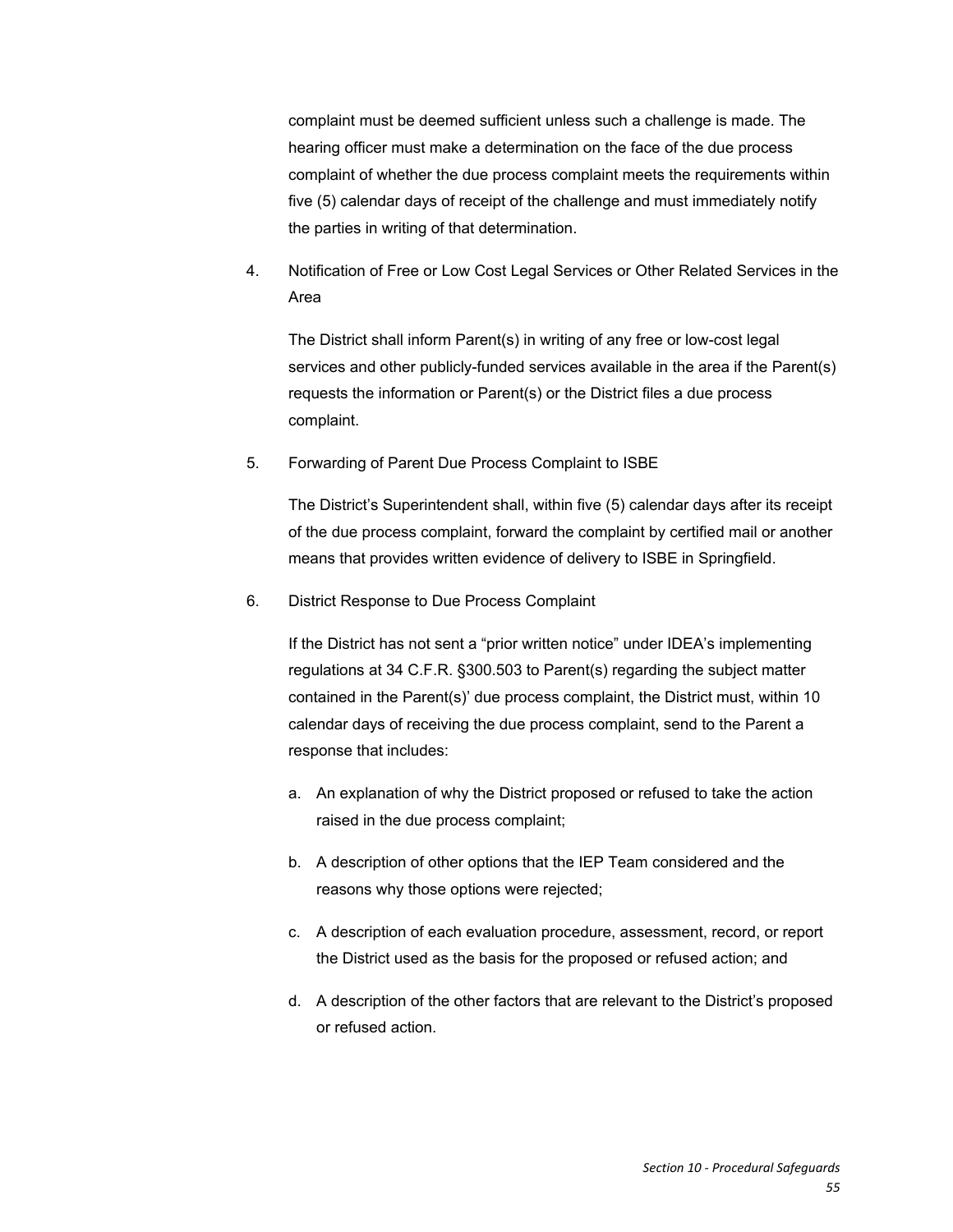- e. The District's submission of a response to the Parent's due process complaint does not preclude the District from challenging the sufficiency of such complaint, where appropriate.
- 7. Other Party Response to Due Process Complaint

The party receiving a due process complaint must, within 10 calendar days of receiving the due process complaint, send to the other party a response that specifically addresses the issues raised in the due process complaint.

8. Resolution Meeting

Within 15 calendar days of receiving notice of Parent's due process complaint, and prior to the initiation of a due process hearing, the District must convene a meeting with Parent and the relevant member or members of the IEP Team who have specific knowledge of the facts identified in the due process complaint. This meeting must include a representative of the District who has decision-making authority on its behalf and cannot include the District's attorney unless the Parent is accompanied by an attorney. The purpose of this meeting is for the Parent of the child to discuss the due process complaint, and the facts that form the basis of the due process complaint, so that the District has an opportunity to resolve the dispute that is the basis of the complaint. The Resolution Meeting need not be held if Parent(s) and the District agree in writing to waive the meeting or to use the mediation process. Except where the parties have jointly agreed to waive the resolution process or to use mediation, the failure of Parent filing a due process complaint to participate in the resolution meeting will delay the timelines for the resolution process and due process hearing until the meeting is held. If the District is unable to obtain the participation of Parent in the Resolution Meeting after reasonable efforts have been made, the District may, at the conclusion of the 30-calendar-day period, request that a hearing officer dismiss the Parent's due process complaint. If the District fails to hold the Resolution Meeting within 15 calendar days of receiving notice of a Parent's due process complaint or fails to participate in the Resolution Meeting, the Parent may seek the intervention of the hearing officer to begin the due process hearing timeline. If a resolution to the dispute is reached at the Resolution Meeting, the parties must execute a legally binding agreement that is signed by both Parent and a representative of the District who has the authority to bind the District. The Resolution Agreement shall be enforceable in a State court of competent jurisdiction or a Federal district court.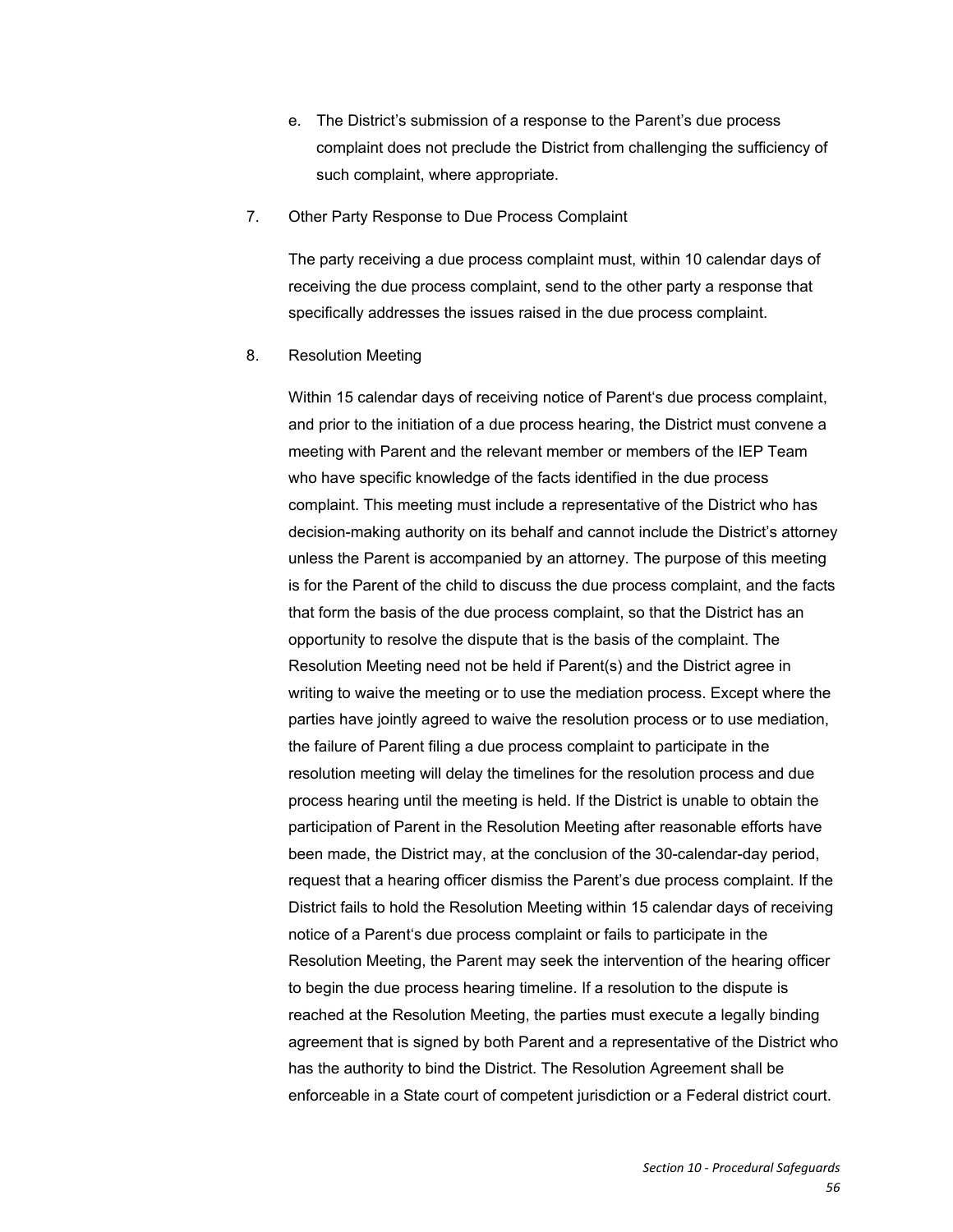A party may void the Resolution Agreement within three (3) business days of its execution.

9. Amendment of the Due Process Complaint

A party may amend its due process complaint only if: the other party consents in writing to the amendment and is given an opportunity to resolve the due process complaint through a resolution meeting; or, the hearing officer grants permission, except that the hearing officer may only grant permission to amend at any time not later than five (5) calendar days before the due process hearing begins.

10. Rights of the Parties Related to the Impartial Due Process Hearing

Any party to a due process hearing has the following rights:

- a. To be accompanied and advised by counsel and by individuals with special knowledge or training with respect to the problems of children with disabilities;
- b. To present evidence and confront, cross-examine, and compel the attendance of witnesses;
- c. To prohibit the introduction of any evidence at the hearing that has not been disclosed to that party at least five (5) business days before the hearing;
- d. To obtain a written, or, at the option of Parent(s), electronic, verbatim record of the hearing;
- e. To obtain written, or, at the option of Parent(s), electronic findings of fact and decisions within 10 calendar days, excluding Saturday, Sunday, and any State holiday, after the conclusion of the hearing; and
- f. To receive disclosure of all evaluations completed by five (5) business days prior to the hearing and recommendations based on the offering party's evaluations that the party intends to use at the hearing.
- 11. Parental Rights Related to the Due Process Hearing

Parent(s) involved in hearings must be given the right:

a. To have the child who is the subject of the hearing present;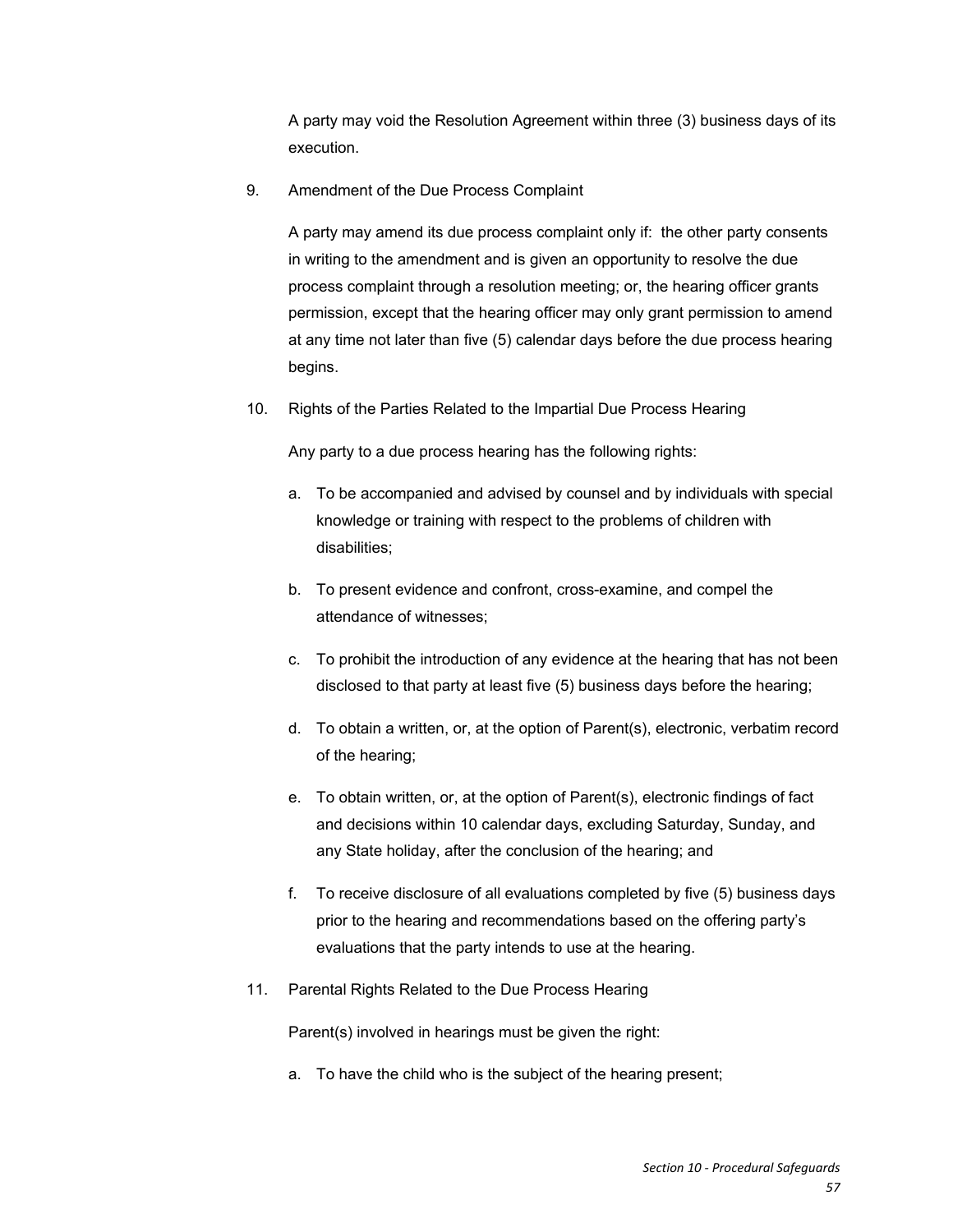- b. To open the hearing to the public;
- c. To have the record of the hearing and the findings of fact and decisions provided at no cost to the Parent; and
- d. To have access to the District's list of independent evaluators and may obtain an independent evaluation of their child at their own expense. Parent(s) may ask the hearing officer to determine whether an independent evaluation is needed. If the hearing officer concludes, after reviewing the available information, that an independent evaluation is necessary, the hearing shall be delayed.
- 12. Participant's Right to Interpreter

Either party, or any other person participating in the hearing, may request that an interpreter be available during the hearing because one of the participants is hearing impaired and/or uses a primary language other than English. Interpreters shall be provided at the expense of the District.

13. Stay-Put

During the pendency of any administrative or judicial proceeding, including mediation (if the District voluntarily agrees to participate in mediation), except as provided below, unless the District and Parent(s) of the child agree otherwise, the child shall remain in his/her current educational placement. If mediation fails to resolve the dispute between the parties, the parent or child (if 18 years of age or emancipated) will have 10 calendar days after the mediation concludes to file a request for a due process hearing in order to continue to invoke the "stay-put" provisions of federal and State law. If the hearing involves the initial admission of the child to the public school, the child must be placed in the public school, with the Parent's informed written consent, until the completion of all the proceedings. If the due process complaint involves an application for initial services under Part B of IDEA for a child who is transitioning from Part C of IDEA and is no longer eligible for Part C services, the District is not required to provide Part C services that the child has been receiving. If the child is found eligible for special education and related services under Part B and the informed Parent consents in writing to the initial provision of special education and related services, then the District must provide those special education and related services that are not in dispute between the Parent and the District. If the decision of the hearing officer agrees with the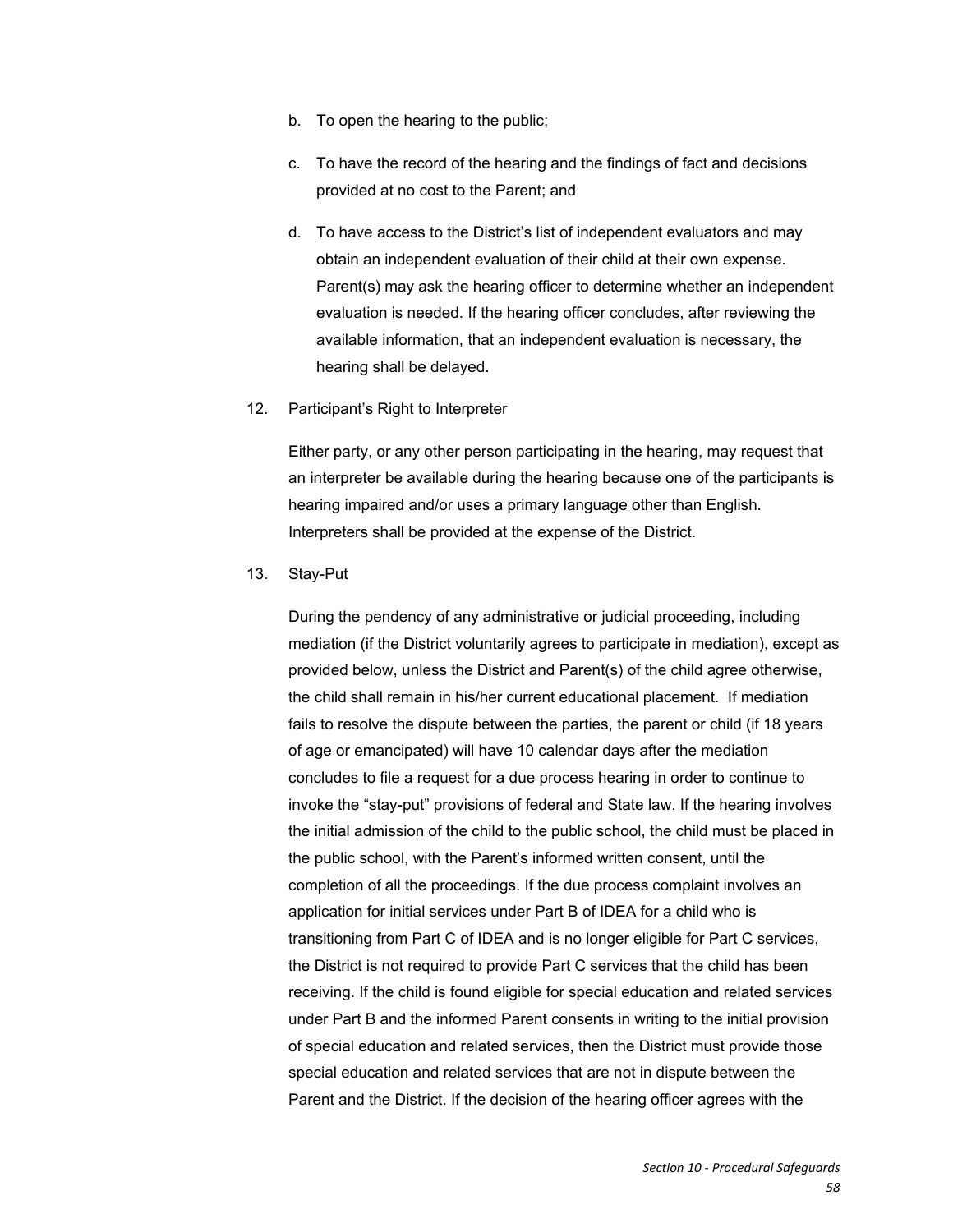Parent(s) that a change of placement is appropriate, that placement shall be treated as agreement between the State or District and Parent(s) for purposes of this Section.

14. School District Authority to Change a Student's Placement

School personnel have the authority to change the current educational placement of a child with a disability:

- a. For not more than 10 consecutive school days for any violation of school rules, and additional removals of not more than 10 consecutive school days in that same school year for separate incidents of misconduct (as long as those removals do not constitute a change of placement as defined in the IDEA and related federal and State regulations); and
- b. To an appropriate interim alternative educational setting (IAES) for the same amount of time that a child without a disability would be subject to discipline, but for not more than 45 school days, if:
	- (1) The child carries a weapon to or possesses a weapon at school, on school premises, or to or at a school function; or
	- (2) The child knowingly possesses or uses illegal drugs or sells or solicits the sale of a controlled substance while at school, on school premises, or at a school function; or
	- (3) The child has inflicted serious bodily injury upon another person while at school, on school premises, or at a school function; or
	- (4) Ordered by a hearing officer in accordance with the expedited hearing procedures set forth below.
- 15. Hearing Timelines

The District will fully cooperate with the timelines set forth by the hearing officer to ensure that the hearing process is completed within 45 calendar days from: the expiration of the 30 calendar day resolution period; or, the date both parties agree in writing to waive the Resolution Meeting; or, after either the Mediation or Resolution Meeting starts but before the end of the 30 calendar day period, the parties agree in writing that no agreement is possible.

16. Right to Appeal Hearing Decision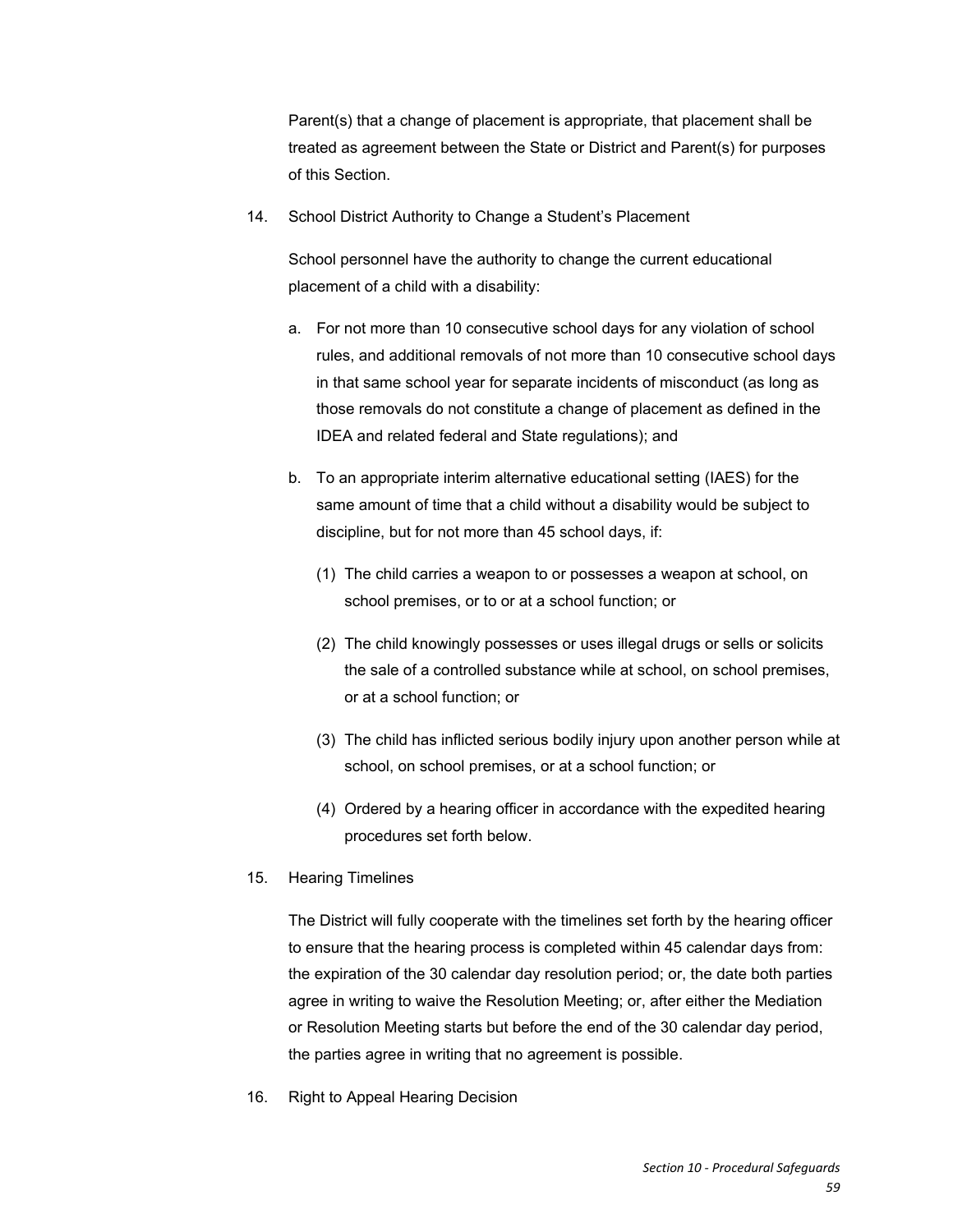Parent(s) or the District may appeal the due process hearing findings and decision, within 120 calendar days from the date the decision was mailed to the parties, by commencing a civil action in any court of competent jurisdiction.

- J. Expedited Due Process Hearings
	- 1. The District may request an expedited due process hearing if school personnel believe that maintaining the current placement of the child is substantially likely to result in injury to the child or others.
	- 2. Parent(s) or child (if 18 years of age or emancipated) may request an expedited due process hearing if there is disagreement with regard to:
		- a. The District's determination that a child's behavior was not a manifestation of his/her disability;
		- b. The decision of the District to move the child to an IAES; or
		- c. The IAES selected.
	- 3. When requesting an expedited hearing the requesting party must provide the following:
		- a. Name of legal counsel if the party is represented by counsel or intends to retain counsel;
		- b. Matters in dispute and specific relief sought;
		- c. Names of all witnesses to be called to testify at the hearing; and
		- d. Relevant documents.
	- 4. No later than two (2) calendar days prior to the hearing, both parties involved in the expedited hearing must disclose to the hearing officer and to each other any evidence, which is intended to be submitted into the hearing record.
	- 5. Unless Parents and the District agree in writing to waive a Resolution Meeting, a Resolution Meeting must occur within seven (7) calendar days of receiving notice of the due process complaint and the due process may proceed unless the matter has been resolved to the satisfaction of both parties.
- K. Mediation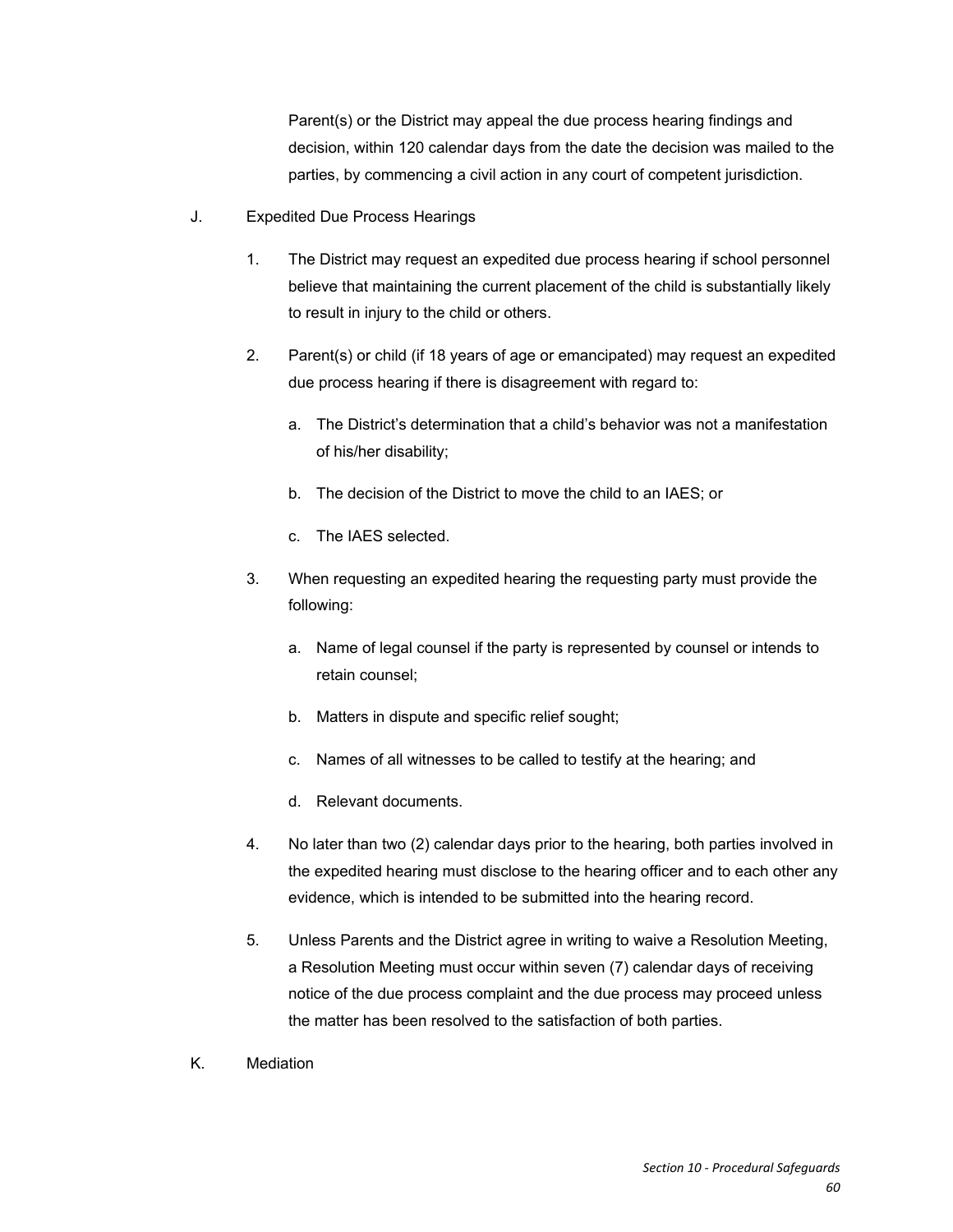- 1. The purpose of mediation is to attempt to informally resolve disputes regarding the identification, evaluation, or placement of, or the provision of free, appropriate public education to, a child. The District shall inform Parent(s), at least whenever a due process hearing is requested, that ISBE offers a process of mediation that may be used to resolve such disputes.
- 2. ISBE's Special Education Unit shall appoint a trained impartial mediator upon the request of Parent(s) or the District. Mediation sessions shall be scheduled in a timely manner and held in a location that is convenient to the parties.
- 3. Mediation is entirely voluntary. In no way shall mediation be used as a means to deny or delay a Parent's right to a hearing or any other rights afforded under IDEA, Article 14 of the *School Code* [105 ILCS 5/14], or their implementing regulations.
- 4. Any resolution reached as part of the mediation process must be set forth in writing, is legally binding, and is enforceable by a court of competent jurisdiction.
- 5. Discussions that occur during mediation shall be confidential and may not be used as evidence in any subsequent due process hearings or civil proceedings.
- L. Complaints
	- 1. A Parent, individual, organization, or advocate may file a signed, written complaint with ISBE alleging that the District has violated the rights of one or more children with disabilities. Such a complaint must include:
		- a. A statement that the District has violated a requirement of the IDEA, Article 14 of the *School Code* [105 ILCS 5/14], or their implementing regulations;
		- b. The facts on which the statement is based;
		- c. The signature and contact information for the complainant;
		- d. The names, addresses, and schools of attendance of the students involved, if known;
		- e. A description of the nature of the problem of the child, including facts relating to the problem; and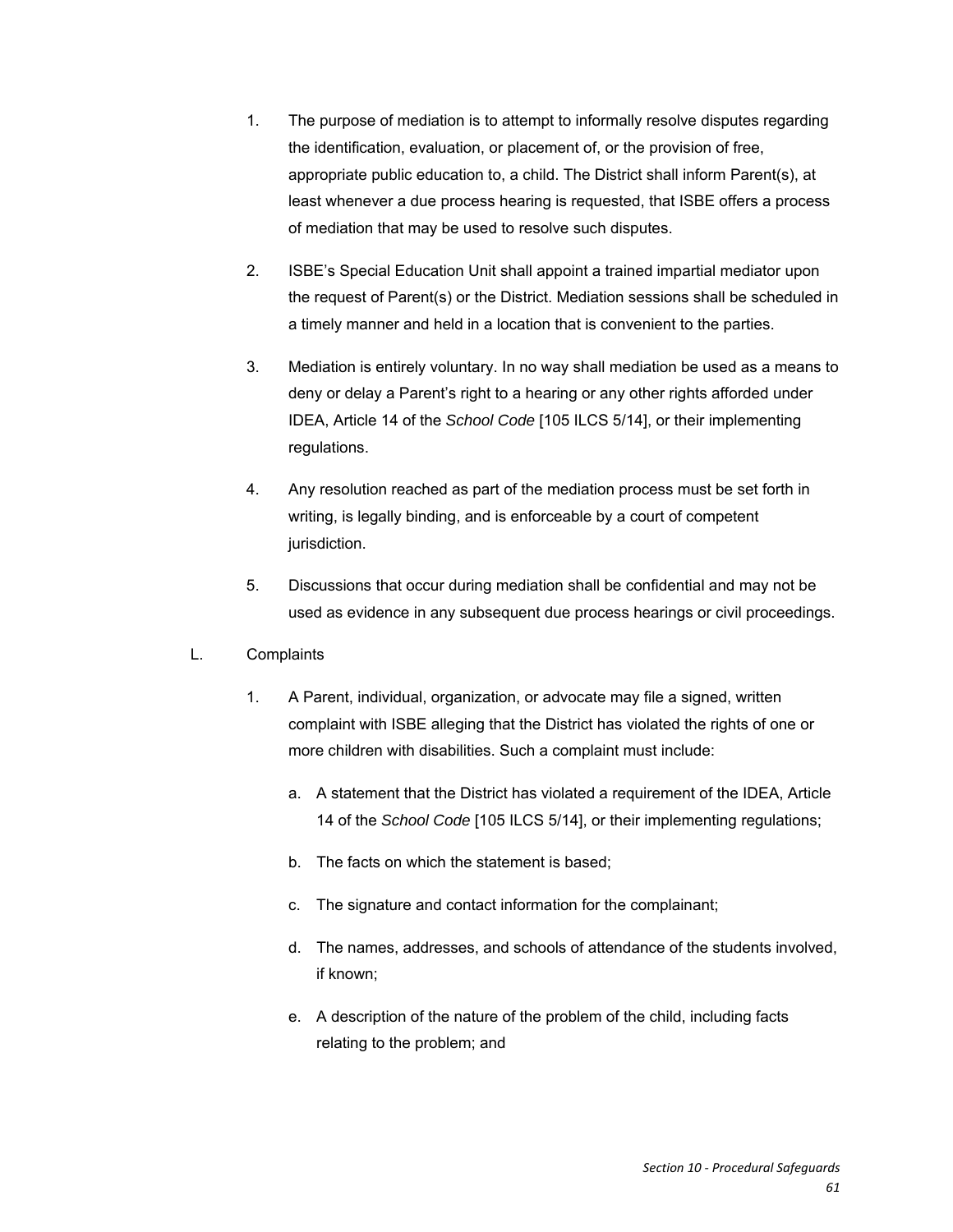- f. A proposed resolution to the problem to the extent known and available to the party at the time the complaint is filed.
- 2. A complaint to ISBE must allege only violations that occurred not more than one year prior to the date on which ISBE receives the complaint.
- 3. Consistent with ISBE procedures, the District will submit a written response to a complaint. A copy of the response and all documentation submitted by the District to ISBE will be simultaneously provided to the complainant. If the complaint was filed by someone other than the parent of a child who is the subject of the complaint (or the child if he or she has reached majority or is emancipated and has assumed responsibility for his or her own educational decisions) and the complaint is about a specific identifiable child or children, appropriate written signed releases must be obtained prior to the release of any documentation or information to the complainant or the attorney representing the complainant.
- M. Surrogate Parents
	- 1. The District shall ensure that the rights of a child with a disability are protected through the appointment of a qualified surrogate parent(s) when:
		- a. The Parent(s) cannot be identified or located; or
		- b. The child is a ward of the State; or
		- c. The child is an unaccompanied youth as defined in the *McKinney-Vento Homeless Assistance Act* (42 U.S.C. §11434a(6)).
	- 2. The District shall undertake reasonable efforts to identify and discover the whereabouts of the Parent(s) of the child with a known or suspected disability. Such reasonable efforts may include documented phone calls, letters, certified letters with return receipts, visits to the home, and interviews with relatives and other individuals who may have knowledge of the whereabouts of the child's Parent(s).
	- 3. If, after reasonable efforts have been made, Parent(s) cannot be located, the District shall take similar steps to establish contact with a relative, or an individual with whom the child resides and/or the individual or agency which is legally responsible for the child's care and education.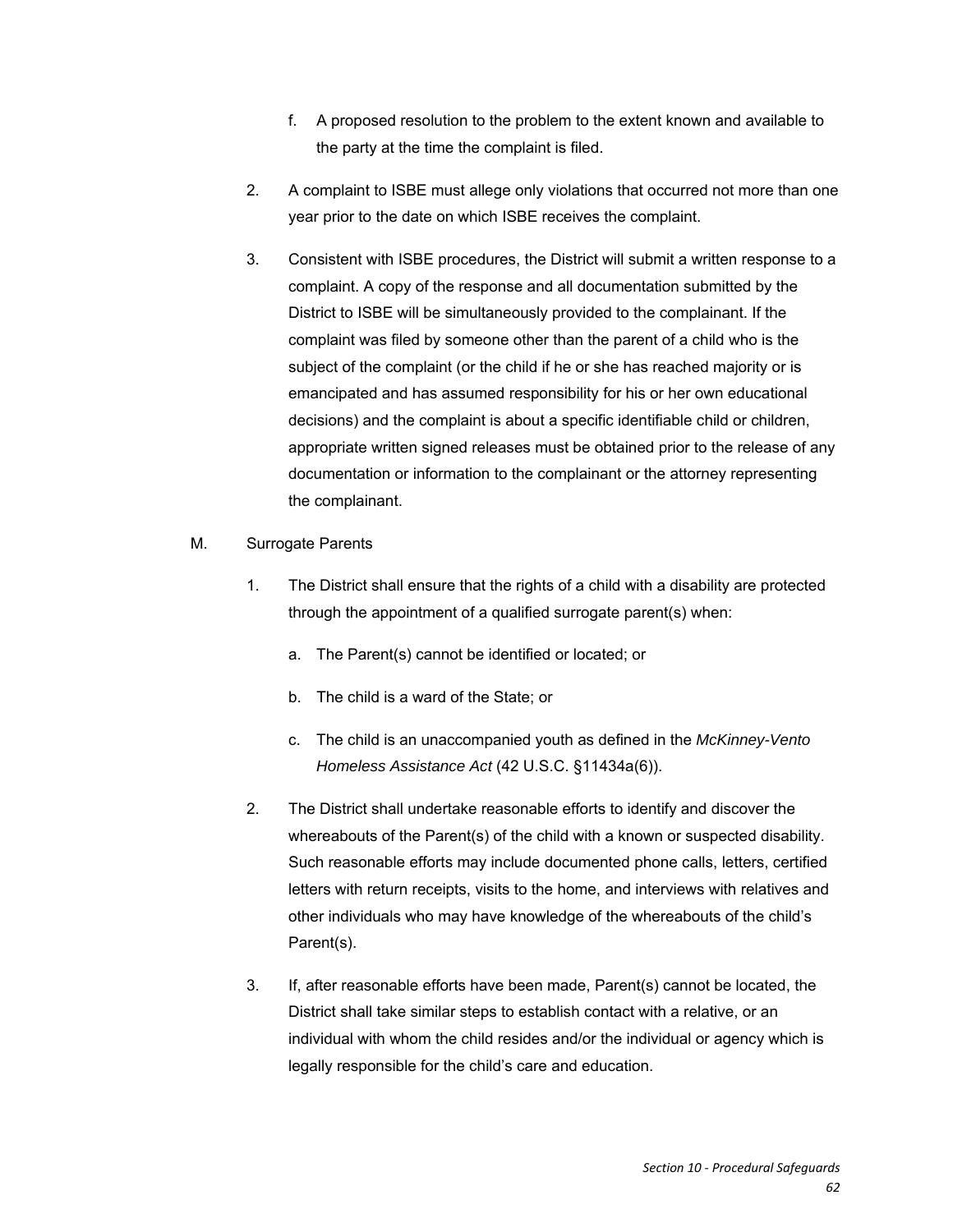- 4. If, after reasonable efforts have also been made to identify a guardian of the child or a person acting as the Parent(s) of the child, no such person has been either identified or located, the District shall make a written request to ISBE to appoint a surrogate Parent(s) for the child in matters relating to the identification, evaluation, and educational placement of, and provision of free, appropriate public education to, him or her.
- 5. The written request to ISBE shall include information on the racial, linguistic or cultural background of the child.
- N. Independent Educational Evaluations
	- 1. An "Independent Educational Evaluation" (IEE) means an evaluation conducted by a qualified examiner who is not employed by the District.
	- 2. Parents have the right to obtain an IEE of their child, conducted either at public or private expense. An IEE at public expense means that the District either pays for the full cost of the evaluation or ensures that the evaluation is otherwise provided at no cost to Parents.
	- 3. The District shall provide to Parent(s), upon their request, the list of independent educational evaluators developed by ISBE.
	- 4. If Parent(s) disagree with the District's evaluation and wish to obtain an IEE at public expense, they shall submit to the superintendent a written request to that effect. Upon receipt of a request for an IEE, the District shall provide the Parent(s) with information about where an IEE may be obtained and the District's criteria applicable to IEEs.
	- 5. If the District disagrees with the need for an IEE, it shall initiate a due process hearing to demonstrate that its evaluation is appropriate. Such a hearing shall be initiated by the District within five (5) calendar days following receipt of a written parental request.
	- 6. An IEE at public expense shall be completed within 30 calendar days after receipt of a Parent's written request, unless the District initiates a due process hearing or the parties agree that the 30-calendar-day period should be extended. If either party wishes such an extension and is unable to obtain the other party's agreement, the District shall initiate a due process hearing.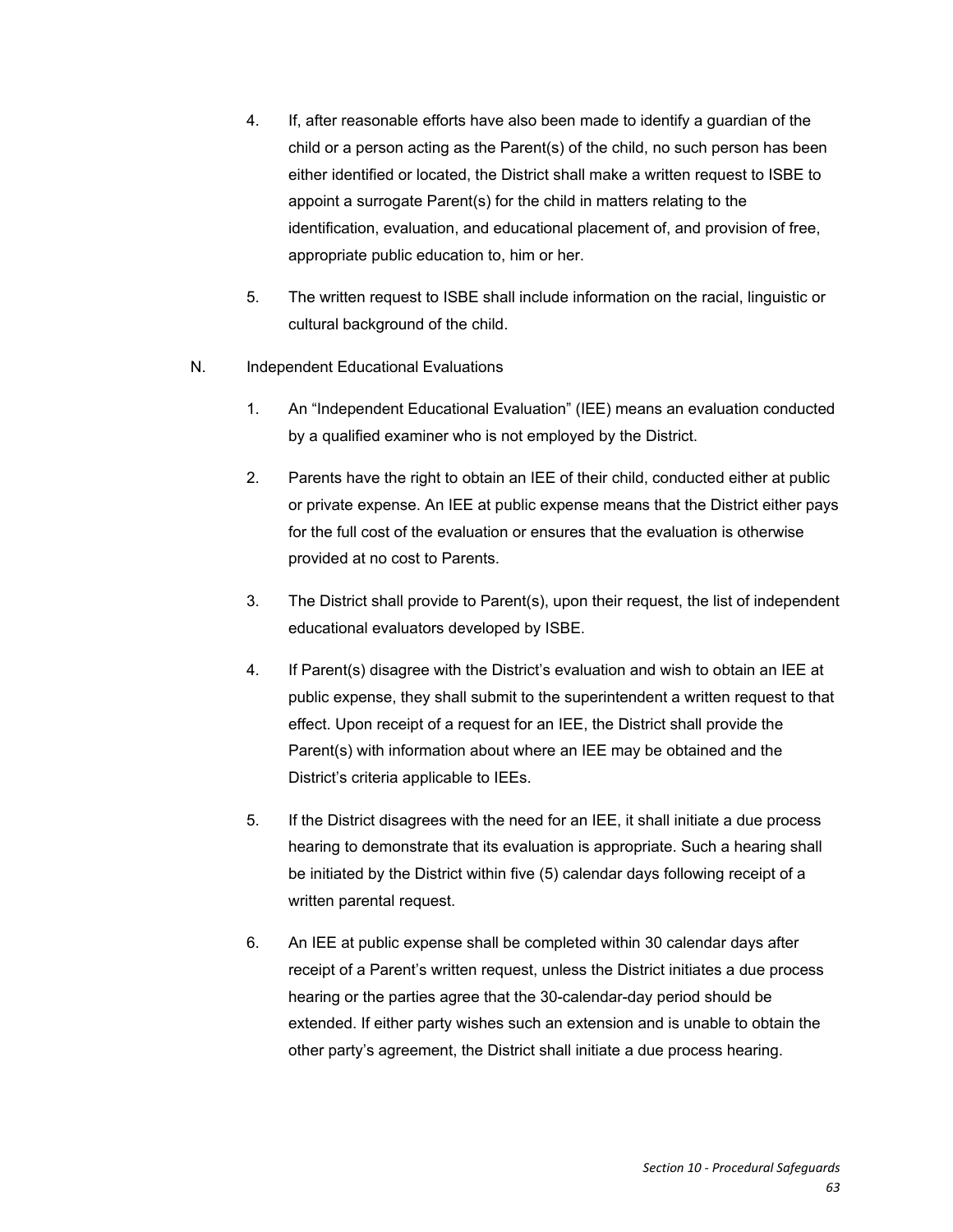- 7. If the final decision of the hearing and review process is that the District's evaluation is appropriate, Parents shall have the right to an IEE, but not at public expense.
- 8. If the District's evaluation is shown to be inappropriate, the District shall pay for the IEE or reimburse Parents for the cost of said evaluation.
- 9. If Parents are entitled to an IEE at public expense, it shall be completed within 30 calendar days after the decision is rendered, unless the parties agree that the 30 calendar day period should be extended. If either party wishes such an extension and is unable to obtain the other party's agreement, the District shall initiate a due process hearing.
- 10. When an IEE is obtained at public expense, the party chosen to perform the evaluation shall be either:
	- a. An individual whose name is included on the list provided by ISBE with regard to the relevant type(s) of evaluation; or
	- b. Another individual possessing the credentials required by 23 Ill. Admin. Code § 226.840.
- 11. If Parents wish an evaluator to have specific credentials in addition to those required by 23 Ill. Admin. Code §226.840, Parents and the District shall agree on the qualifications of the examiner and the specific evaluation(s) to be completed prior to the initiation of an IEE at public expense. If agreement cannot be reached, the District shall initiate a due process hearing subject to the time constraints set forth in this Section.
- 12. The conditions under which an IEE is obtained at public expense, including the location of the evaluation and the qualifications of the examiner, shall meet the criteria that the District uses when it initiates an evaluation, to the extent that those criteria are consistent with the Parent's right to an independent evaluation.
- 13. If Parents obtain an IEE, the written results of that evaluation shall be considered by the IEP Team and may be presented as evidence at a due process hearing as provided by law. The District shall send the notice convening the IEP Team's meeting within 10 calendar days after receiving the evaluation report or after Parents request a meeting to consider the results of an IEE.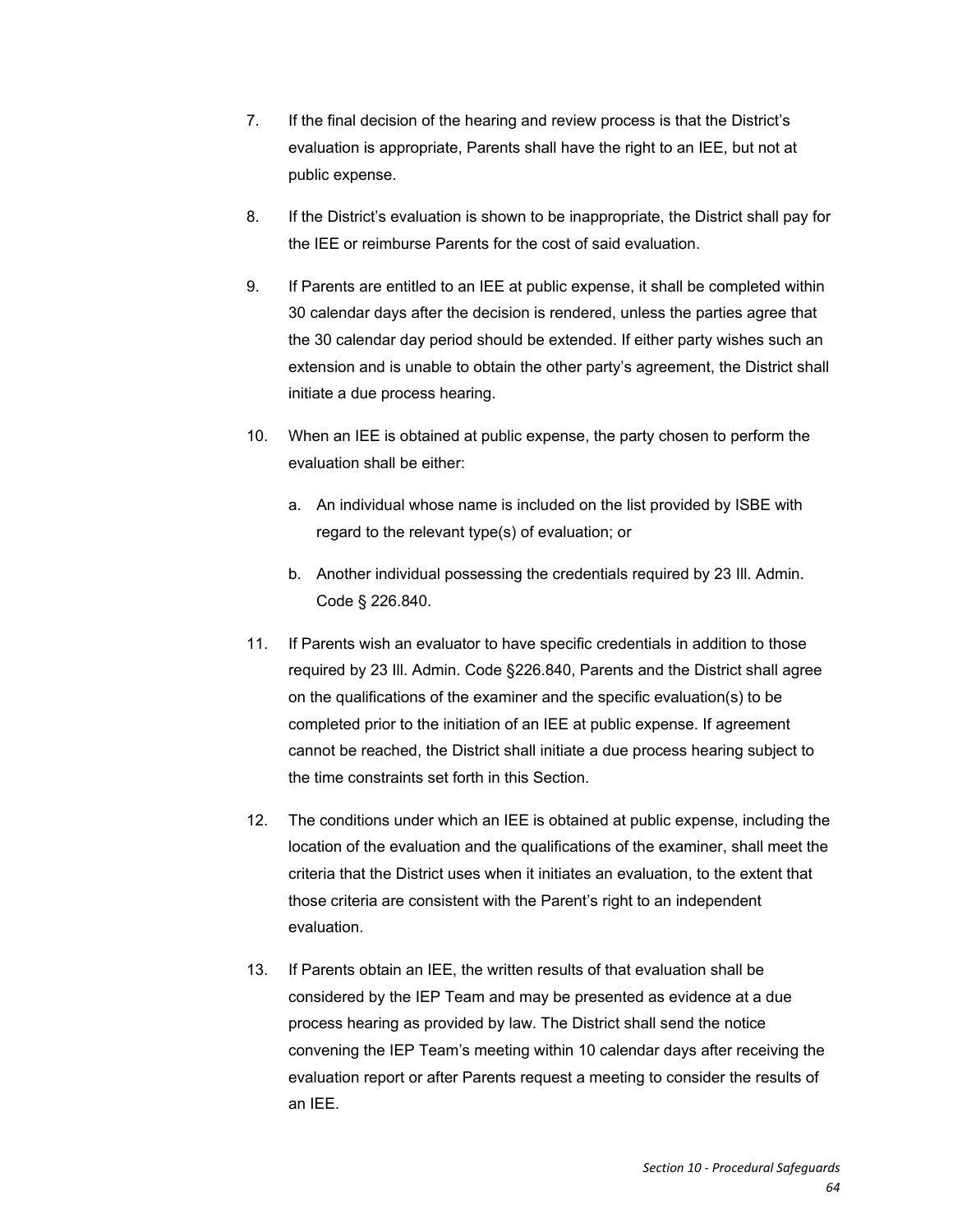- O. Transfer of Parental Rights
	- 1. All rights accorded to Parent(s) under the IDEA, Article 14 of the *School Code*, and their implementing regulations transfer to the child when he or she reaches 18 years of age or becomes an emancipated minor, unless a legal guardian has been appointed for the child or the child delegates his/her rights to Parent(s) or another adult after the child turns 18 years of age. The District shall notify the child and Parent(s) of such transfer of rights and the process for delegating such rights, and shall provide the student with a Delegation of Rights form, at least one year prior to the date that the child reaches the age of majority.
	- 2. The District shall provide any notice required by the IDEA, Article 14 of the *School Code*, and their implementing regulations to the child and Parent(s).
- LEGAL REF.: 20 U.S.C. §§ 1412(a)(6) (Procedural safeguards), 1412(a)(7) (Evaluation), 1413(a)(1) (Consistency with State policies), 1415 (Procedural safeguards).
	- 34 C.F.R. §§300.500-300.520 (Procedural Safeguards and Due Process), 300.610-300.627 (Confidentiality of Information), 300.322 (Parent participation), 300.154(d) (Children with disabilities who are covered by public benefits or insurance), 300.320(c) (Transfer of rights at age of majority).
	- 105 ILCS 5/14-8.02 (Identification, evaluation, and placement of children), 8.02(g), 5/14-8.02a (Impartial due process hearing; civil action), 5/14- 8.02b (Expedited Hearings), 5/14-8.02f (Individualized education program meeting protections), 5/14-6.10 (Transfer of parental rights at the age of majority).
	- 23 Ill. Admin. Code §§ 226.500-226.690 (Procedural Safeguards and Due Process), 226.180 (Independent Educational Evaluations), 226.230(d) (age of majority for transfer of rights).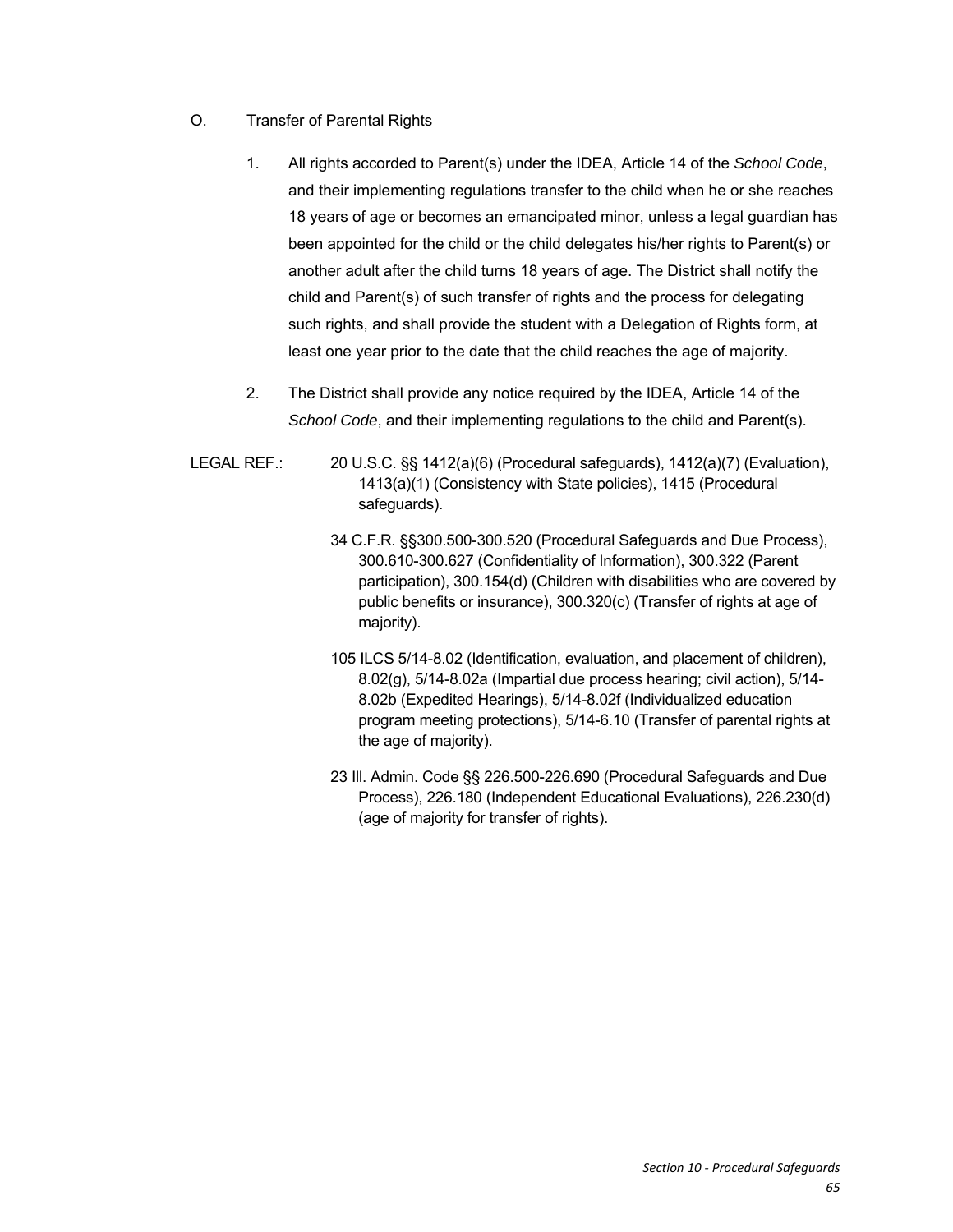### **Section 10.5 Behavioral Intervention and Discipline**

- A. Behavioral Interventions
	- 1. Behavioral interventions shall be used with eligible children with disabilities to promote and strengthen desirable behaviors and reduce identified inappropriate behaviors.
	- 2. A committee shall be established to develop and monitor procedures on the use of behavioral interventions for children with disabilities in accordance with the requirements of Section 5/14-8.05 of the *School Code* [105 ILCS 5/14-8.05]. The committee shall review ISBE's guidelines on the use of behavioral interventions and use them as a non-binding reference. The behavioral intervention procedures shall be furnished to the Parents of all children with IEPs within 15 calendar days after their adoption or amendment by, or presentation to, the Board of Education or at the time an IEP is first implemented for a student; Parents of all children shall be informed annually of the existence of the procedures. At the annual IEP review, a copy of the District's behavioral intervention policy and procedures shall be given and explained to Parents. A copy of the procedures shall be available at any time and provided upon request of Parents.
	- 3. A behavioral intervention plan shall be based on a functional behavior assessment and shall include positive behavioral intervention strategies, and supports to address the inappropriate behavior. A functional behavioral assessment shall be completed, if appropriate, in relationship to the development or modification of a student's behavioral intervention plan. A functional behavioral assessment is an assessment process for gathering information regarding a student's target behavior, its antecedents and consequences, controlling variables, the student's strengths, and the communicative and functional intent of the behavior, for use in developing behavioral interventions. The conduct of the functional behavioral assessment does not require parental informed written consent unless the IEP Team decides to conduct individualized assessments that go beyond the review of existing data and the administration of tests or other evaluations that are administered to all children.
	- 4. If the District's board policy authorizes the use of time out, isolated time out, and/or physical restraint with students, the District shall comply with ISBE requirements regarding the use of isolated time out, time out, and physical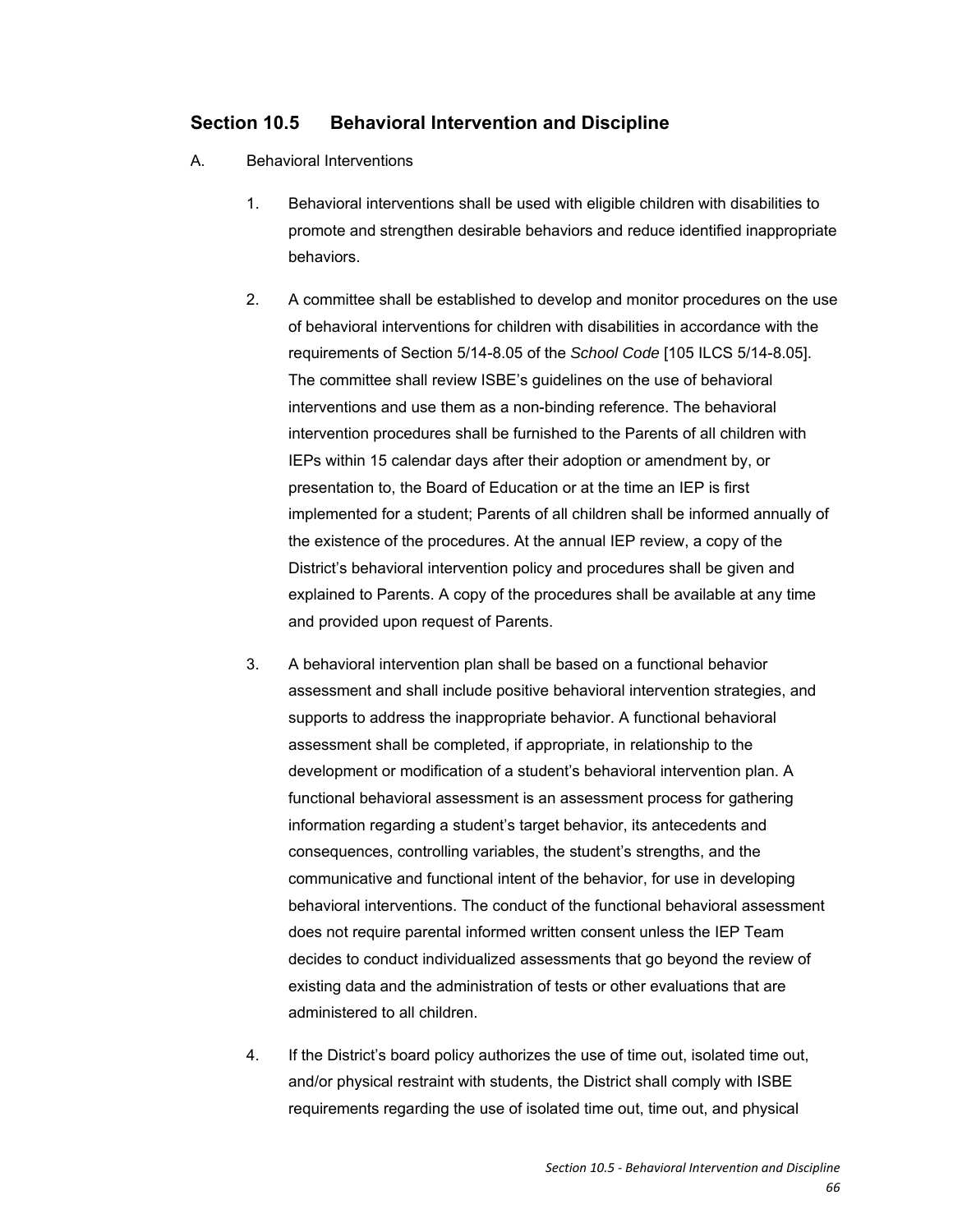restraint. Isolated time out, time out, and physical restraint shall be used only when the student's behavior presents an imminent danger of serious physical harm to the student or others and other less restrictive and intrusive measures have been tried and proven ineffective in stopping the imminent danger of serious physical harm. Isolated time out, time out, or physical restraint shall not be used as discipline or punishment, convenience for staff, retaliation, a substitute for appropriate educational or behavioral support, a routine safety matter, or to prevent property damage in the absence of imminent danger of serious physical harm to the student or others. The District's behavioral intervention procedures (or separate procedures on the use of time out, isolated time out, and/or physical restraint) shall include the requirements for the use of isolated time out, time out, and physical restraint, the training requirements for school personnel, the documentation and record-keeping procedures, and notification of Parent(s).

#### B. Discipline of Children with Disabilities

- 1. The District shall comply with the provisions of the IDEA when disciplining students with disabilities. No special education student will be expelled if the student's particular act of gross disobedience or misconduct is a manifestation of his/her disability. Any special education student whose gross disobedience or misconduct is not a manifestation of his/her disability may be expelled pursuant to the expulsion procedures, except that such student shall continue to receive educational services as provided in IDEA during the period of expulsion.
- 2. A special education student may be suspended for periods of no more than 10 consecutive school days each in response to separate incidents of gross disobedience or misconduct, regardless of whether the student's gross disobedience or misconduct is a manifestation of his/her disability, as long as the repeated removals do not constitute a pattern that amounts to a change in placement (considering factors such as the length of each removal, the total amount of time the child is removed, and the proximity of the removals to one another) and provided that such student receives educational services to the extent required by IDEA during such removals.
- 3. Any special education student may be temporarily excluded from school by court order or by order of a duly appointed State of Illinois impartial due process hearing officer changing the student's placement to an appropriate IAES for up to 45 school days, if the District demonstrates that maintaining the student in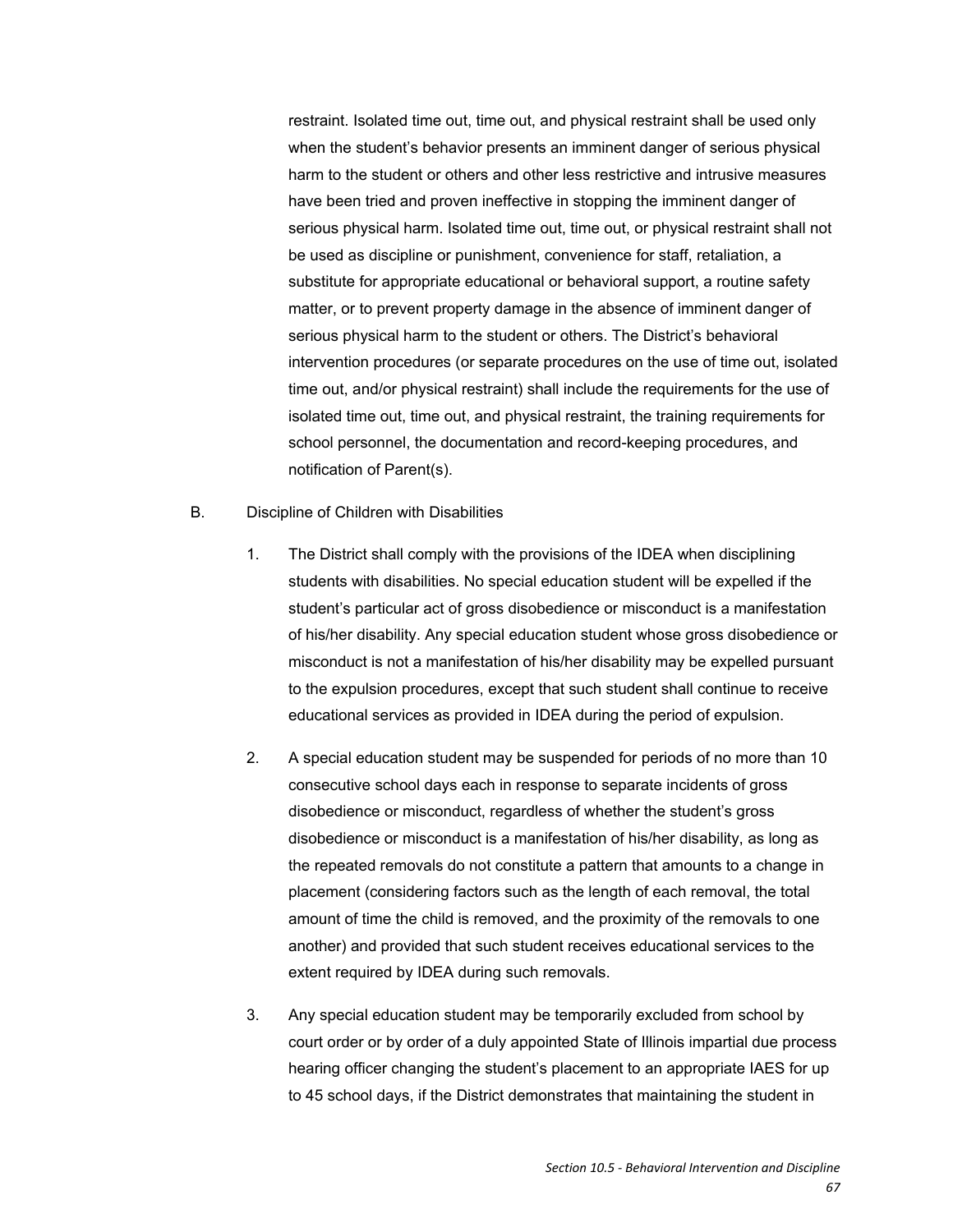his/her current placement is substantially likely to result in injury to the child or others.

- 4. A special education student who has carried a weapon to school or to a school function or who knowingly possesses or uses illegal drugs or sells or solicits the sale of controlled substance while at school or a school function or who has inflicted serious bodily injury upon another person while at school or at a school related activity may be removed from his/her current placement. All such students shall be placed in an appropriate IAES for no more than 45 school days in accordance with IDEA. The length of time a child with a disability is placed in an alternative educational setting must be the same amount of time that a student without a disability would be subject to discipline.
- 5. Upon the occurrence of any act that may subject the student either to expulsion from school or suspension resulting in more than 10 cumulative days of suspension during any one school year, the District shall convene a meeting of the IEP Team to review the student's behavioral intervention plan or, if a behavioral intervention plan has not yet been developed, to develop one.
- C. Change of Placement
	- 1. For purposes of this subsection, a disciplinary removal constitutes a "change of placement" if:
		- a. A student is removed from the his/her current educational placement for more than 10 consecutive school days; or
		- b. The student has been subjected to a series of removals that constitute a pattern:
			- (1) Because the series of removals total more than 10 school days in a school year;
			- (2) Because the student's behavior is substantially similar to the student's behavior in previous incidents that resulted in the series of removals; and
			- (3) Because of such additional factors as the length of each removal, the total amount of time the student has been removed, and the proximity of the removals to one another.
- D. Special Education Suspension Procedures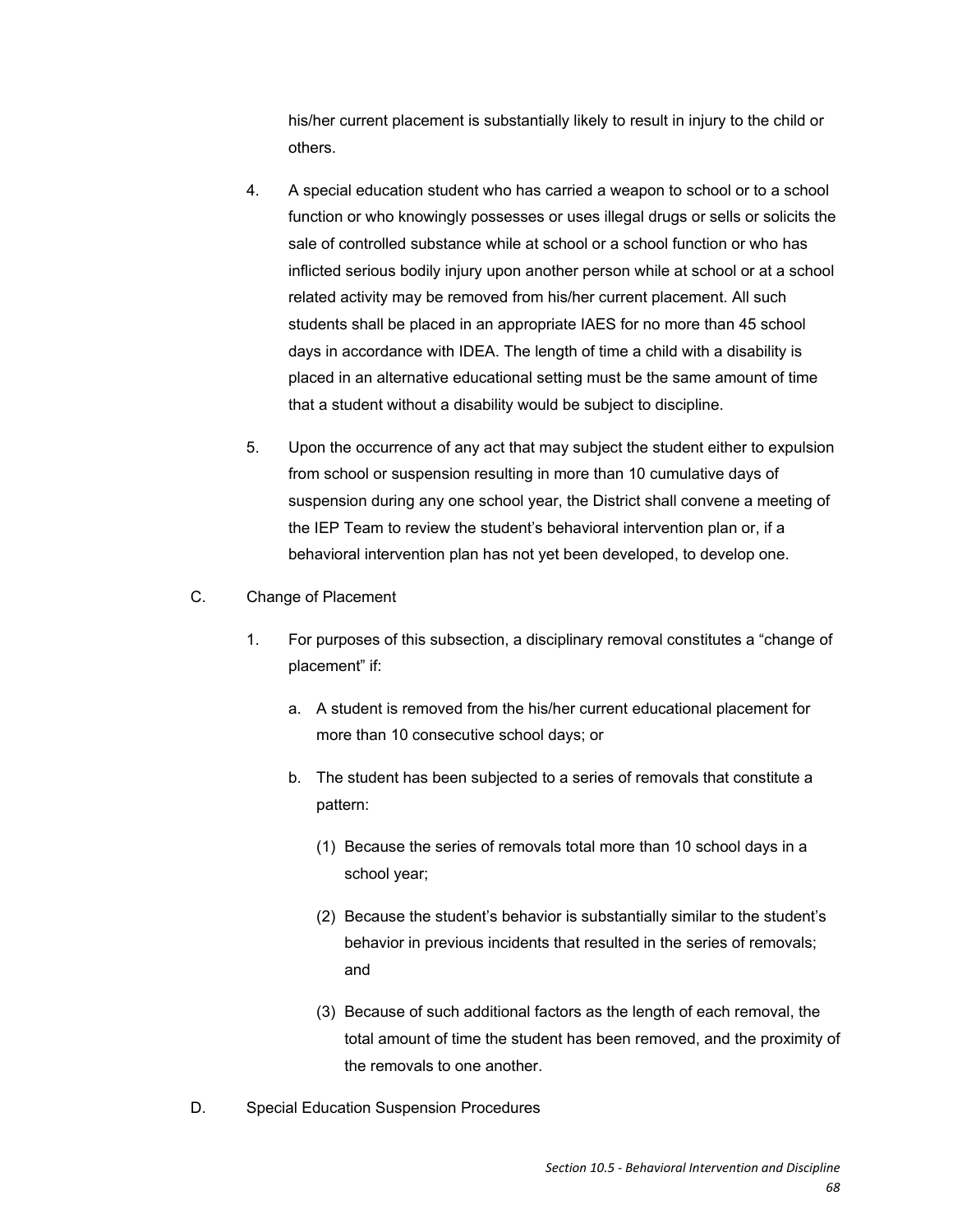- 1. All suspension notices and suspension review procedures established by the *School Code* shall be followed when suspending a special education student. In addition, a special education student who is suspended from school for more than 10 cumulative school days in a school year shall receive educational services in accordance with IDEA.
- 2. The first time a student is removed for more than 10 cumulative school days during the school year, the District shall, no later than 10 business days after the decision to suspend a student is made, convene an IEP meeting to review and, if appropriate, modify the student's behavioral intervention plan, as necessary, to address the student's behavior. If no behavioral intervention plan is in place, the IEP Team shall develop a plan for a functional behavioral assessment that must be used to develop a behavioral intervention plan.
- 3. For all subsequent removals of the student that do not constitute a change in placement, the IEP Team members must review the behavioral intervention plan and its implementation. If any team member indicates that the plan may need to be modified, the IEP Team must be convened to review the plan and revise it, if appropriate. If a subsequent removal does constitute a change in placement, a manifestation determination review is required, consistent with Section 10.5, B, above.
- 4. For all removals that exceed 10 cumulative school days during one school year, the District must provide services to the student. School personnel, in consultation with at least one of the child's teachers, shall determine the services to be provided. Such services must be designed to enable the child to progress in the general curriculum and advance toward his/her IEP goals.
- E. Special Educational Expulsion Procedures
	- 1. The District shall promptly notify the student's Parent(s) of the gross disobedience or misconduct and whether the student shall be recommended for expulsion. All procedural protections pertaining to notice provided under the District's discipline policy shall apply to a notice of recommended expulsion in the case of a special education student. The Parent(s) shall also receive a copy of the procedural safeguard and written notification that a manifestation determination review must be made to determine whether the student's act of gross disobedience or misconduct is a manifestation of his/her disability. The manifestation determination review shall take place as soon as possible, but no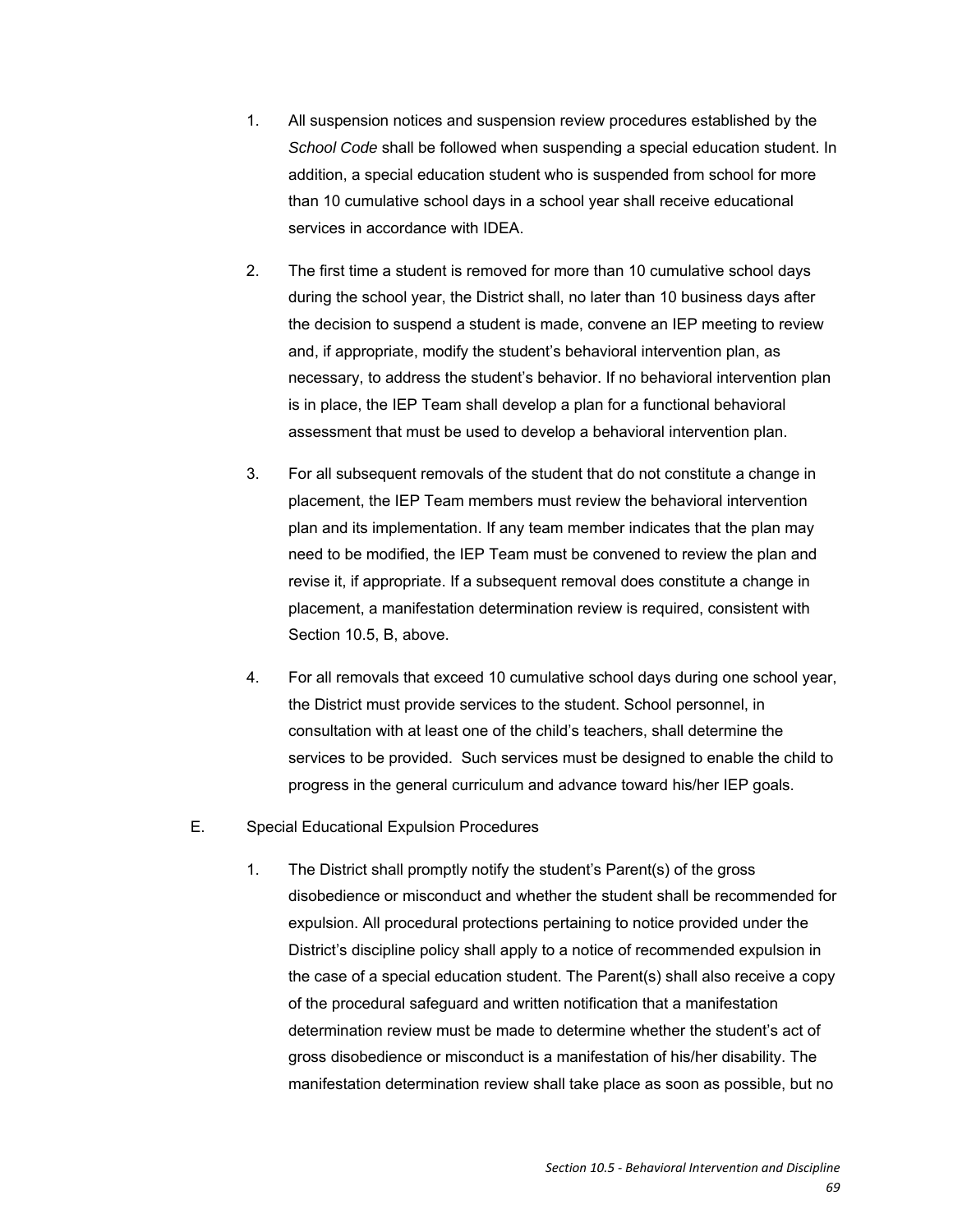later than 10 school days after the decision related to the discipline of the student is made.

- 2. The manifestation determination review must be completed by Parent(s) and relevant members of the student's IEP Team (as determined by Parent(s) and the District).
- 3. In carrying out the manifestation determination review, the IEP Team shall consider, in terms of the behavior subject to the disciplinary action, all relevant information in the student's file, including:
	- a. The student's IEP;
	- b. Any teacher observations of the student; and
	- c. Any relevant information provided by the Parent(s).
- 4. The conduct must be determined to be a manifestation of the student's disability if it is determined that:
	- a. The conduct in question was caused by, or had a direct and substantial relationship to, the student's disability; or
	- b. The conduct in question was the direct result of the District's failure to implement the student's IEP.
- 5. If, at the manifestation determination review conference, it is determined that the behavior of the student was a manifestation of his/her disability, the authorized administrator shall not continue with his/her recommendation for expulsion. The authorized administrator may request a review of the appropriateness of the educational placement of the student in accordance with the federal and State law. During the period necessary to propose a new placement, the student will remain in his/her then-current placement unless:
	- a. The student has not served a full 10 school day suspension imposed for the gross disobedience or misconduct, in which case the student may be required to serve the remaining days of his/her suspension; or
	- b. The Parent(s) and the District agree on an interim placement; or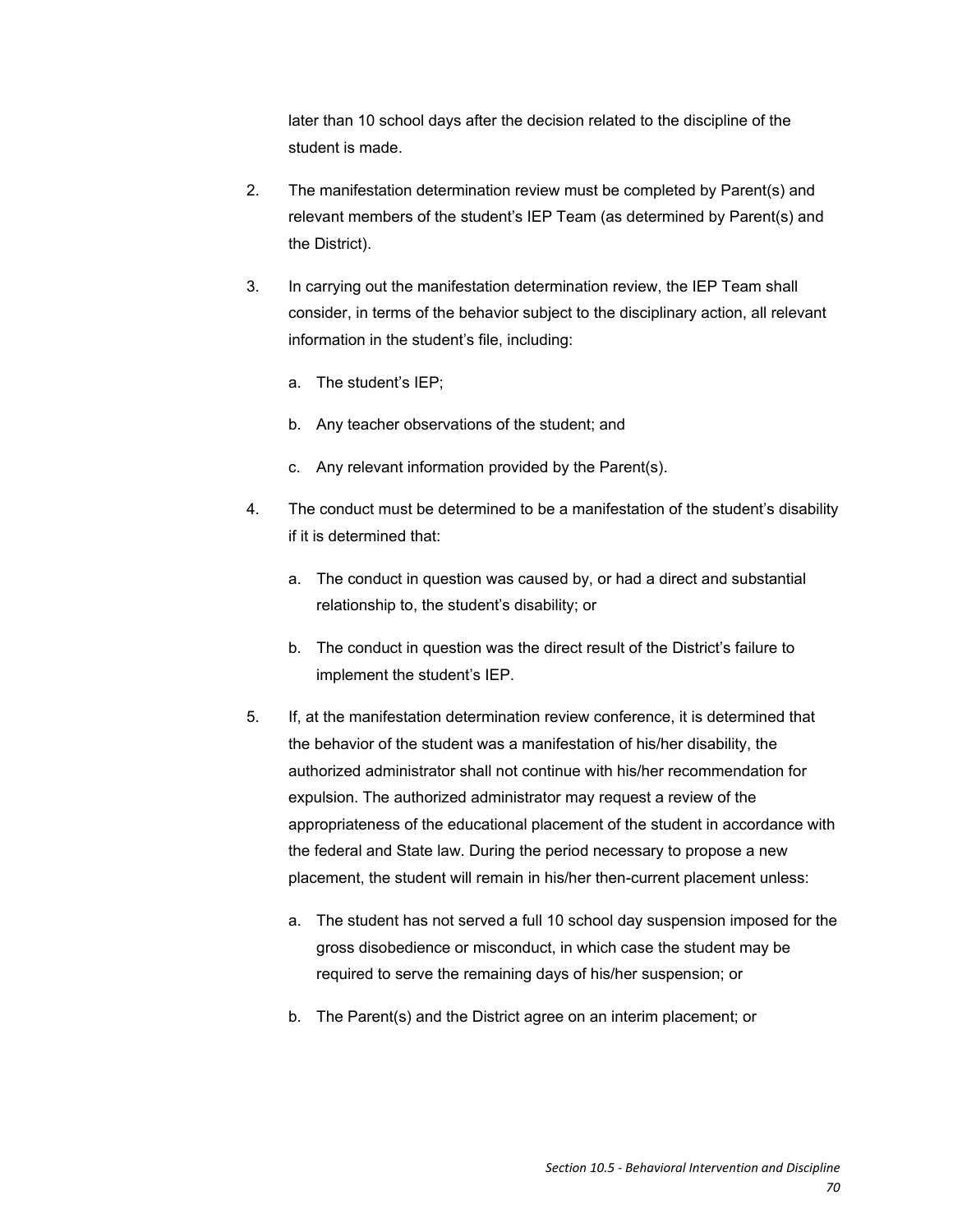- c. The District obtains an order from a court of competent jurisdiction or a State of Illinois impartial due process hearing officer decision changing the then-current placement or providing for other appropriate relief.
- 6. If, at the manifestation determination review conference, it is determined that the behavior of the student was not a manifestation of his/her disability, the authorized administrator may continue with his/her recommendation that the student be considered for expulsion by the Board of Education. In addition to issues regularly determined at an expulsion hearing, the authorized administrator must present evidence that the manifestation determination review team met and concluded that the student's misconduct was not a manifestation of his/her disability, which shall be duly noted by the Board of Education. The administration shall ensure that relevant special education and disciplinary records of the student are transmitted for consideration by the Board of Education.
- 7. If a special education student is expelled from school in accordance with the procedures set forth above, the District shall convene an IEP meeting to develop an educational program to deliver educational services to the student during such period of expulsion.
- F. Misconduct Involving Weapons, Drugs, or Infliction of Serious Bodily Injury
	- 1. In accordance with the above procedures, the District may take one or more of the following steps when a student with a disability carries a weapon to school or to a school function, or knowingly possesses or uses illegal drugs or sells or solicits the sale of a controlled substance while at school or at a school-related function, or has inflicted serious bodily injury upon another person while at school or a school-related function:
		- a. Suspend the student from school for 10 school days or less.
		- b. Convene an IEP conference to: (a) determine placement in an IAES for up to 45 school days, (b) review and, if appropriate, modify the student's behavior intervention plan, as necessary, to address the student's behavior (if no behavior intervention plan is in place, the IEP Team shall develop a plan for a functional behavioral assessment that must be used to develop a behavior intervention plan), and (c) conduct a manifestation determination review.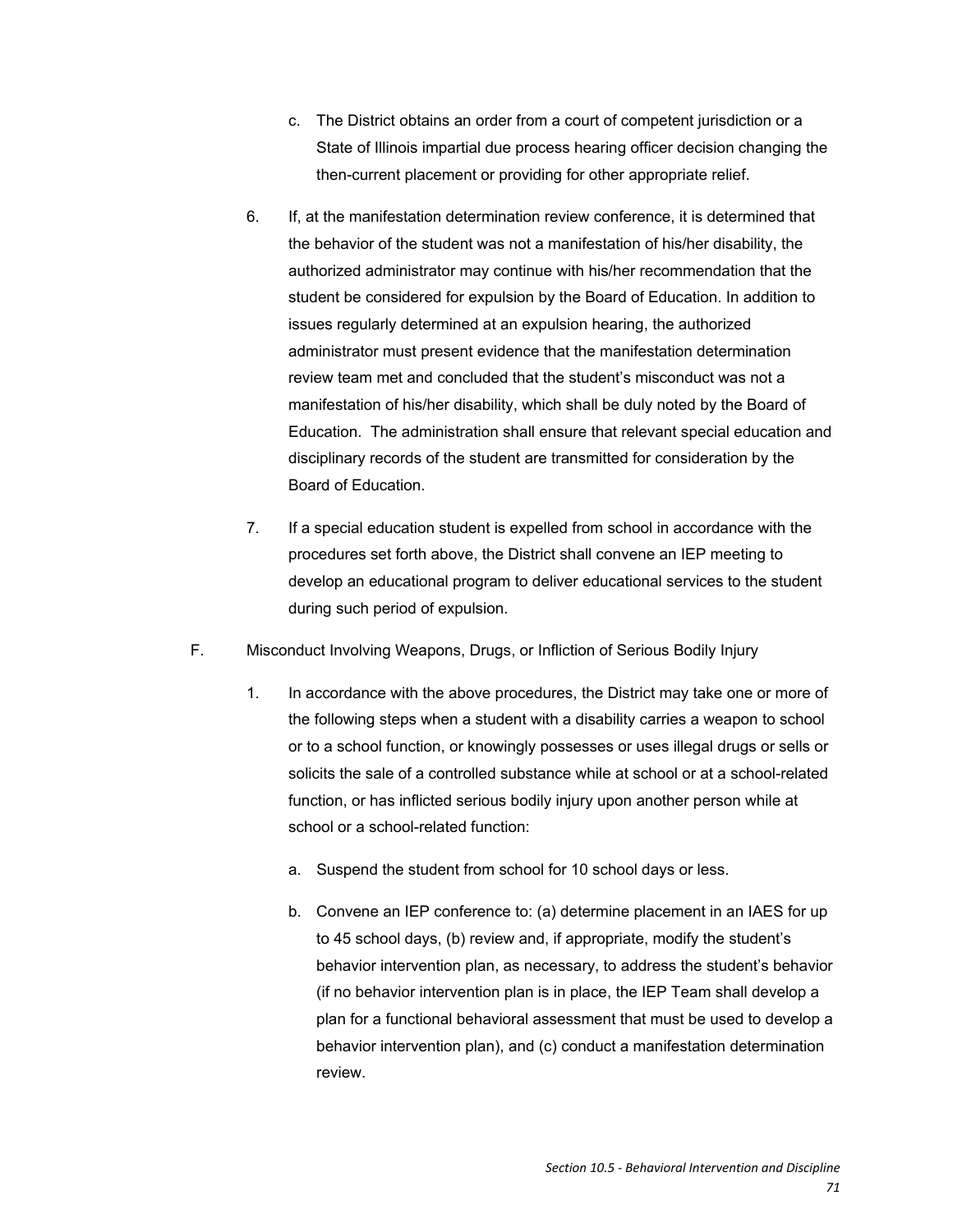- (1) The student may be placed in an IAES even if the behavior is a manifestation of the student's disability.
- (2) The IAES must:
	- (a) Enable the student to continue to progress in the general curriculum;
	- (b) Enable the student to receive the services and modifications set forth in his/her IEP; and
	- (c) Include services and modifications designed to address the misconduct to prevent it from recurring.
- 2. If the Parent(s) disagree with the IAES placement or with the District-proposed placement and initiate a due process hearing, the student must remain in the IAES during the authorized review proceedings, unless the Parent(s) and the District agree on another placement.
- G. Change of Placement if Maintenance of Current Placement Is Likely to Result in Injury
	- 1. In the event that maintenance of a student's current placement is substantially likely to result in injury to the student or to others, the District may seek an order from a court of competent jurisdiction or a State of Illinois impartial due process hearing officer to change the student's placement to an appropriate IAES for one or more 45 school day periods after convening an IEP meeting to:
		- a. Conduct a manifestation determination review following procedures described under sub-heading "Special Education Expulsion Procedures," above, and
		- b. Determine a proposed IAES that meets the requirements under subheading "Misconduct Involving Weapons, Drugs, or Infliction of Serious Bodily Injury," above.
	- 2. The length of time a child with a disability is placed in an alternative educational setting must be the same amount of time that a child without a disability would be subject to discipline.
- H. Protections for Children Not Yet Eligible Under IDEA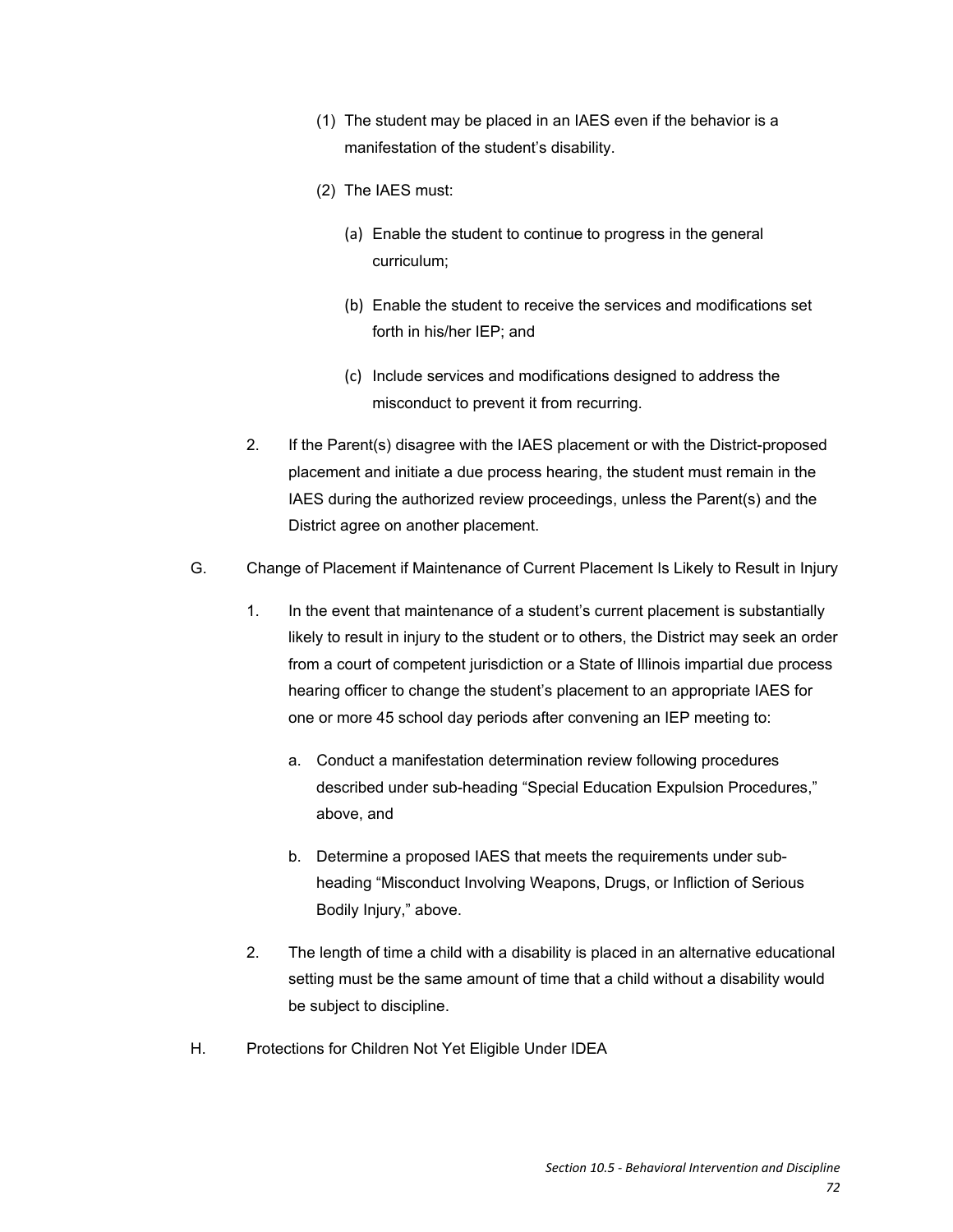- 1. Any child who has not been determined to be eligible for special education and related services and who engages in behavior that violates the District's code of conduct shall be disciplined in accordance with the District's discipline policy for nondisabled students, unless the District had knowledge that the child was a child with a disability.
- 2. The District will be deemed as having knowledge that a student may be eligible for special education and related services prior to the disciplinary incident, if any one of the following conditions exists:
	- a. The Parent(s) of the student expressed concern in writing (or orally if the Parent(s) does not know how to write or has a disability that prevents a written statement) to supervisory or administrative District personnel that the student is in need of special education and related services;
	- b. The Parent(s) of the student have requested an evaluation of the student; or
	- c. The student's teacher or other District personnel expressed specific concerns about a pattern of behavior demonstrated by the student directly to the District's Director of Special Education or to other District supervisory personnel.
- 3. The District will not be deemed to have knowledge if:
	- a. The Parent(s) of the student have not allowed their child to be evaluated after he/she was referred for such evaluation by the District;
	- b. The Parent(s) has refused special education services; or
	- c. Documentation maintained in the school student records affirm that an evaluation to determine the presence of a disability was either conducted and the student was found not eligible for special educational and related services or the Parent(s) was provided with written notice that the District had considered the need to conduct an evaluation and had determined that an evaluation was not warranted.
- 4. If, following the District's decision to discipline a student who has not been determined to be eligible for special education and related services, the student's Parent(s) request a full and individual evaluation, the evaluation shall be conducted in an expedited manner. Until the evaluation is completed, the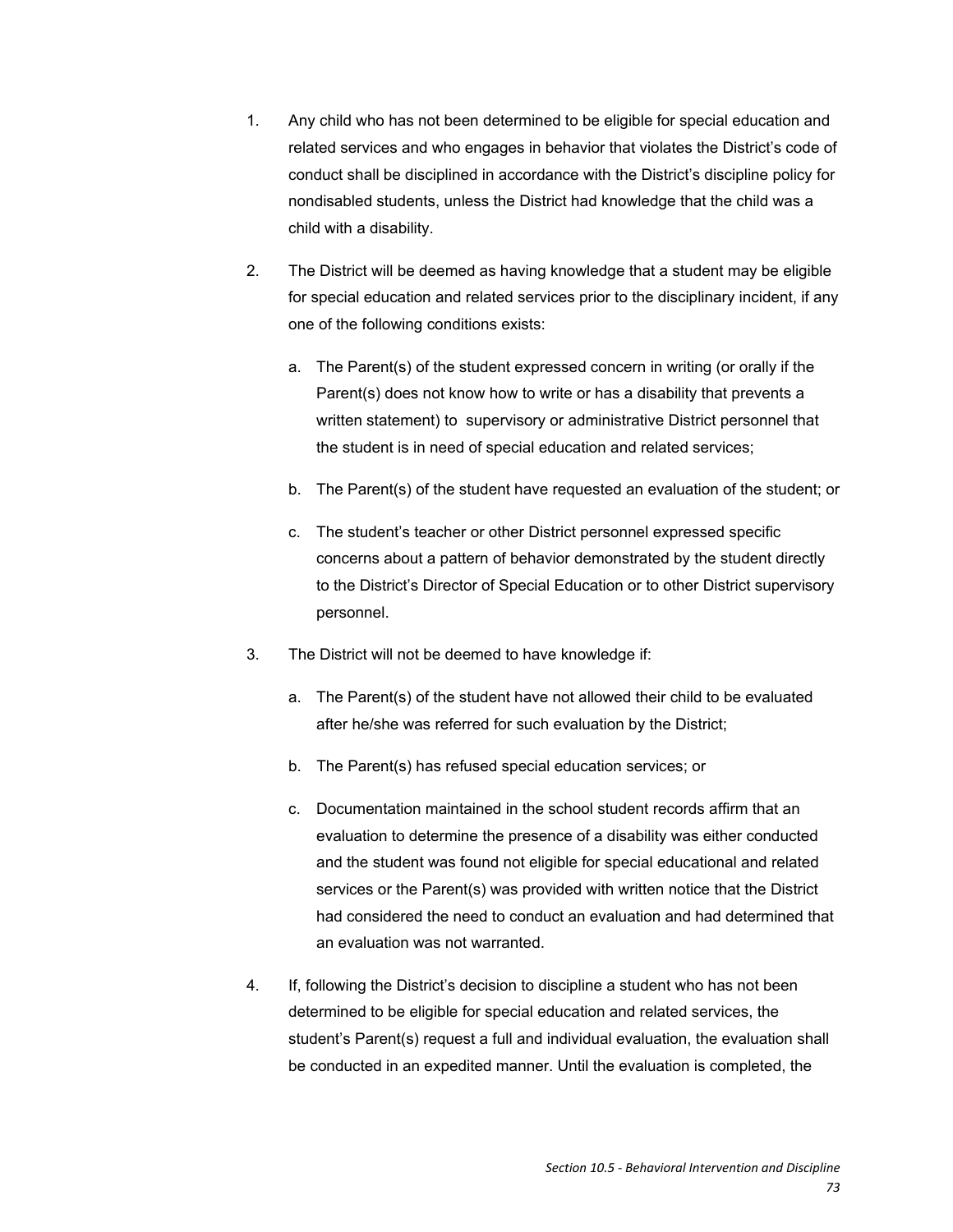student shall remain in the educational placement determined by the District, which may include suspension or expulsion without educational services.

I. Referral to and Action by Law Enforcement and Judicial Authorities

The District is not prohibited from reporting a crime committed by a child with a disability to appropriate authorities. The District shall ensure that copies of special education and disciplinary records are also transmitted to the authorities in such instances, subject to the requirements of federal and State law.

- LEGAL REF.: 20 U.S.C. §§ 1412 (State eligibility), 1413 (Local educational agency eligibility), 1415 (Procedural safeguards).
	- 34 C.F.R. §§ 300.101 (Free appropriate public education (FAPE)), 300.530- 300.535 (Discipline Procedures).
	- 105 ILCS 5/10-22.6 (Suspension or expulsion of pupils; school searches), 5/14-8.05 (Behavioral intervention).
	- 23 Ill. Admin. Code §§ 226.50 (Requirements for a Free Appropriate Public Education (FAPE)), 226.75 (Definitions), 226.220 (Development, Review, and Revision of the IEP), 226.400 (Disciplinary Actions), 226.655 (Expedited Due Process Hearing).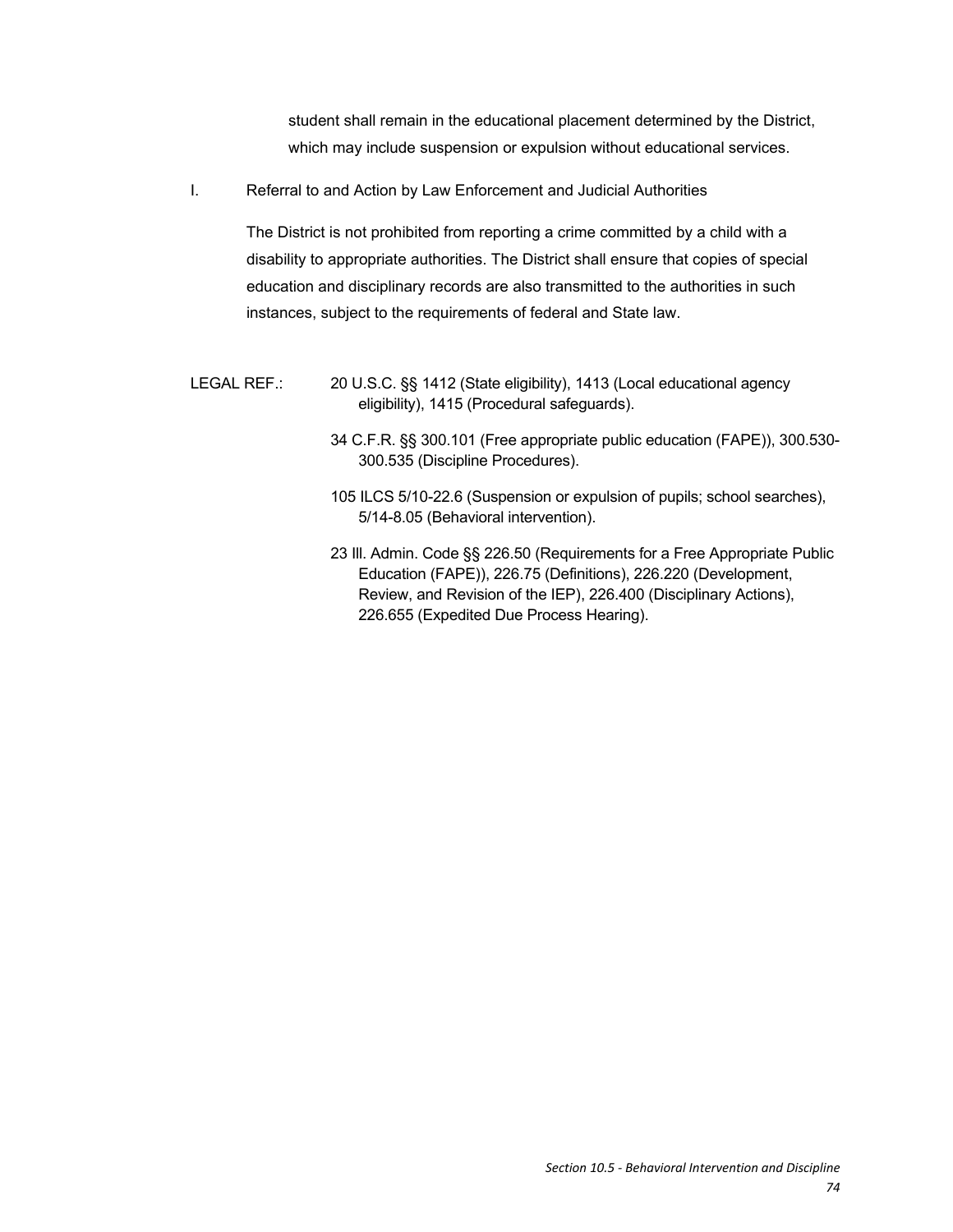## **Section 11. Establishing the Goal of Full Educational Opportunity; Performance Goals and Indicators**

A. Establishment of the Goal

The District has established a goal of providing full educational opportunity to children with disabilities ages birth through 21. Attainment of the full educational opportunity goal for children, ages birth through two (2), will be accomplished through full participation in, and full implementation of the "Infants and Toddlers with Disabilities Act."

- B. Annual Data Collection Requirements
	- 1. The District shall annually collect the following information regarding children with disabilities residing within the jurisdiction of the District:
		- a. The number of children with disabilities, by race, ethnicity, and disability category, who are receiving a free appropriate public education;
		- b. The number of children with disabilities, by race and ethnicity, who are receiving early intervention services;
		- c. The number of children with disabilities, by race, ethnicity, and disability category, who are participating in regular education;
		- d. The number of children with disabilities, by race, ethnicity, and disability category, who are in separate classes, separate schools or facilities, or public or private residential facilities;
		- e. The number of children with disability, by race, ethnicity, and disability category, who, for each year of age from age 14 to 21, stopped receiving special education and related services because of program completion or other reasons and the reasons why those children stopped receiving special education and related services;
		- f. The number of children with disabilities, by race and ethnicity, who from birth through age two (2), stopped receiving early intervention services because of program completion or for other reasons;
		- g. The number of children with disabilities, by race, ethnicity, and disability category, who under subparagraphs (A)(ii) and (B) of §1415(k)(1) of IDEA, are removed to an IAES; the acts or items precipitating those removals; and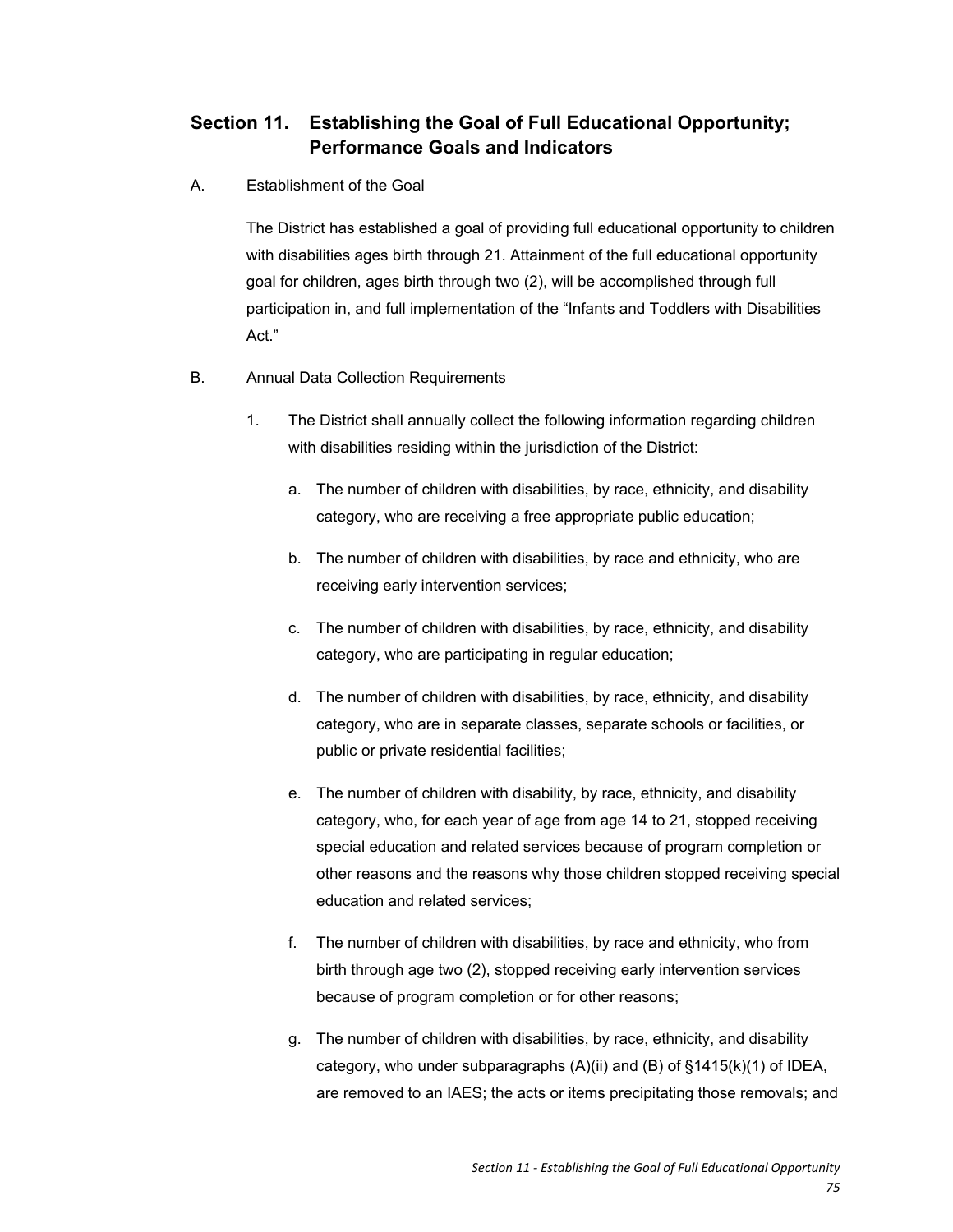the number of children with disabilities who are subject to long-term suspensions or expulsions;

- h. The number of special education teachers;
- i. The number of related services personnel;
- j. The cost of all personnel;
- k. The number of children receiving special education transportation;
- l. The types of alternative placements available for children with disabilities; and
- m. The number of children served in each type of placement.
- 2. The District shall also annually collect information regarding the facilities, personnel and services necessary to accomplish the full educational opportunity goal.
- C. Performance Goals and Indicators
	- 1. The District has established goals for the performance of children with disabilities that:
		- a. Promote the purposes of IDEA, as stated in 34 C.F.R. §300.1, *Purposes*;
		- b. Are the same as the State's long-term goals and measurements of interim progress for children with disabilities under §1111(c)(4)(A)(i) of the ESEA and are consistent, to the extent appropriate with any other goals and academic standards for children established by the State; and
		- c. Address graduation and dropout rates.
	- 2. The District has established performance indicators that will be used to assess progress towards achieving the goals described in subparagraph 1 above.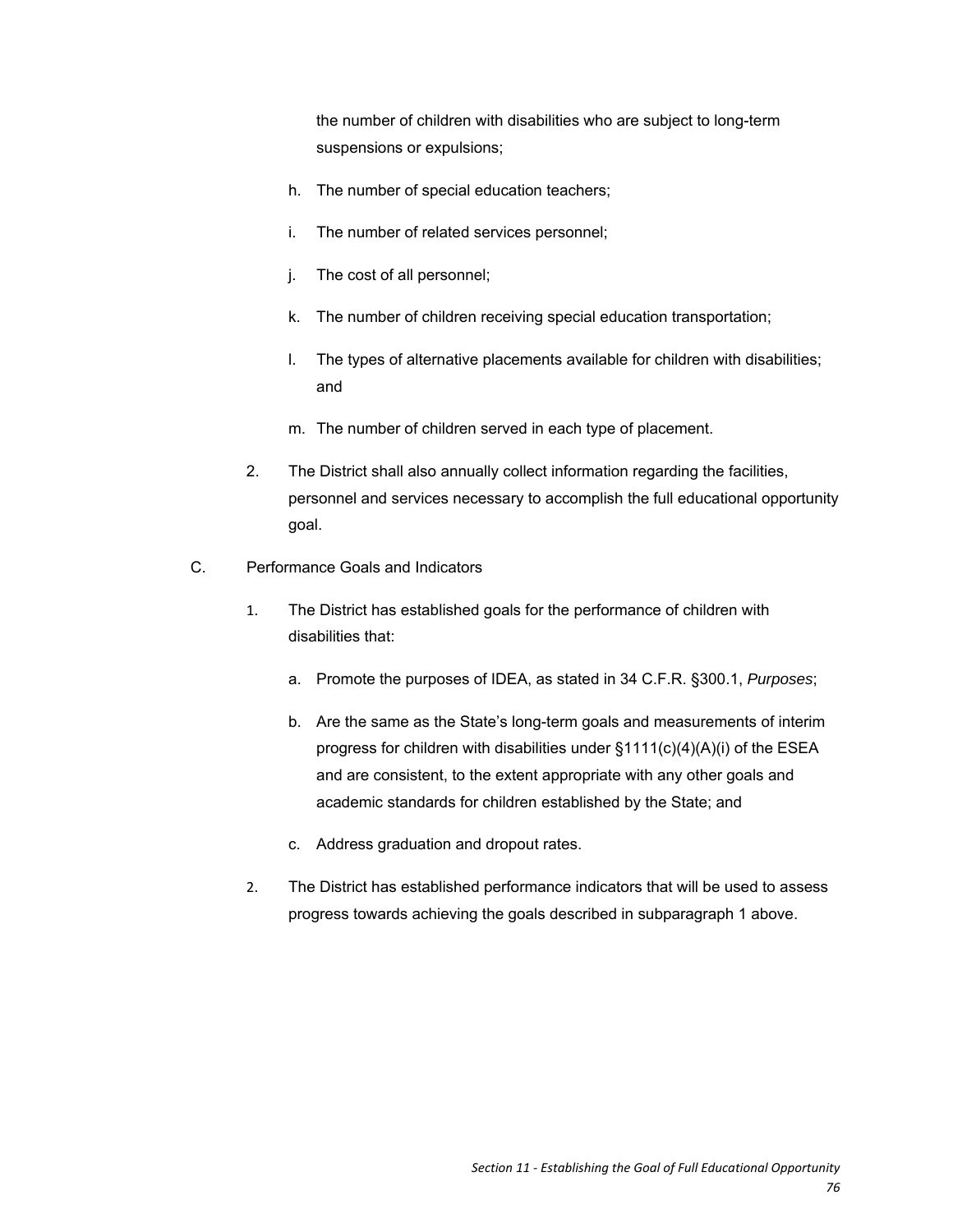- LEGAL REF.: 20 U.S.C. §§ 1412 (State eligibility), 1413 (Local educational agency eligibility), 1418 (Program information).
	- 34 C.F.R. §§ 300.109 (Full educational opportunity goal (FEOG)), 300.111 (Child find); 300.157 (Performance goals and indicators)
	- 23 Ill. Admin. Code §§ 226.700 (General), 226.760 (Evaluation of Special Education), 226.800 (Personnel Required to be Qualified).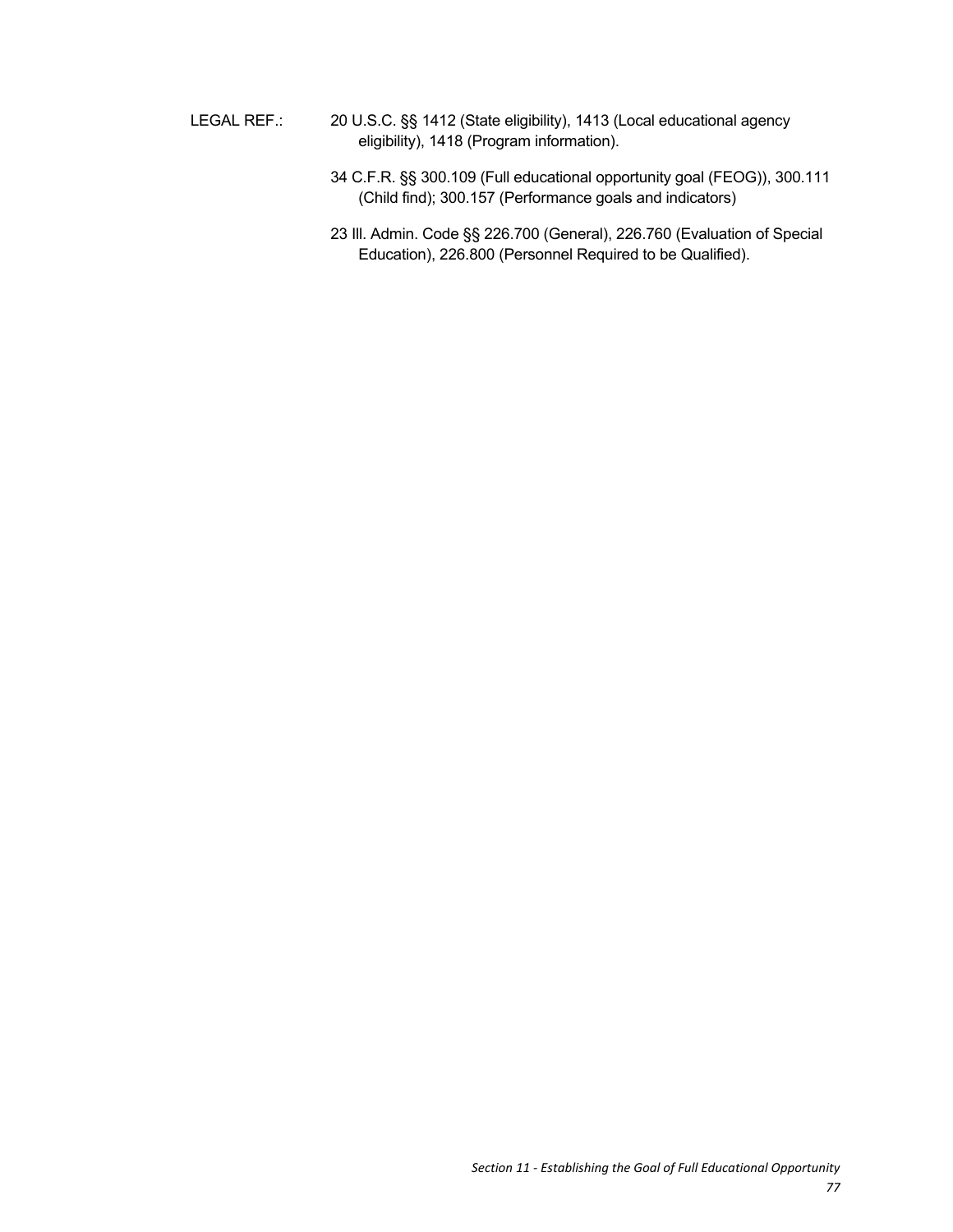## **Section 12. Confidentiality of Personally Identifiable Information**

The school student records of a child with disabilities shall be maintained confidentially in accordance with the requirements of the *Individuals with Disabilities Education Act*, the *Family Educational Rights and Privacy Act*, the *Illinois School Student Records Act*, the *Illinois School Code*, the *Illinois Mental Health and Developmental Disabilities Confidentiality Act*, the *Illinois Domestic Violence Act of 1986*, and their respective implementing regulations. All information maintained concerning a student receiving special education is directly related to the provision of services to that child. For information regarding the types of personally identifiable information concerning all students, including students with disabilities, that is collected, the maintenance period, persons to whom the information may be available, and under what circumstances the information may be disclosed, see the following District policies and procedures: *[insert reference to the District's relevant policies and procedures*].

LEGAL REF.: 20 U.S.C. §§ 1232g (Family Educational Rights and Privacy Act), 20 U.S.C. §§ 1412 (State eligibility), 1413 (Local educational agency eligibility).

- 34 C.F.R. §§ 300.123 (Confidentiality of personally identifiable information), 300.610-627 (Confidentiality of Information).
- 34 C.F.R. Part 99 (Family Educational Rights and Privacy).
- 105 ILCS 5/14-8.02f (Individualized education program meetings protections), 105 ILCS 10/1 *et seq*. (Illinois School Student Records Act); 740 ILCS 110/1 *et seq*. (Mental Health and Developmental Disabilities Confidentiality Act); 50 ILCS 205/1 *et seq.* (Local Records Act).
- 23 Ill. Admin. §§ 226.50 (Requirements for Free Appropriate Public Education (FAPE)), 226.75 (Definitions), 226.220 (Development, Review, and Revision of the IEP), 226.740 (Records; Confidentiality).
- 23 Ill. Admin. Code Part 375 (Student Records).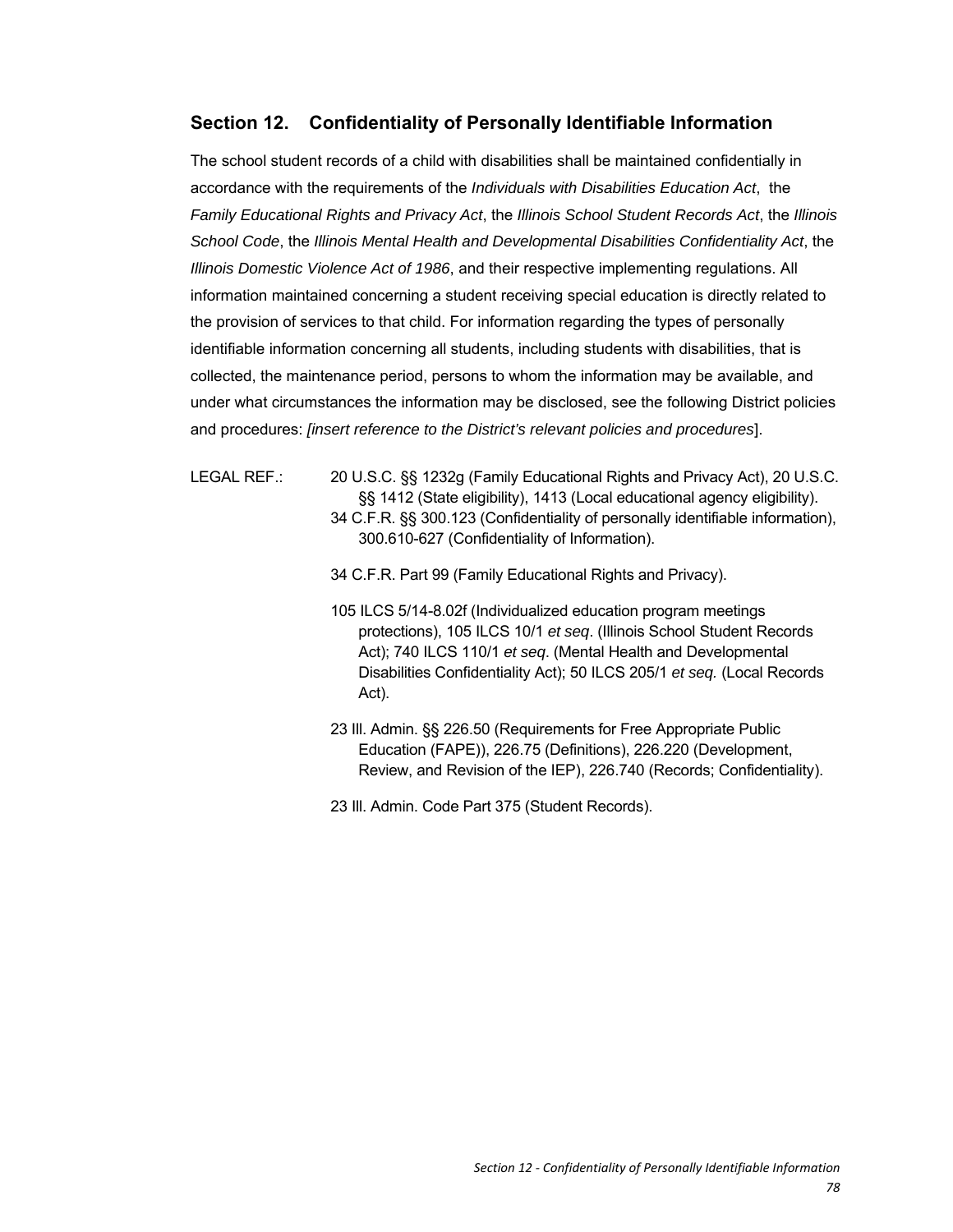- **Section 13. Use of Federal Matching Funds Under The Medicaid (Title XIX) or Children's Health Insurance (KidCare; Title XXI) Program to Supplement Special Education Programs and Services (if the School District is Participating in One or More of those Federal Programs); Supplementation of State, Local, Other Federal Funds; Maintenance of Financial Support**
- A. The District may look to non-educational entities, such as Medicaid and insurance programs, to pay for required special education services for which such entities are otherwise responsible.
- B. The District will use federal matching funds received under Medicaid or a children's health insurance program (e.g., KidCare, State Children's Health Insurance Program, known as All Kids in Illinois) only to supplement special education programs and services.
- C. In seeking matching funds under Medicaid or a children's health insurance program, the District:
	- 1. May not condition a child's receipt of FAPE on their Parent(s)' enrollment in Medicaid or insurance programs;
	- 2. May not require Parent(s) to incur an out-of-pocket expense (e.g., payment of a deductible or co-pay amount) for services rendered in providing FAPE, except the District may use Part B funds to pay Parent(s)' costs for such services;
	- 3. May not use a child's Medicaid or health insurance benefits if such use would:
		- a. Decrease available lifetime coverage or any other insured benefit;
		- b. Result in the family paying for services that would otherwise be covered by Medicaid or health insurance and that are required for the child outside of the time the child is in school;
		- c. Increase premiums or lead to the discontinuation of benefits or insurance; or
		- d. Risk loss of home and community-based waiver eligibility, based on aggregate health-related expenditures;
	- 4. Must obtain voluntary, informed, written parental consent prior to accessing Medicaid or insurance benefits for the first time; and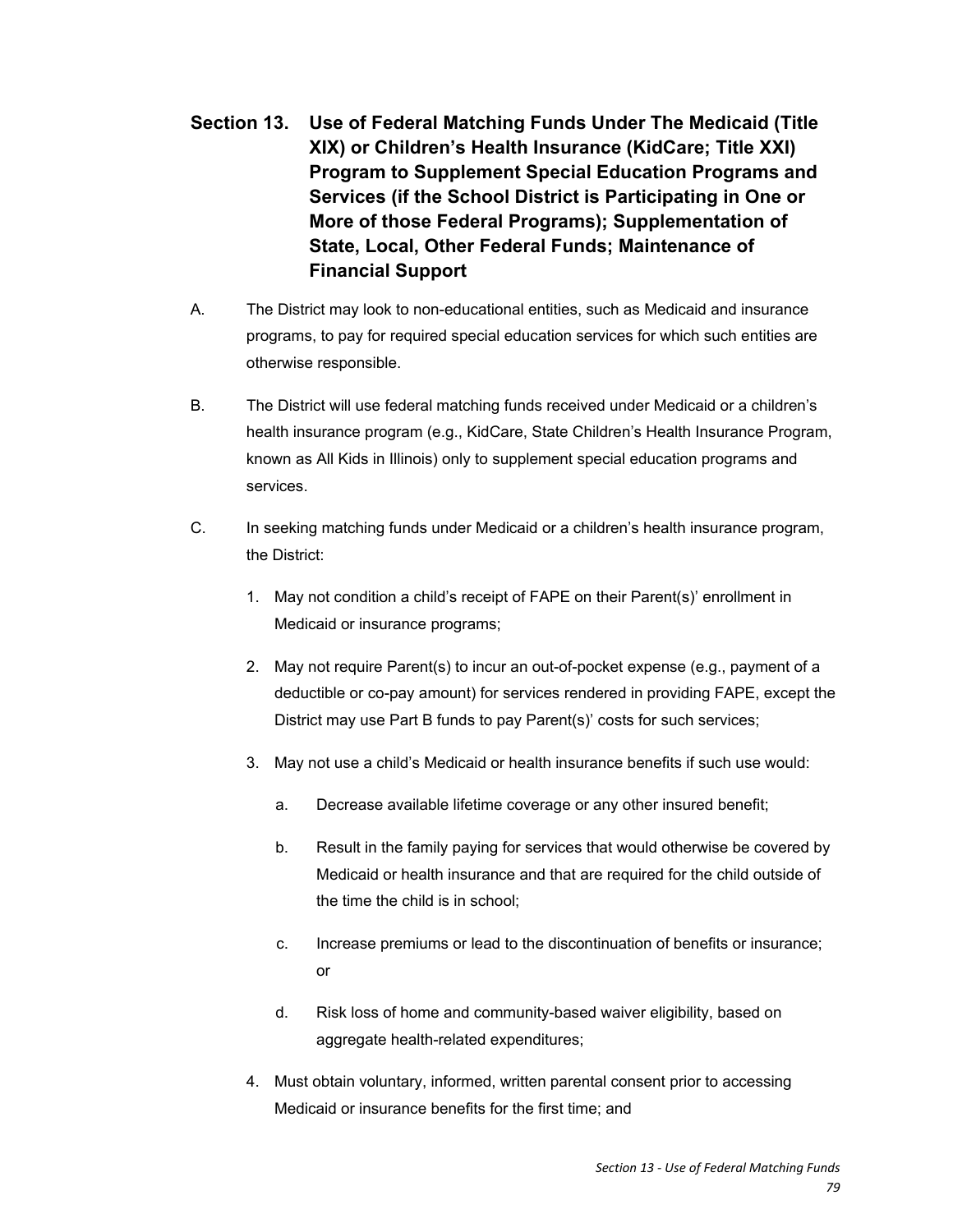- 5. Prior to accessing Medicaid or insurance benefits for the first time, and annually thereafter, must provide written notification to Parent(s) that includes:
	- a. A statement of the parental consent provisions of 34 C.F.R. §§ 99.30, 300.9 and 300.622;
	- b. A statement of the "no cost" provisions of 34 C.F.R. §300.154(d)(2)(i)-(iii);
	- c. A statement of Parent(s)'s right to withdraw their consent to disclosure of their child's student record information to Medicaid or other insurance programs at any time; and
	- d. A statement that the withdrawal of or refusal to provide consent to disclosure of their child's student record information to Medicaid or other insurance programs does not relieve the District of its responsibility to ensure that all required services are provided at no cost to the parents.
- 6. Except as otherwise permitted by law, funds provided to the District under the IDEA, Part B, shall be used to supplement the level of federal, State, and local funds (including funds that are not under the direct control of the District) expended for the provision of special education and related services provided to children with disabilities, and in the case to supplant those federal, State, and local funds.
- 7. Except as otherwise permitted by law, the District will not reduce the amount of financial support for special education and related services for children with disabilities, or otherwise made available because of the excess costs of educating those children, below the amount of that support for the preceding fiscal year.
- LEGAL REF.: 34 C.F.R. §§ 300.154 (Methods of ensuring services), 300.162 (Supplementation of State, local, and other Federal funds), 300.163 (Maintenance of State financial support).

23 Ill. Admin. Code §226.770 (Fiscal Provisions).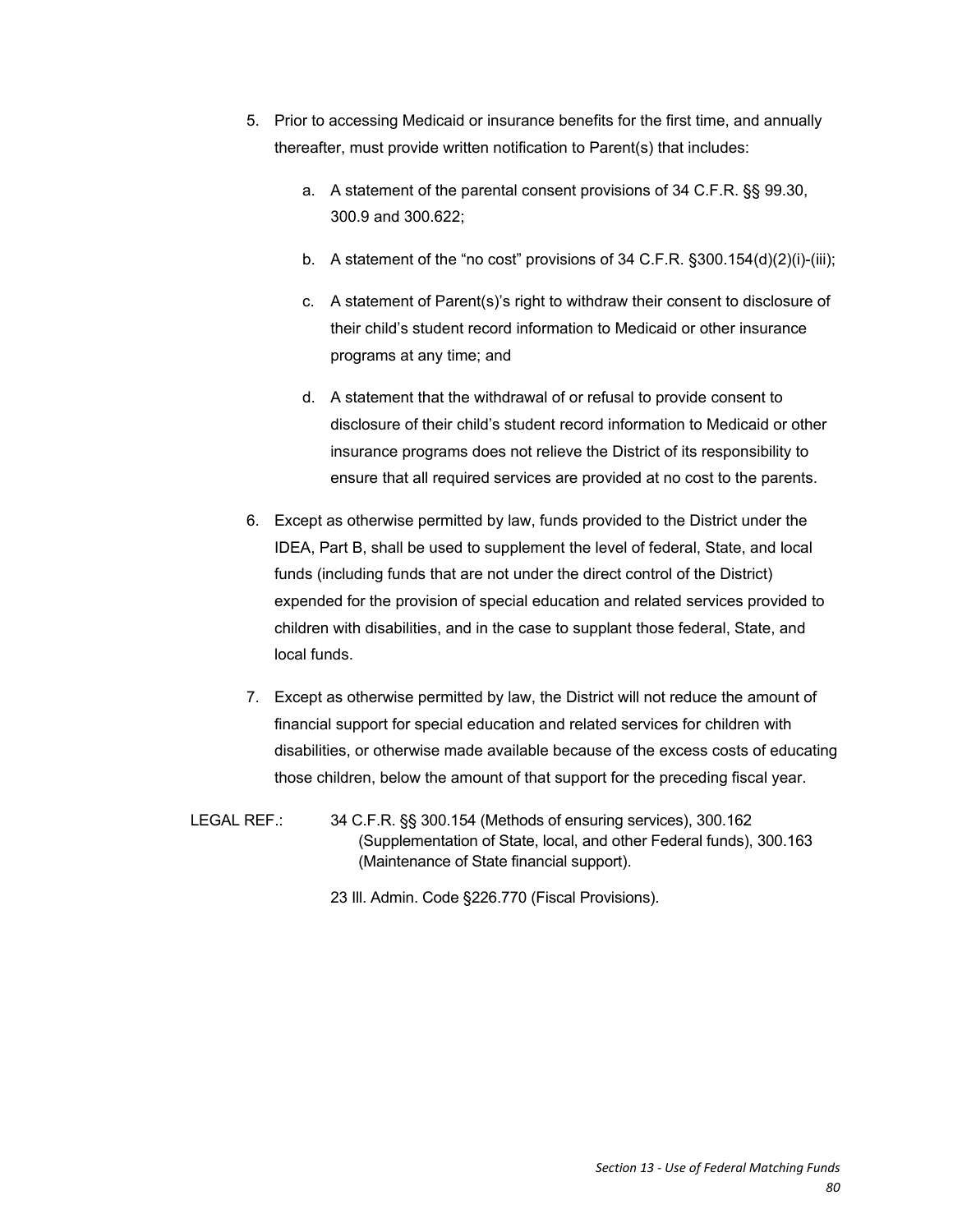## **Section 14. Public Participation**

Prior to the adoption of any policies and procedures needed to comply with the IDEA, Part B, the District will conduct public hearings, with adequate notice and an opportunity for comment available to the public, including individuals with disabilities and parents of children with disabilities.

LEGAL REF.: 34 C.F.R. §300.165 (Public Participation).